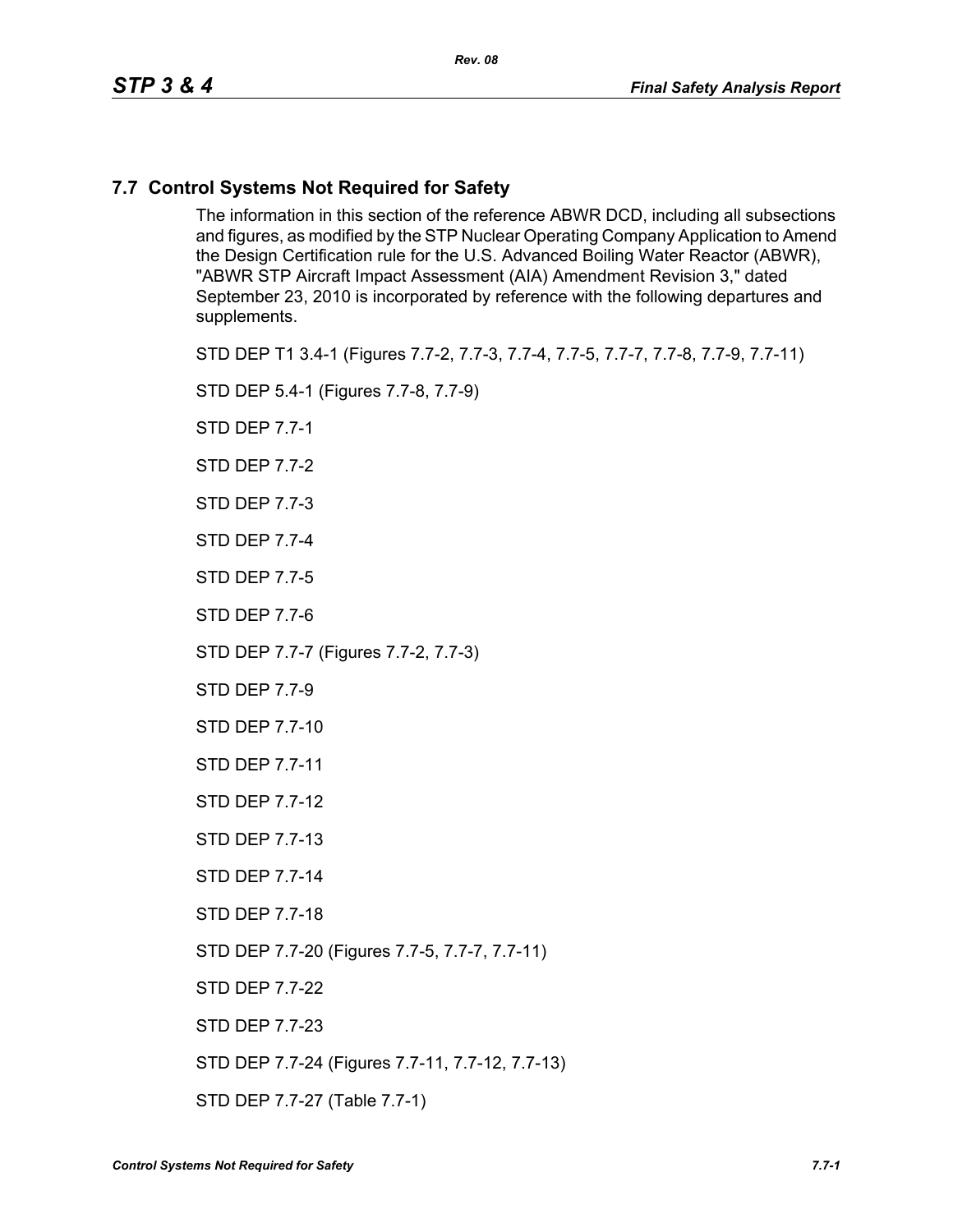*Rev. 08*

STD DEP 8.3-1

STD DEP 9.5-3

STD DEP 10.4-5 (Figures 7.7-7, 7.7-8, 7.7-9)

STD DEP 1.8-1

STD DEP Admin

## **7.7.1 Description**

STD DEP T1 3.4-1

STD DEP Admin

- *Process Computer System* Plant Computer Function
- *Neutron Monitoring System—ATIP* and MRBM *Subsystem*s
- *Non Essential Multiplexing System* Plant Data Network

#### **7.7.1.1 Nuclear Boiler System—Reactor Vessel Instrumentation**

STD DEP 7.7-1

STD DEP 7.7-2

STD DEP 7.7-3

STD DEP Admin

- *(6) Reactor Vessel Water Level*
	- *(e) Reactor Well Water Level Range*

*This range uses the RPV tap below the top of the active fuel. The zero of the instrument is the top of the active fuel. The temperature and pressure condition that is used for the calibration is 0 MPaG and 48.9°C water in the vessel. The water level measurement design is the pressure device which measures static water pressure inside the vessel and converts to a water level indication. This range is used to monitor the reactor water level when the reactor vessel head is removed and the reactor system is flooded during the refueling outage.*

*The condensate reference chamber for the narrow range and wide range water level range is common as discussed in Section 7.3*.

*The concern that non-condensable gasses may build-up in the water column in the reactor vessel reference leg water level instrument lines, i.e., the reactor vessel instrument lines at the elevation near the main steam line*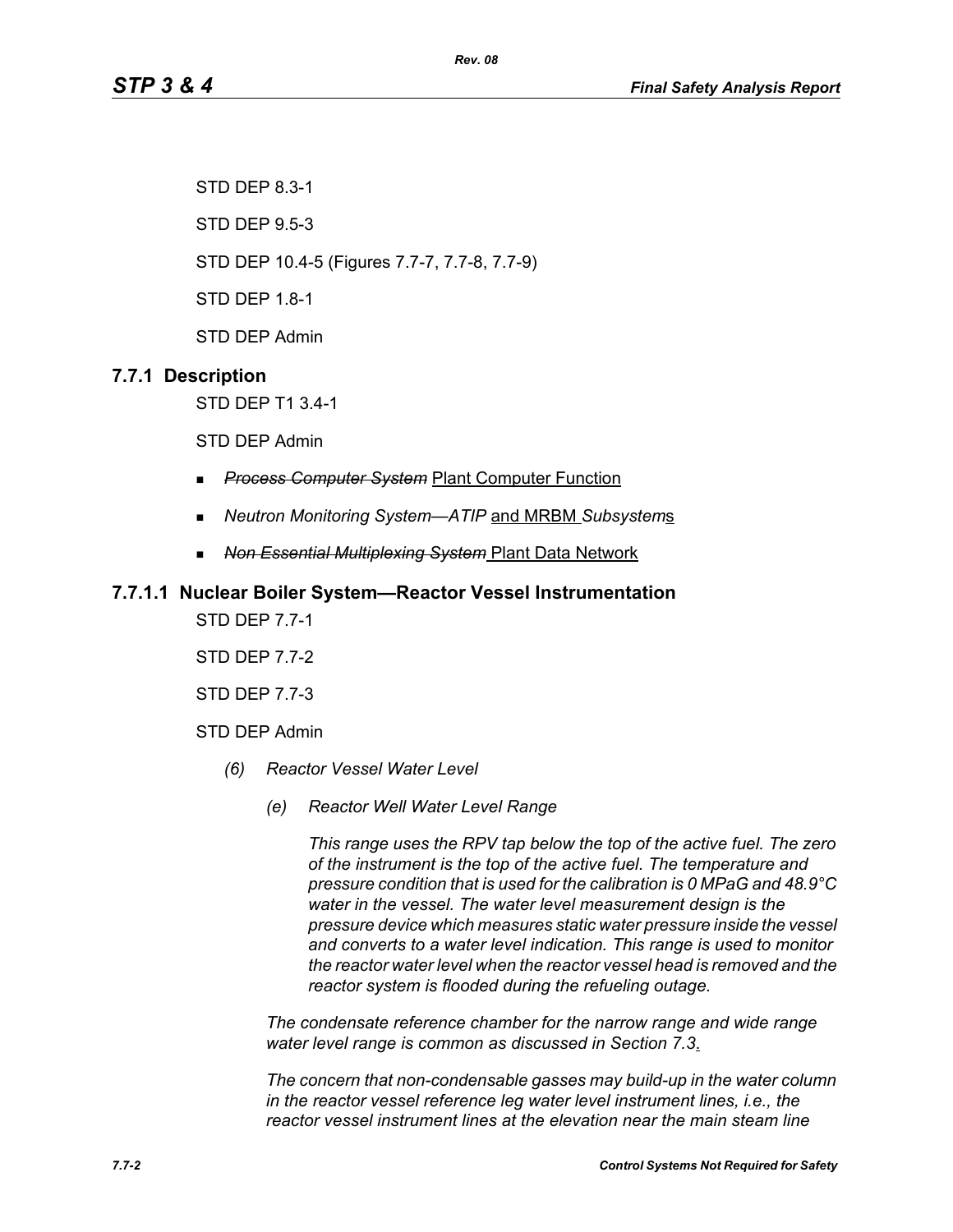*nozzles, has been addressed by continually flushing these instrument lines with water supplied by the Control Rod Drive (CRD) System* for those instrument lines with a condensing chamber. This applies to (a) through (d) above.

*Reactor water level instrumentation that initiates safety systems and engineered safeguards systems is discussed in Subsections 7.2.1 and 7.3.1. Reactor water level instrumentation that is used as part of the Feedwater Control System is discussed in Subsection 7.7.1.4.*

*The concern that non-condensable gasses may build-up in the water column in the reactor vessel reference leg water level instrument lines, i.e., the reactor vessel instrument lines at the elevation near the main steam line nozzles, has been addressed by continually flushing these instrument lines with water supplied by the Control Rod Drive (CRD) System.*

- *(8) Reactor Vessel Pressure*
	- *(c) Pressure transmitters and recorders used for feedwater control are discussed in Subsection 7.7.1.4.*
- *(10) Safety/Relief Valve Seal Leak Detection*

*Thermocouples are located in the discharge exhaust pipe of the safety/relief valve. The temperature signal goes to a multipoint recorder with an* historian function. An *alarm and will be activated by any temperature in excess of a set temperature signaling that one of the SRV seats has started to leak.*

*(11)* Other Instruments

*The feedwater temperature is measured and transmitted to the main control room.*

*The feedwater turbidity is monitored and the signal is transmitted to the main control room for recording.*

*(15) Reactor Operator Information*

*The information that the operator has at his disposal from the instrumentation discussed in this subsection is discussed below:*

- *(b) The core plate differential pressure provides a signal to the process computer* historian function*.*
- *(f) The discharge temperatures of all the safety/relief valves are shown on a multipoint recorder* historian function *in the control room. Any temperature point that has exceeded the trip setting will turn on an annunciator, indicating that a SRV seat has started to leak.*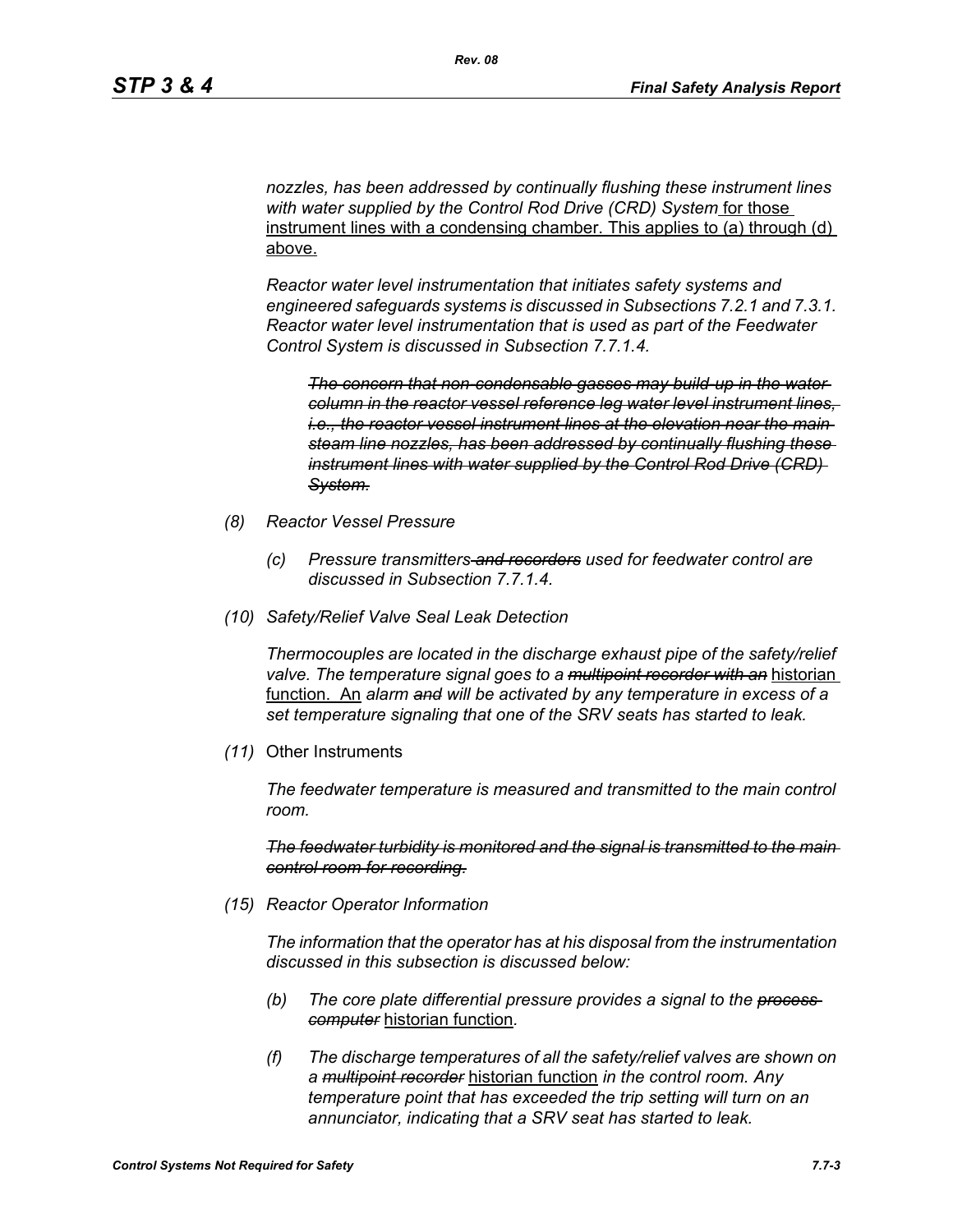- *(g) Feedwater turbidity is recorded in the main control room. The recorder will turn on an annunciator in the main control room for either a high or low signal.*Not Used
- *(16) Setpoints*

The annunciator alarm setpoints for the reactor head seal leak detection and *SRV seat leak detection, and feedwater corrosion product (turbidity) monitor are set so the sensitivity to the variable being measured will provide adequate information.*

*(b) Level transmitters and trip actuators for initiating containment or vessel isolation are discussed in Subsection 7.3.1.2* 7.3.1.1.2*.*

# **7.7.1.2 Rod Control and Information System—Instrumentation and Controls**

STD DEP T1 3.4-1

STD DEP 7.7-4

STD DEP 7.7-5

STD DEP 7.7-6

STD DEP 7.7-7

STD DEP 7.7-9

*(1) System Identification*

*The main objective of the Rod Control and Information System (RCIS) is to provide the capability to control the fine motion control rod drive (FMCRD) motors of the Control Rod Drive (CRD) System (explained in Sections 4.6.1 and 4.6.2) to permit changes in core reactivity so that reactor power level and power distribution can be controlled.* 

*The RCIS performs the following functions:*

- *(a) Controls changes to the core reactivity, and thereby reactor power, by moving neutron absorbing control rods within the reactor core as initiated by:*
	- *(i) The plant operator, when the RCIS is placed in manual or semiautomatic mode of operation*
	- *(ii) The Power Generation and Control System (PGCS) when the PGCS, automatic power regulator (APR), and RCIS are in automatic mode* The automatic rod movement mode of the automatic power regulator (APR), when RCIS is placed in the automatic mode of operation.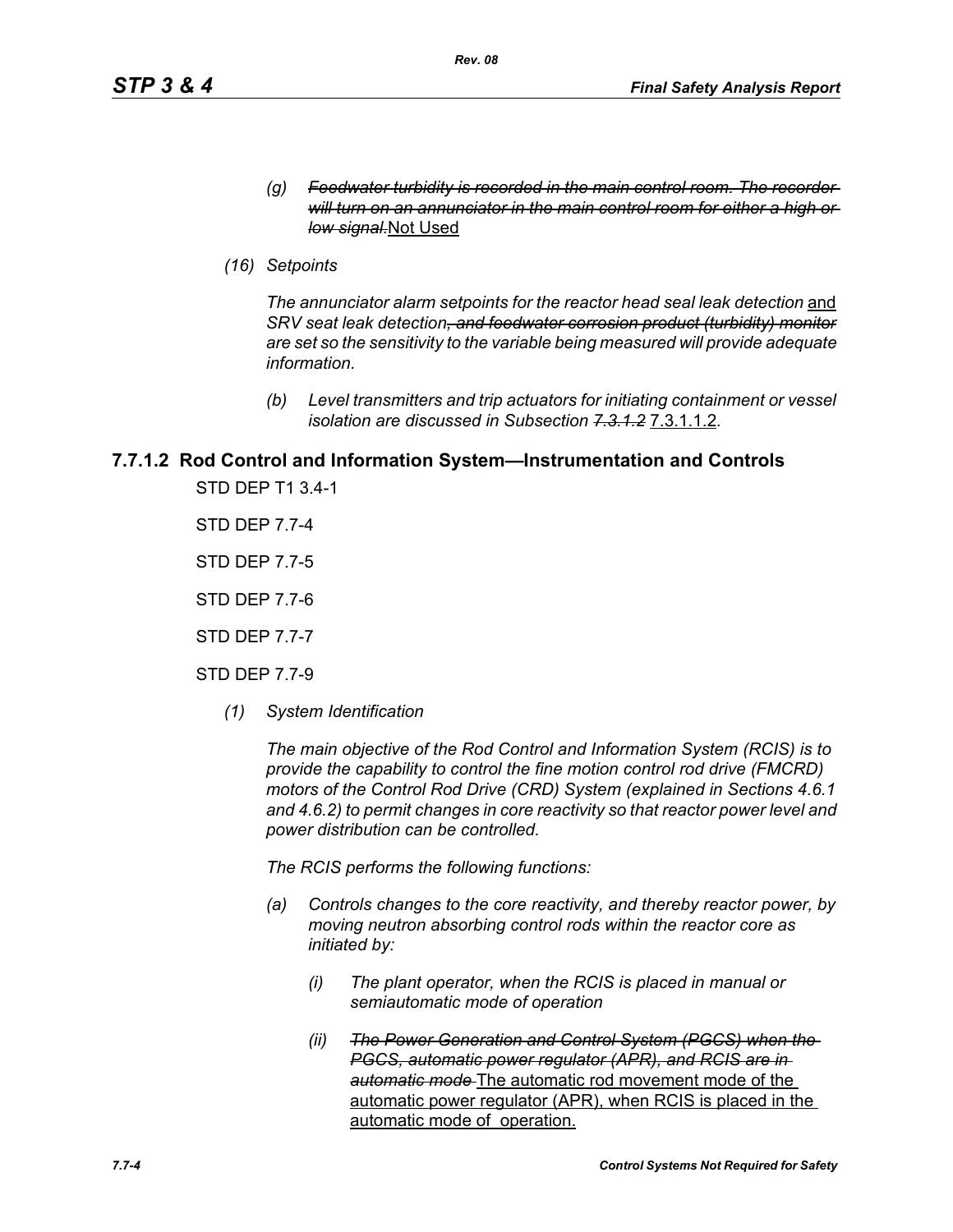- *(b) Provides summary display information for the plant operator, indicative of aggregated control rod positions, status of the control rods, and the FMCRDs on the RCIS dedicated operator interface (DOI).* Displays summary information for the plant operator about positions of the control rods in the core and status of the FMCRDs and RCIS. This summary information is provided by a RCIS dedicated operator interface (DOI) on the main control panel.
- *(c) Provides FMCRD status and control rod position and status data to other plant systems which require such data (e.g., the* Plant Computer Function *plant process computer system).*
- *(f) Provides the capability for insertion of all rods by an alternate and diverse method, based on receiving a command* signals *from the Recirculation Flow Control System (RFCS). This function is called the alternate rod insertion (ARI) function.*
- *(g) Provides for insertion of selected control rods for core thermal-hydraulic stability control or for mitigation of a loss of feedwater heating event; called the selected control rod run-in (SCRRI) function, based on receiving SCRRI command* signals *from the RFCS.*
- *(2) System Description*

*The RCIS is a dual redundant system consisting of two independent channels for normal monitoring of control rod positions and executing control rod movement commands. Each channel receives separate input signals and both channels perform the same function. Disagreement between the two channels results in rod motion inhibit.* Under normal conditions, each channel receives separate input signals and both channels perform the same functions. The outputs of the two channels are continuously compared. For normal functions of enforcing and monitoring control rod positions and emergency rod insertion, the outputs of the two channels must be in agreement. Any sustained disagreement between the two channels would result in a rod block. However, when the conditions for generating a rod block signal in a single channel are satisfied, that channel alone can issue a rod block signal. For the FMCRD emergency insertion functions (scram-follow, ARI, SCRRI), 3-out-of-3 logic is used in the inverter control logic with the additional input signal coming from the associated emergency rod insertion panels. An automatic single channel bypass feature (only activated when an emergency insertion function is activated) is also provided to assure high availability for the emergency insertion functions when a single channel failure condition exists.

Failure or malfunction of RCIS has no impact on the hydraulic scram function of CRD. The circuitry for normal insertion and withdrawal of control rods in RCIS is completely independent of the Reactor Trip and Isolation System (RTIS) circuitry controlling the scram valves. This separation of the RPS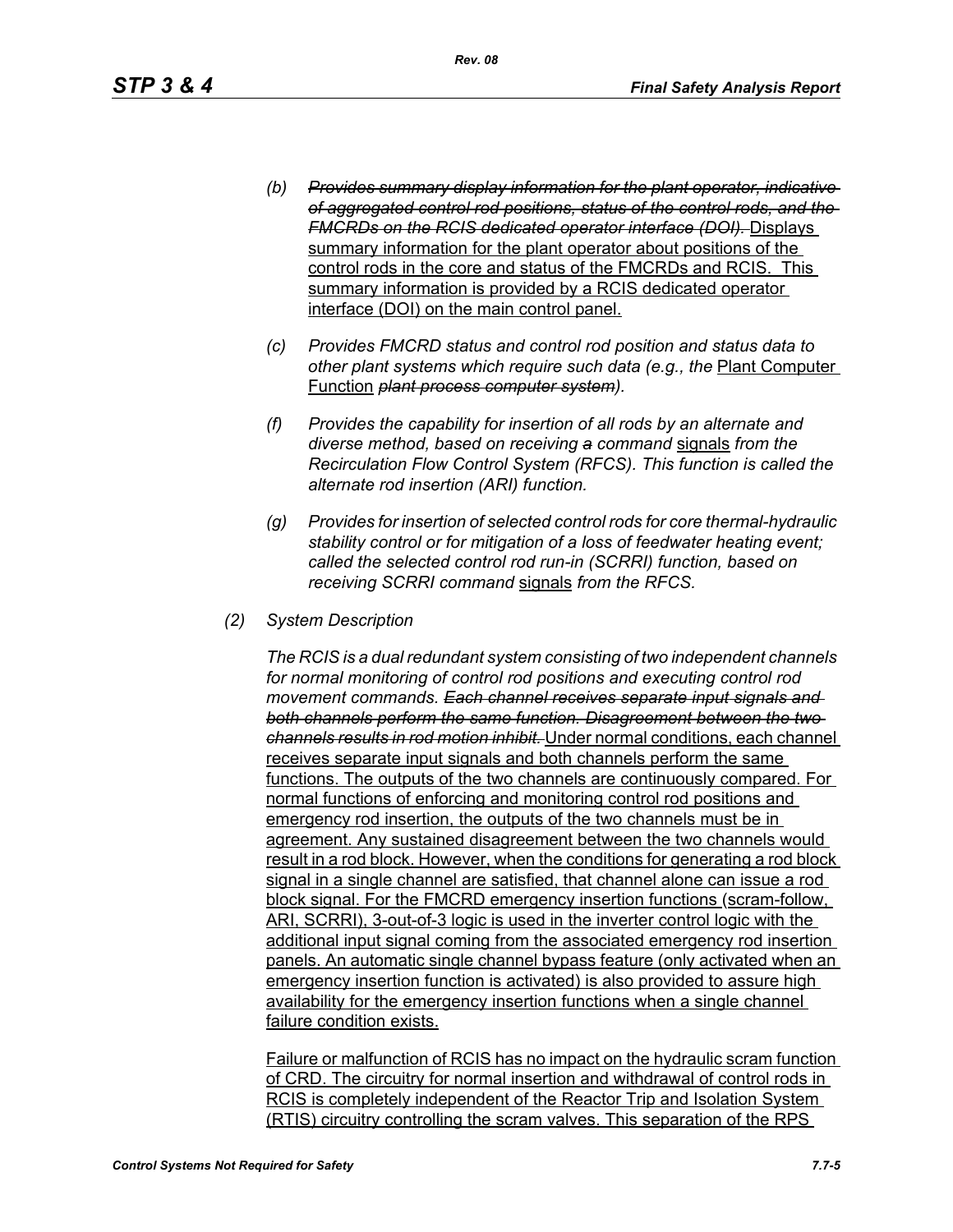scram function of the RTIS and RCIS normal rod control functions prevents failure in the RCIS circuitry from affecting the scram circuitry.

*Rev. 08*

*The RCIS consists of several different types of cabinets (or panels), which contain special electronic/electrical equipment modules* for performing RCIS logic located in the Reactor Building and Control Building and a dedicated operator interface (DOI) on the Main Control Panel in the Main Control Room (MCR). The RCIS DOI provides summary information to the plant operator with respect to control rod positions, FMCRD and RCIS status and hydraulic control unit (HCU) status. Controls are also provided for performing normal rod movement functions, bypassing of major RCIS subsystems, performing CRD surveillance tests, and resetting RCIS trips and most abnormal status conditions*and a dedicated operator interface on the main control panel in the control room. There are four* nine *types of electronic/electrical cabinets that make up the RCIS:*

*(a) Rods Action Control Cabinet (RACC)* Subsystem (RACS) Cabinets

*There are two RACCs consisting of RACC-Channel A and RACC-Channel B, that provide for a dual redundant architecture. Each RACC subsystem consists of three main functional subsystems, as follows:*

- *(i) Automated Thermal Limit Monitor (ATLM)*
- *(ii) Rod Worth Minimizer (RWM)*
- *(iii) Rod Action and Position Information (RAPI)*

There are two types of cabinets in the back-panel area referred to as the RACS, consisting of a rod action and positioning information (RAPI) panel and an ATLM/RWM panel, which provide for a dual-redundant architecture. The RAPI panel consists of RAPI-A with the channel A logic and RAPI-B with the channel B logic. In addition, the RAPI panel includes the RAPI DOI, which displays the same information that is available on the RCIS DOI in the MCR. The RAPI DOI also serves as a backup for the RCIS DOI control capabilities, should the RCIS DOI become unavailable. A hard switch located in the RAPI panel is used to change the selection of DOI control operation capability between the RCIS DOI and the RAPI DOI (i.e. only one of these DOIs can be selected for control capability at any given time).

There is also a dedicated RCIS data communication network monitoring feature located in the RAPI panels for providing direct hardwired outputs to RFCS for RIP runback initiation upon detection of an all FMCRD run-in (i.e. scram-follow or ARI function) command condition.

The ATLM/RWM panel contains two channels of logic for the automatic thermal limit monitor (ATLM) and the rod worth minimizer (RWM).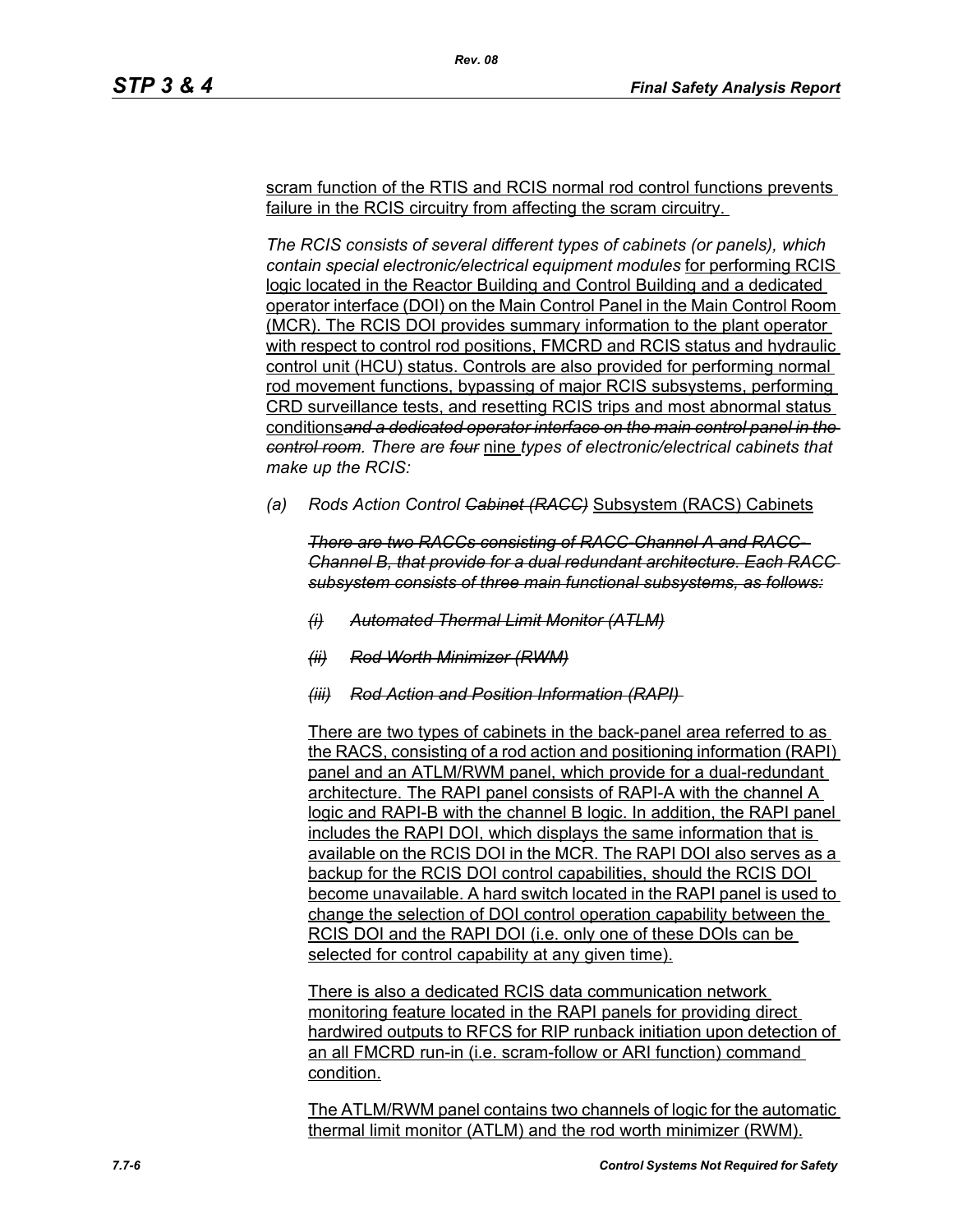# *(b) Remote Communication Cabinets (RCC)*

*The RCCs contain a dual channel file control module (FCM) that interfaces with the rod server modules (RSMs) that are contained in the same cabinets, and RAPI in the control room.* The RCCs contains a rod server module (RSM). The RSM interfaces with the RAPI subsystems in the MCR, via the dedicated RCIS multiplexing network. Each RSM is composed of two Rod Server Processing Channels (RSPC A and B) so that there is a dual-redundant logic design for each RSM and associated Synchro-to-Digital Converters (SDCs A and B) that provide for conversion of the Synchro A and Synchro B analog signals into a two independent digital representations of the absolute position of the corresponding FMCRD. Both RSPCs receive the digital representations from both SDCs for use in the RSPC control and monitoring logic.

*(c) Fine Motion Driver Cabinets (FMDC)* 

*The FMDCs consist of several inverter controllers (ICs) and stepping motor driver modules (SMDM*s*). Each SMDM contains an electronic converter/inverter to convert incoming three-phase AC power into DC and inverts the DC power to variable voltage/frequency* output *power pulses for* provided to *the FMCRD stepping motor* to accomplish rod movement*.* The IC includes logic to process rod movement commands received from the associated RSPCs in a RCC. Also, IC and SMDM status signals are also provided to the associated RSPCs. Each IC also receives a separate discrete input signal from an Emergency Rod Insertion Panel that is used in the IC logic for providing the emergency rod insertion movement functions (i.e. scram-follow, ARI or SCRRI).

*(d) Rod Brake Controller Cabinets (RBCC)*

*The RBCCs contain electrical and/or electronic logic and other associated electrical equipment for the proper operation of the FMCRD brakes. Signals for brake disengagement or engagement are received from the associated rod server module, and the brake controller logic provides two separate (channel A and channel B) brake status signals to its corresponding rod server module.*

(e) Emergency Rod Insertion Control Panel

The emergency rod insertion control panel is located in the back-panel area of the MCR. It serves as an additional logic panel to contain relays (or solid-state equivalent) hardware needed to transmit discrete output signals to the emergency rod insertion panels in the Reactor Building (RB). The discrete output signals are activated based upon input signals received from the RPS related portion of the RTIS panels that indicate a scram-follow function is active or based upon input signals received from the RFCS that indicate a ARI function or SCRRI function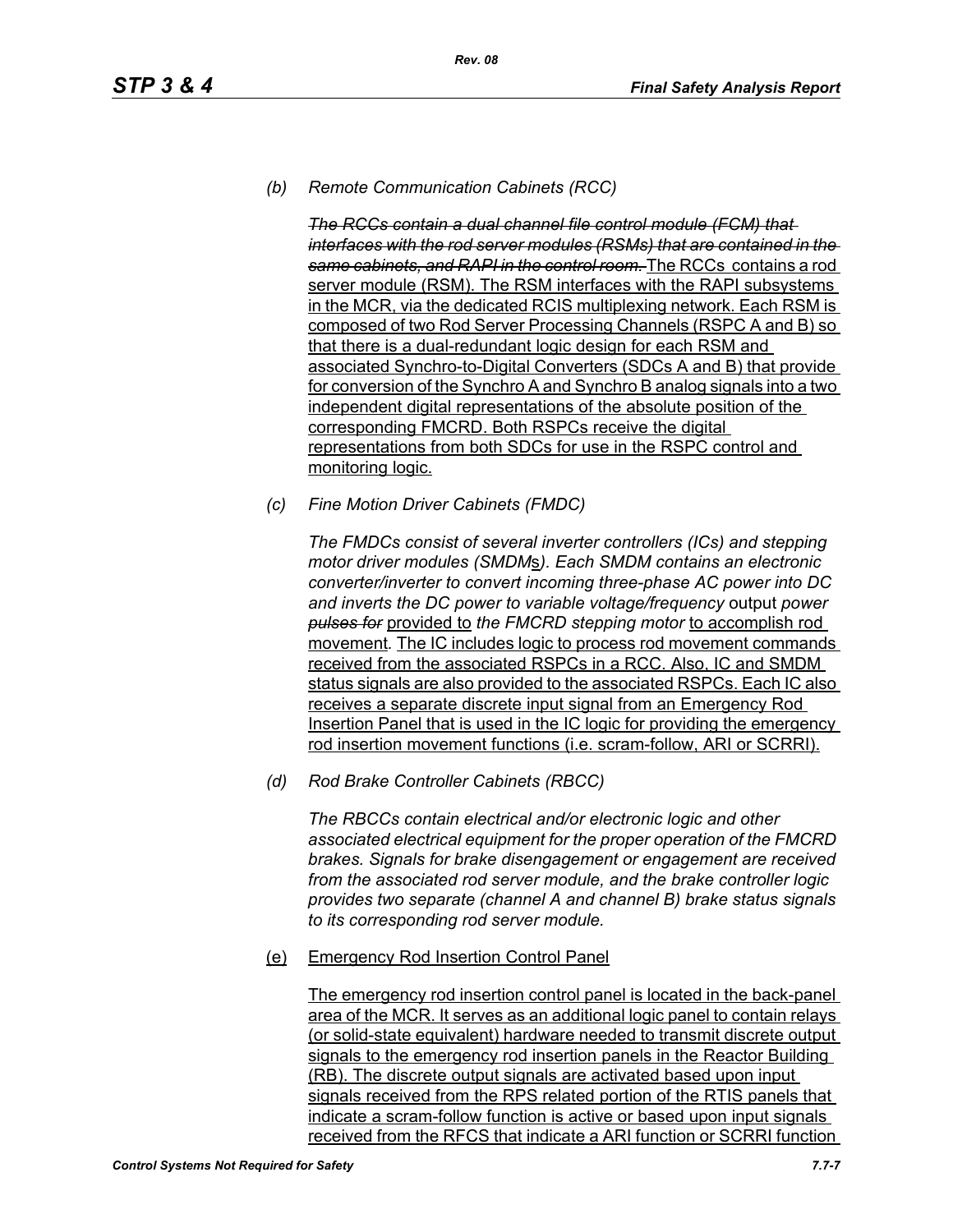is active or by input signals from the two manual SCRRI pushbuttons on the main control panel.

(f) Emergency Rod Insertion Panels

*Rev. 08*

The emergency rod insertion panels are located in the reactor building and provide discrete output signals to the inverter controllers in the FMDCs. The discrete output signals are activated based upon input signals received from the emergency rod insertion control panel in the MCR and indicate a scram-follow function, an ARI function or SCRRI function is active. The emergency insertion condition is considered active if any one of these three rod insertion functions is active.

(g) Scram Time Recording Panels (STRPs)

The scram time recording panels (STRPs), located in the RB, monitor the FMCRD position reed switch status using reed switch sensor modules (RSSMs) and communicate this information to the RAPI. Also, the STRPs automatically record and time tag FMCRD scram timing position reed switch status changes by RCIS clock either: 1) after initiation of an individual HCU scram test at the RPS Scram Time Test Panel, or 2) after a full-core reactor scram has been initiated. The recorded scram timing data can be transmitted to the STRAP in the MCR back-panel

(h) Scram Time Recording and Analysis Panel (STRAP)

The STRAP, located in the MCR back-panel area, receives scram timing position information from the STRPs which can be used for comparing the recorded scram timing performance results to the applicable Technical Specification requirements. This information can also be transmitted to the Plant Computer Function (PCF) for further data analysis and archiving.

(i) Rod Action and Position Information (RAPI) Auxiliary Panels

RAPI Auxiliary Panels, located in the Reactor Building, provide output signals to open a purge water valve whenever either FMCRD associated with the corresponding HCU receives an insertion command from RAPI subsystem. These panels also monitor scram valve position status as well as HCU accumulator water pressure and level status (i.e. normal or abnormal).

*(3) RCIS Multiplexing Network*

*The* dedicated *RCIS multiplexing network consists of two independent channels (A and B) of fiber-optic communication links between the RACCs (channels A and B), and the dual channel file control modules located in the remote communication cabinets.* separate channels. Fiber-optic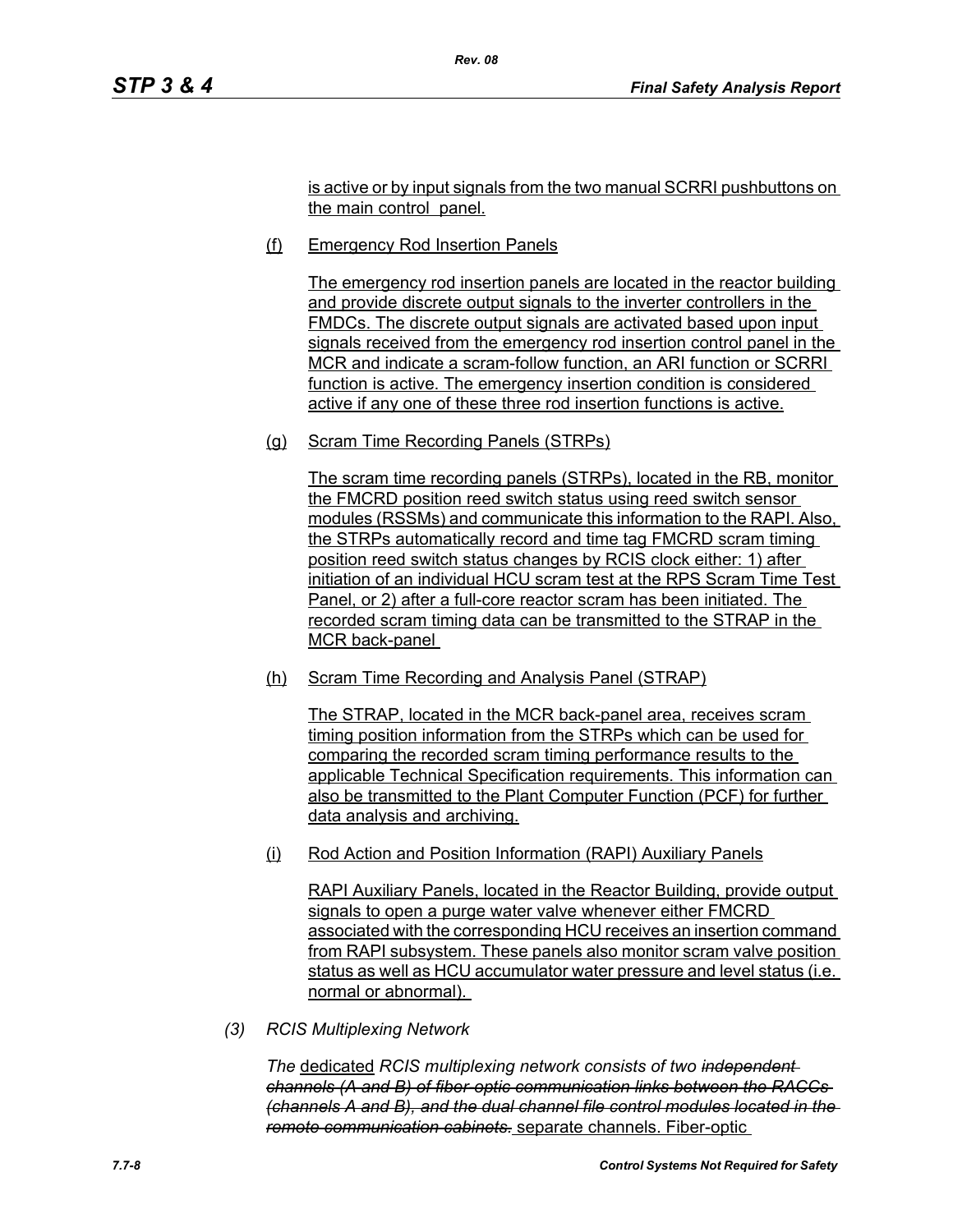communication links are used in this dedicated multiplexing network to handle communication between the RACS and the RSPCs in the RCCs. communication between the STRPs and the RACS, and communication between the RAPI auxiliary panels (for HCU purge water valve control and HCU status monitoring) and the RACS.

*The plant essential multiplexing network interfaces with FMCRD dual redundant separation switches (A/B) and provides the appropriate status signals to the RACCs to be used in the RCIS logic for initiating rod block signals if a separation occurs. The essential multiplexing network is not part of the RCIS.*

The FMCRD dual redundant separation switches (A and B) provide the appropriate status signals to the RACS Cabinets to be used in the RCIS logic for initiating rod block signals for the appropriate FMCRD if a separation occurs. The CRD system provides these signals to the RAPI signal interface units (SIUs) of the RCIS. Each RAPI SIU transmits these status signals to the associated RAPI channel for use in the RAPI rod block logic.

- *(5) Power Sources*
	- *(a) Normal*

*The RCC contains the necessary redundant power supplies for channels A and B of the rod server modules, file control modules, electrical equipment, and cooling fans (if required).*

*(6) RCIS Scope*

*The RCIS scope includes the following equipment:*

- *(a) All the electrical/electronic equipment contained in the* RACS cabinets *RACCs, the RCCs, the FMDCs, and the RBCCs*, the STRPs, the STRAP, the emergency rod insertion panels and the emergency rod insertion control panel*.*
- *(b) The* dedicated *RCIS multiplexing network equipment.*
- *(7) Integral Functional Design*

*The Control Rod Drive (CRD) System performs the following functions:*

*(d) Provides for electromechanical insertion of selected control rods for core thermal/hydraulic stability control* or for mitigation of a loss of feedwater heating event*.*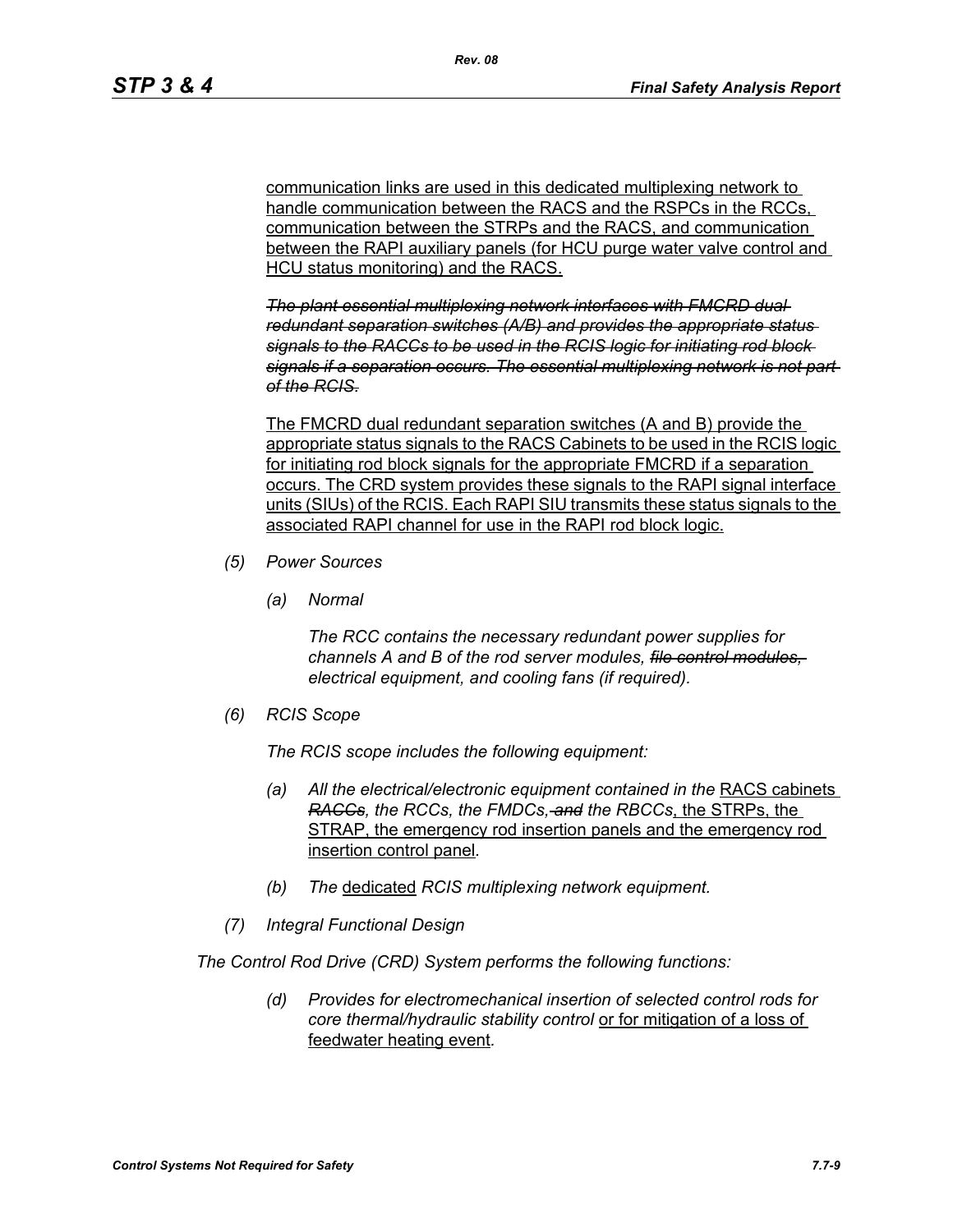# **7.7.1.2.1 Control Rod Drive Control System Interfaces**

STD DEP T1 3.4-1

STD DEP 7.7-7

STD DEP 7.7-10

STD DEP 7.7-11

STD DEP 7.7-12

STD DEP 7.7-13

STD DEP 7.7-14

#### STD DEP Admin

#### *(1) Introduction* Single Rod Movement

*When an operator selects a control rod for motion (Figure 7.7-3), the operator first selects the manual rod movement mode at the dedicated RCIS operator panel, by depressing the manual mode switch to place the RCIS in manual mode. Then the operator depresses the select pushbutton for either single rod movement or for ganged rod movement. The operator must then select a specific rod (or a gang) to be moved at the normal operational manual mode CRT display under the control of the Performance Monitoring and Control System (PMCS).* using the RCIS DOI on the main control room panel.

*A CRT display generated by PMC presents to the operator a full core array of all 205 control rods in addition to 52 local power range monitors (LPRMs) schematically as a group of boxes.*

*Each box represents a control rod containing the core coordinates and vertical rod position of that rod in white numbers on a black background. The vertical rod position information is normally not visible but becomes visible in response to actuation of various rod status and position requestor poke points. The core coordinates are always visible to the operator.*

*The CRT display* The RCIS DOI *provides the operator with a capability to*  move a single rod or a ganged selection. For this discussion, the operator*selects a single rod for withdrawal. Four* Three *rod movement commands (poke points) serve as a means to initiate all rod movements controlled from this display. They are identified as "SINGLE ROD", "ROD GANG", "STEP"*, "NOTCH", and *or "CONTINUOUS", and "IN" or "OUT".*

*The operator first identifies the rod status from the rod status requestor information display, then makes a decision for either a withdrawal or an insertion of a control rod and sets up the display. The operator can request rod status information by actuating poke points on the CRT for the required*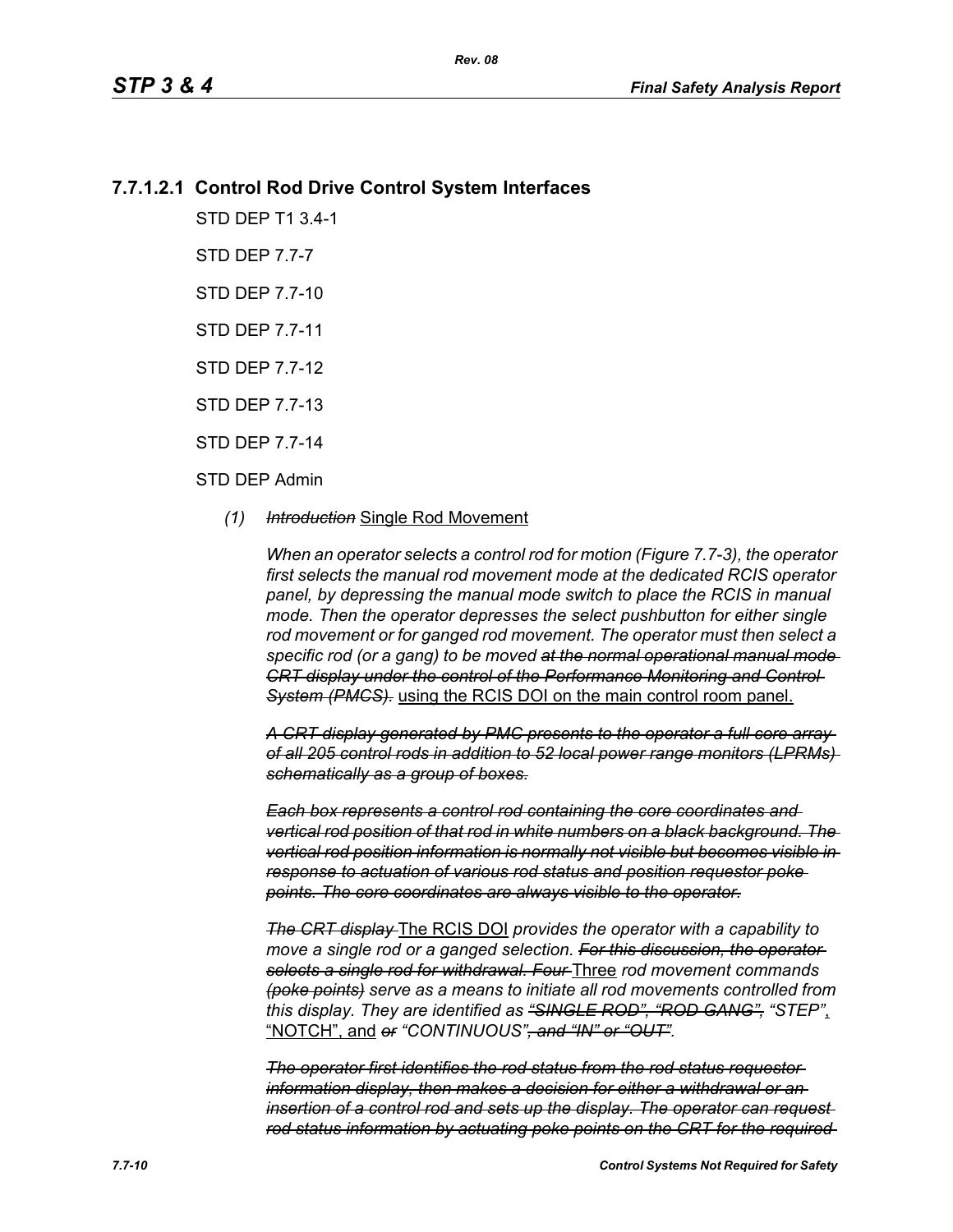*rod.* Then, to request the desired movement in the selected movement mode, the operator then activates "withdraw" (or "insert") movement command by activating associated hard pushbutton switches located adjacent to the RCIS DOI on the main control panel.

*(2) Withdrawal Cycle* 

Following is a description of the selected rod withdrawal movement in the manual mode.

After operator selection of a rod and rod movement mode, which are "STEP," NOTCH," or "CONTINUOUS," on the RCIS DOI on the main control panel, then the operator depresses the "withdraw" hard pushbutton switch. If a STEP" movement is initiated by the operator for a selected single rod, the rod moves a nominal distance of 18.3 mm, with the associated rod step position value displayed on the RCIS DOI corresponding to the number of "STEP" withdrawal movements from the normal full-in position value. A rod at normal full-in position has an associated rod step position value of "0" steps withdrawn. A rod at normal full-out position has an associated rod step position value of "200" steps withdrawn, as the normal full-out position value is 3660 mm below the normal full-in position value of 0 mm.

If a "NOTCH" movement is initiated by the operator for a selected single rod, the rod moves a nominal distance of 73.2 mm (i.e., four times the nominal step movement distance), with the restriction that the nominal stopping position for the "NOTCH" movement in terms of the distance withdrawn from the normal full-in position is an integer multiple of 73.2 mm. for example, if the selected rod were initially at a step position value of "6" steps withdrawn and one "NOTCH" withdrawal movement is selected and performed, the selected rod would stop at a step position value of "8" steps withdrawn. If a "NOTCH" insert movement was then performed, the selected rod would stop at a step position value of "4" steps.

If a "CONTINUOUS" movement is initiated by the operator for a selected single rod, the rod target stopping position value is continuously updated to an integer multiple of 18.3 mm as long as the operator continuously depresses the "withdraw" (or "insert") movement pushbutton. For example, if the selected rod were initially at a step position value of "8" steps withdrawn and a "CONTINUOUS" withdrawal movement is performed, the rod target stopping position value would be updated initially to "12" steps and then would be updated at a position which adds 4 steps to the current position. When the operator ceases to continuously depress the "withdraw" movement pushbutton in this case, the rod target stopping position value then no longer changes and the rod then moves to and stops upon reaching the applicable rod target stopping position value.

Manual gang movements in the "STEP," NOTCH," and "CONTINUOUS" movement modes would be accomplished in a similar manner to that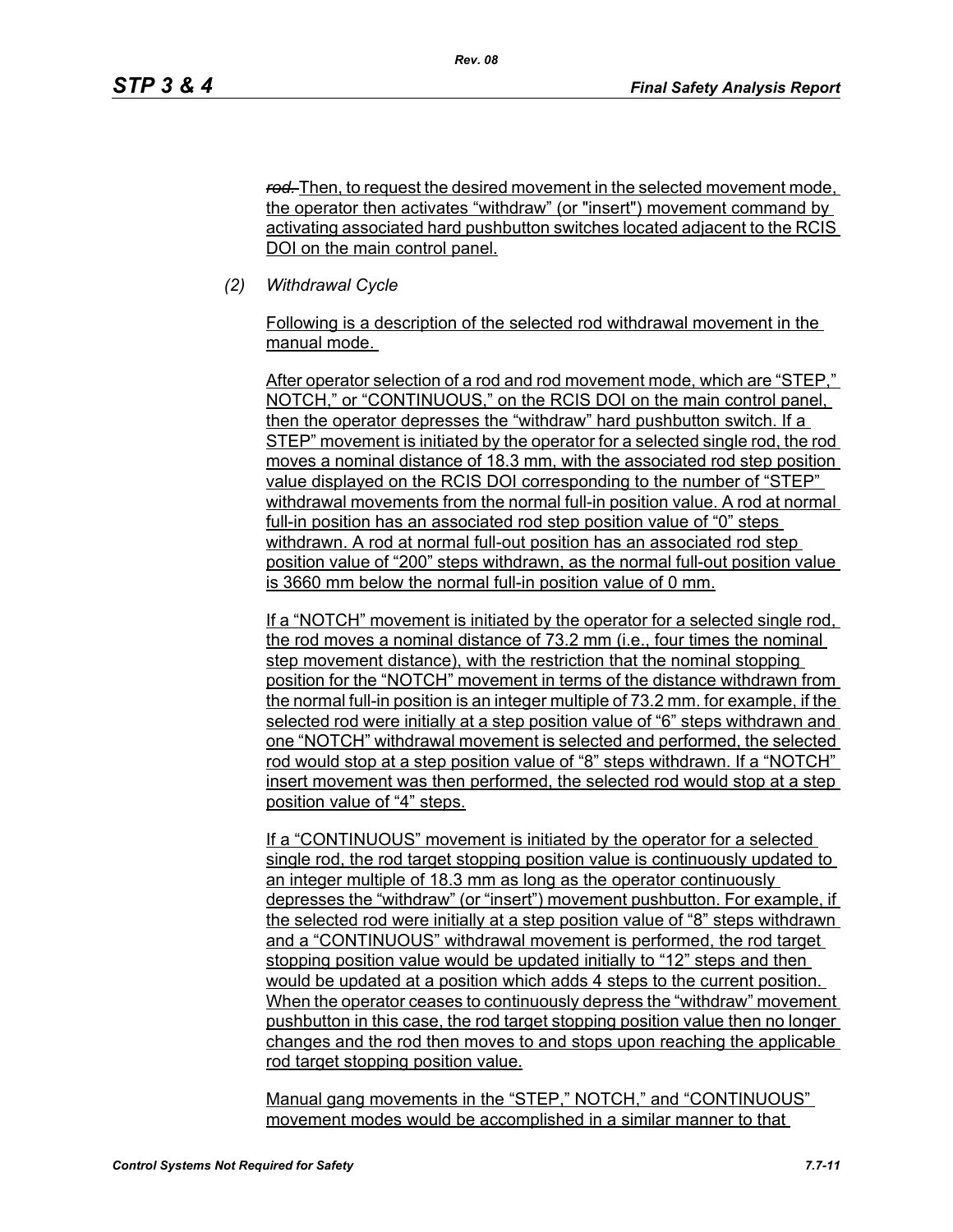described above; however, all operable rods of the selected gang move simultaneously during movement operation. Also, normal manual rod movements are limited such that rod movement beyond normal full-in or full-out position is not allow unless RCIS is placed in a special test mode used for performing the CRD coupling check surveillance test.

During all of these operator selections for rod withdrawals there is continuous monitoring of the selection and movement by the Rod Action and Position Information (RAPI) function. The RAPI of the RCIS enforces the rod block function based upon signals internal or external to the system. If a rod block is activated while normal rod movements are underway, it can prevent desired rod movements or stop rod movements. This rod block function applies in both single rod movement and ganged rod movement modes.

The RAPI internal signals include those signals from the Automated Thermal Limit Monitor (ATLM) and Rod Worth Minimizer (RWM) subsystems of the RCIS. During normal RCIS operating conditions with no single channel bypass condition active, if there is any disagreement between the two channel logic of the subsystems of the RCIS, rod block signals are transmitted to the rod server module. Examples of external input signals which could cause rod withdrawal blocks include rod block signals from the Startup Range Neutron Monitor (SRNM) and the Average Power Range Monitor (APRM) subsystems of the Neutron Monitoring System (NMS) and Fine Motion Control Rod Drive (FMCRD) separation status signals from the CRD system to the RCIS. A complete list of the rod block conditions is provided later in this section.

When normal rod movements are performed, the RAPI of the RCIS transmits the appropriate rod movement command signals to rod server processing channel (RSPC) A and RSPC B of the rod server module (RSM) of the selected rod in the Remote Communication Cabinets (RCCs). The RSPCs transmit signals other corresponding inverter controller and transmit brake energization signals to the associated rod brake controller (RBC). The inverter controller then performs two-out-of-two voting on the command signals received and activates the proper power control signals to the stepping motor driver module (SMDM) to accomplish the FMCRD motor movement desired. The rod brake controller similarly performs two-out-of-two voting and mechanically releases the FMCRD brake just prior to start of FMCRD motor movement and then reengages the FMCRD brake after the normal rod movement is complete.

The Synchro-to-Digital Converters (SDCs) of the RSM also interfaces with instrumentation of the FMCRD (a subsystem of the CRD), collect absolute rod position for the corresponding FMCRD by converting the Synchro A and Synchro B analog signals into digital data representing the FMCRD rod position for use in the associated RSPCs' logic and transmission (via the RCIS dedicated multiplexing network) to the RAPI logic and for the RAPI to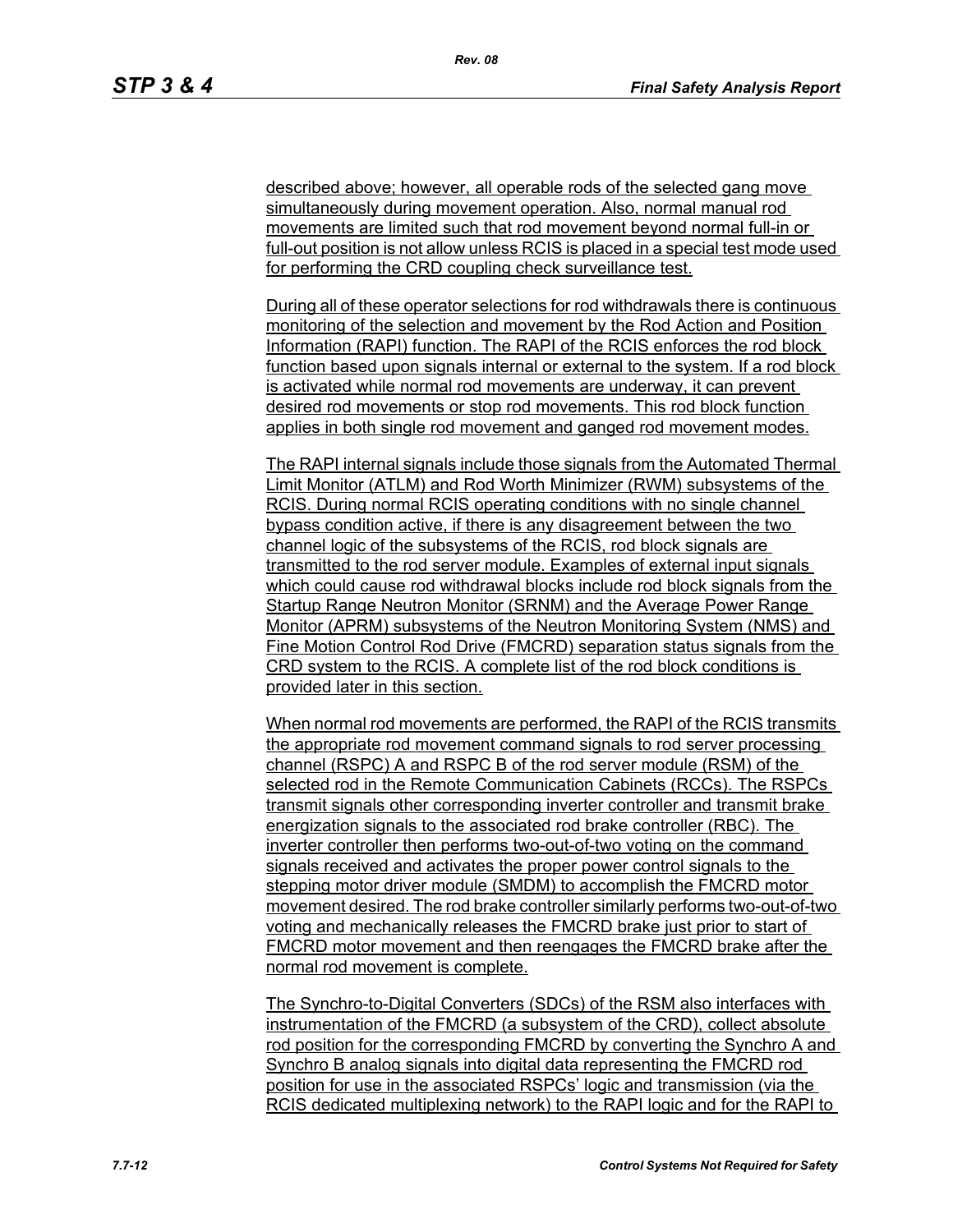transmit rod position data to other systems and subsystems and to the RCIS DOI.

*Following is a description of steps the operator performs at the RCIS dedicated operator's interface panel in selecting a rod for movement in the manual mode. The operator depresses the manual rod movement mode switch, which enables the RCIS for manual mode. The operator then verifies indicator/alarm status at the control panel for the following conditions:*

- *(a) Reactor power level is below low power setpoint (LPSP).*
- *(b) Manual rod movement indicator is illuminated.*
- *(c) Verifies status of channel bypass conditions for RWM, RACS, and ATLM.*
- *(d) RCIS trouble indicator is not illuminated.*
- *(e) RCIS rod block status indicator is not illuminated.*
- *(f) No audible alarms are present.*
- *(g) Verify status of FMCRDs, for number rods, in "Full In" or "Full Out", "Latched Full In", or in an "Inoperable Bypass" condition.*

*Following is a description of steps an operator performs at the PMCS CRT display in selecting a single rod for continuous withdrawal with RCIS initially in manual mode. The detailed operations between the RCIS and the CRD System with specific response when various commands are transmitted are discussed.*

*The setup at the CRT display for continuous withdrawal of a single control rod is as follows:*

- *–With top level CRT display, the operator requests the display of rod position data by actuating the rod position data poke points. The screen display changes to the RCIS normal operation/manual mode screen and shows all control rods and their positions. The screen display has other poke points for operating in the manual mode.*
- *–Under rod command display, if it shows "IN" and "STEP", the operator can change the setup. A touch of "IN" poke point changes it to "OUT" and a touch of the "STEP" poke point changes it to "NOTCH" or to "CONTINUOUS" if "NOTCH" is touched. After proper selections are verified, the operator can then select the single rod by actuating the poke points for a "SINGLE ROD". The operator verifies the selections by observing the status indicators. The operator then follows up by touching the display array box representing the rod (ROD SELECTED) to be moved.*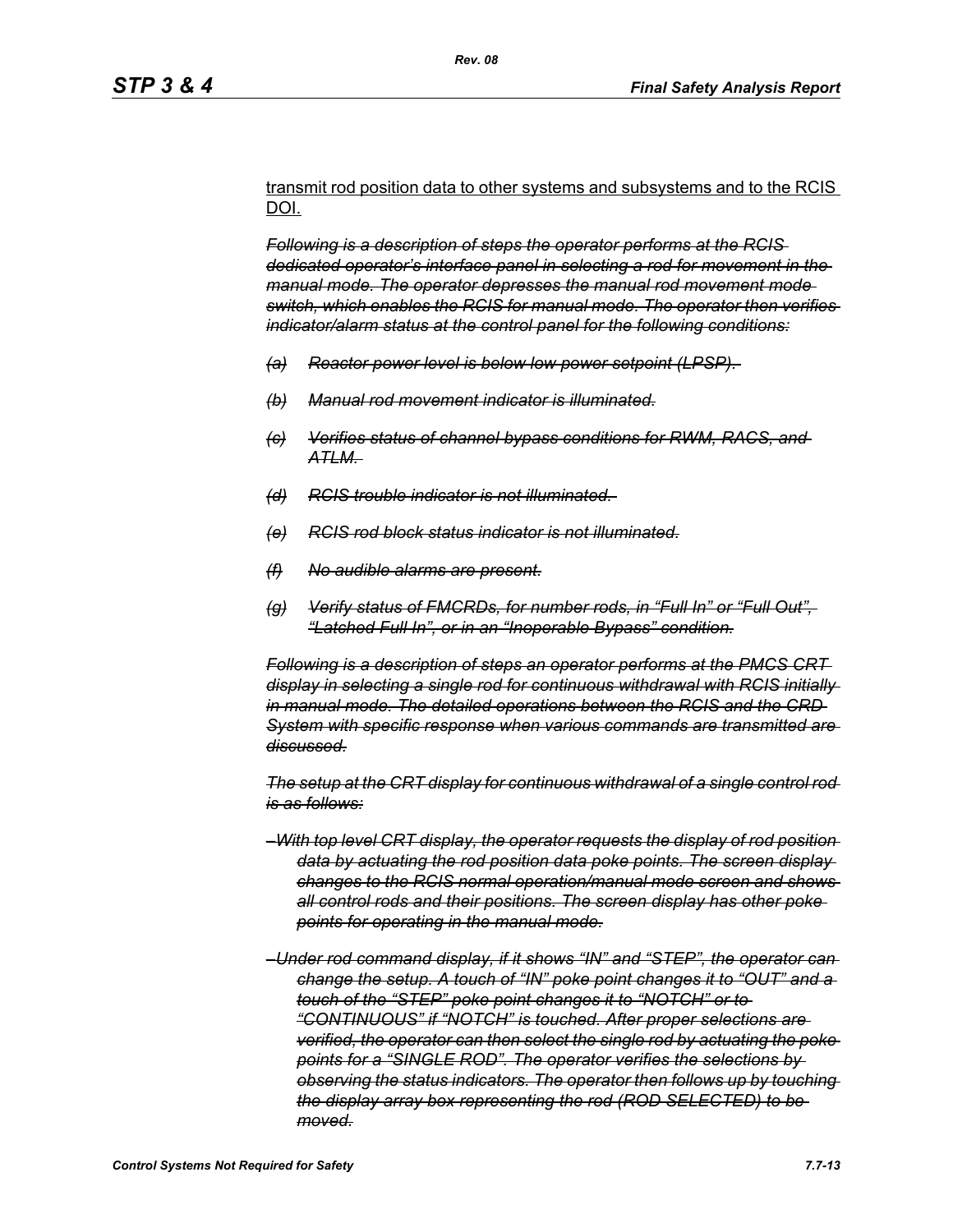*This setup and action by the operator sends rod coordinates and other setup data to the PMCS. The data representing a single rod to be withdrawn is coded and stored in PMCS memory. The PMCS addresses the RCIS and sends the coded messages. The coded messages are received at the RCIS and stored in the Rod Position and Information Subsystem memory. The operator has an option to stop the rod movement by using the light pen. Touching the "SINGLE ROD" poke point a second time causes rod motion stop signals to be sent to the RCIS interface.*

*The information displayed to the operator at this time is the vertical position of the rod selected and it remains displayed until a new selection is made or the rod is deselected. The display array boxes representing all other rods in the core at this time dim to approximately half brightness.*

*The CRT display stores information in memory during the initial setup and transmits the information to the PMCS. When the operator initializes the last poke point (ROD SELECTED), the information stored in memory addressing the manual rod movement command signals in the PMCS are downloaded, as two independent signals, into channels A and B of the RCIS Rod Action and Position Information (RAPI) Subsystems.*

*The RCIS receives the two independent streams of data signals transmitted from the PMCS. The data are received and loaded into memory at the RAPI Subsystems (channel A/B). Both channel A/B are identical and perform the same functions. If there is a disagreement between A and B, the logic issues a rod motion inhibit signal. The operator has the capability to bypass certain functions in the manual mode.*

*The PMCS also sends data to the Automated Thermal Limit Monitor (ATLM) of the RCIS on the calculated fuel thermal operating limits and corresponding initial LPRM values when an ATLM setpoint update is requested.* 

*The logic of the ATLM subsystem issues a rod block signal that is used in the RAPI System logic to enforce a rod block that prevents violation of the fuel thermal operating limits. The ATLM interfaces with and receives signals from the RAPI Subsystem control logic for rod position data, other plant data and control signals.* 

*The ATLM interfaces with Recirculation Flow Control (RFC) System and when it trips, a signal is sent to the RFCS which would cause a flow increase block.*

*The ATLM also receives input signals, based upon the LPRMs and APRMs of the Neutron Monitoring System (NMS). The RAPI Subsystem logic enforces ATLM rod block signals to the RCIS rod server modules located in the remote communication cabinets. Either channel of an ATLM subsystem can independently cause a rod withdrawal block.*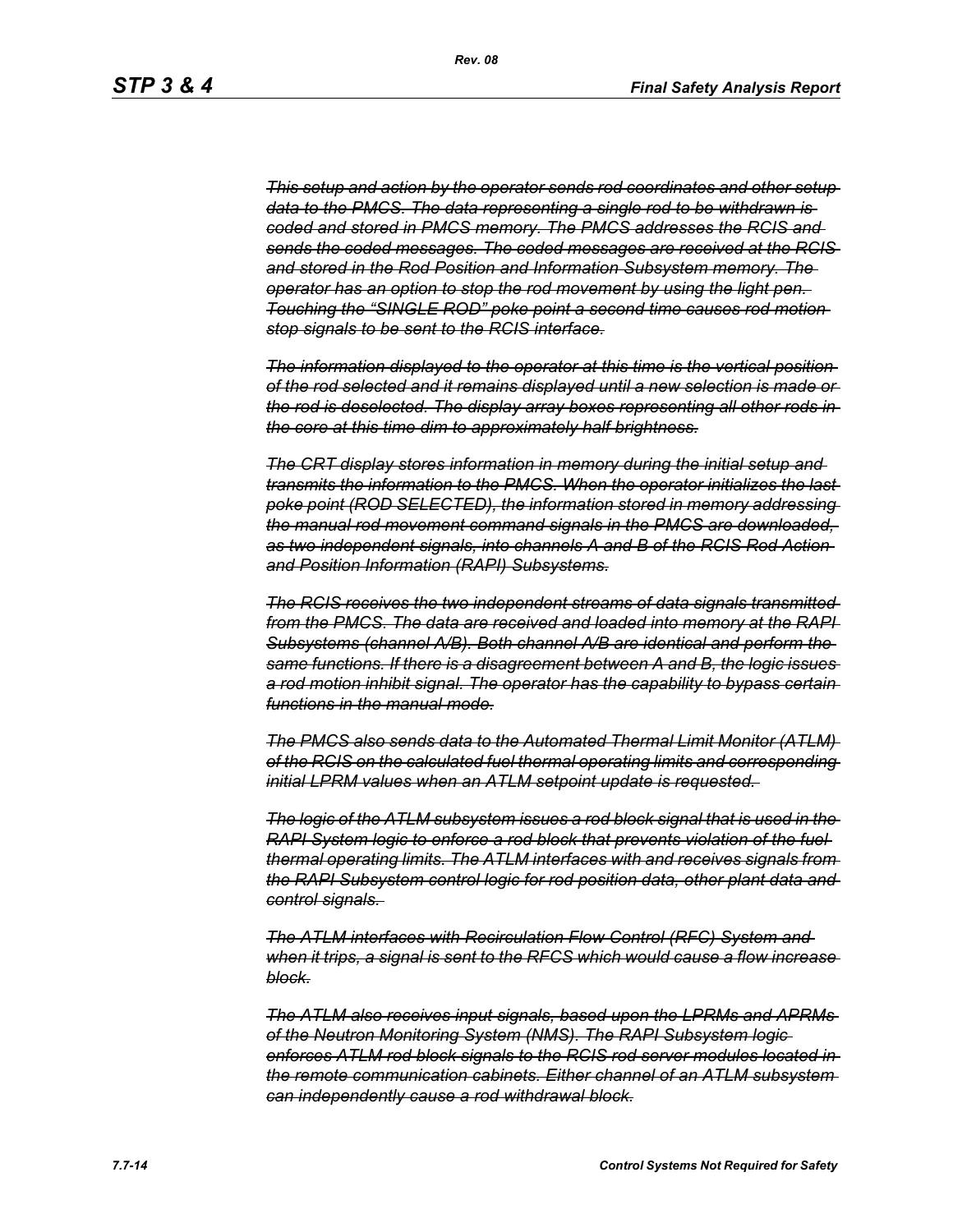*The Rod Worth Minimizer (RWM) Subsystem logic issues rod block signals that are used in the Rod Action Control Subsystem rod block logic to assure that absolute rod pattern restrictions are not violated (e.g., the ganged withdrawal sequence restrictions). The logic of the RWM also receives rod position data and control status signals from the logic of the RAPI Subsystem and feeds back RWM status signals.*

*The RCIS responds to data signals originating from the CRT displays of the PMCS for operator requested rod withdrawal or insertion commands.*

*The RAPI Subsystem of the RCIS enforces rod blocks based upon signals internal or external to the system.*

*The internal signals include those signals from any of the above MRBM, ARBM, RWM. If there is any disagreement between the two channel logic of the RAC and/or the RAPI subsystems of the RCIS, rod block signals are transmitted to the rod server module and sent to the PMCS.*

*External input signals which could cause rod blocks originate from the SRNM and PRNM Subsystems or from the four divisions of the essential multiplexing system, reflecting the status of separation switches of the FMCRDs.*

*After performing the required validity checks within each subsystem and verifying that there are no rod block conditions existing, the RAPI Subsystem of the RCIS transmits command data signals (representing the selection of a single rod for withdrawal via the RCIS multiplexing system channel A and channel B) to a dual channel file control module (FCM) located in a remote communication cabinet. The selected rod command withdrawal signals are received at the dual channel FCM and routed via channel A and channel B of the dual channel rod server modules (RSMs) and then are loaded into data buffers A and B of the inverter controller.*

*The FCM also interfaces with instrumentation of the FMCRD (a subsystem of the control rod drive system), collects data associated with the position reed switches and converts the synchro A and synchro B analog data into digital data for use in the RSM logic and transmission (via the RCIS multiplexing system) to the RAPI Subsystem logic.*

*The RSM, which consists of two rod server processing channels and one inverter controller, interfaces with the rod position instrumentation through its two processing channels and with the associated stepper motor driver module of the FMCRD System via the inverter controller. After receiving the proper command signals for a single rod to be withdrawn continuously, the inverter controller sends the proper motor power control information to the stepper motor driver module. In turn, the stepper motor driver module sends power pulses to the FMCRD motor.*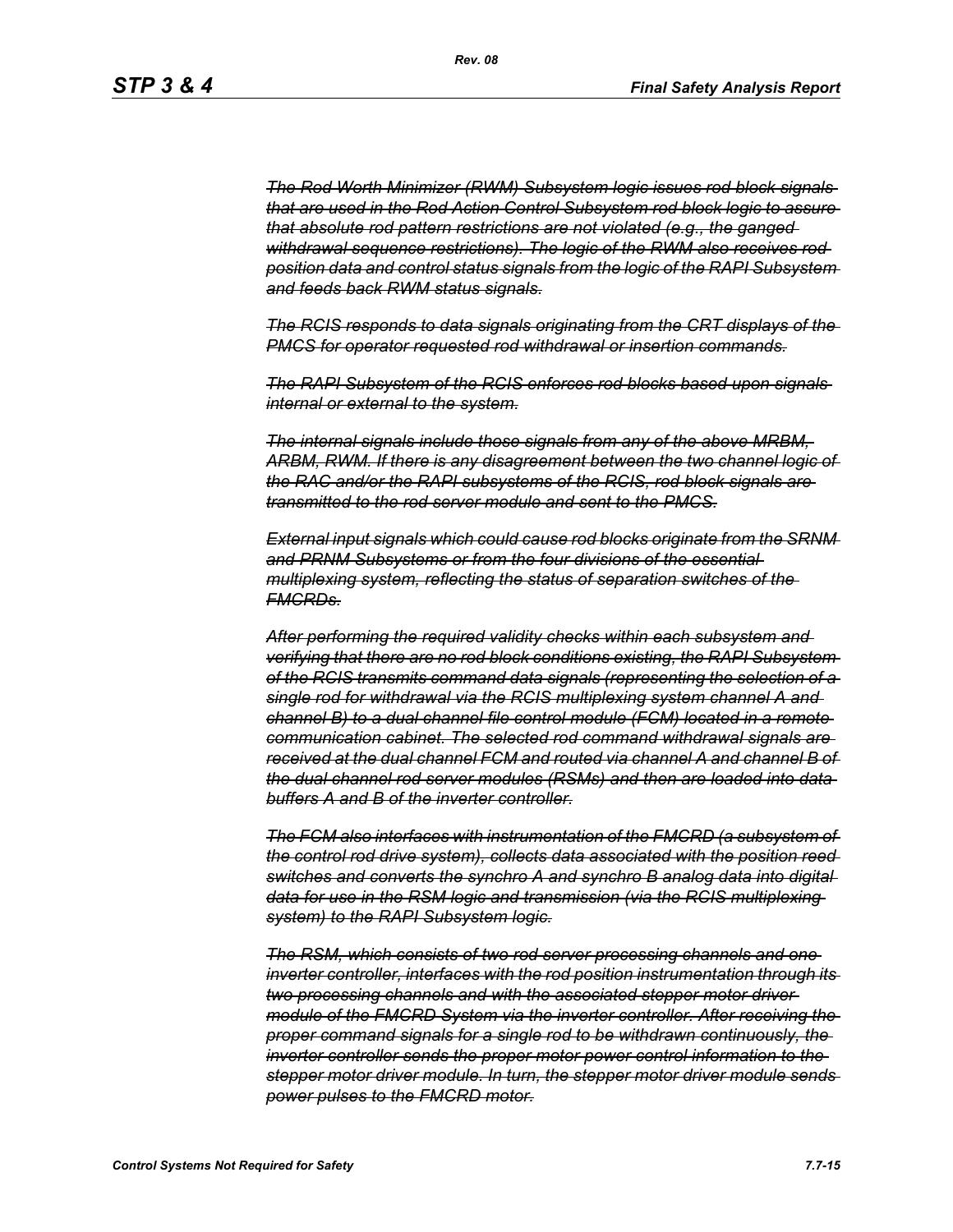*Each of the rod server processing channels A and B also interfaces with the rod brake controller to provide brake disengagement and/or engagement signals required for normal rod movement. This is based on two-out-of-two logic where both channels A and B of the RSM should agree, and on one-outof-two logic for ARI and scram following functions.*

*Each rod server processing channel of the RCIS obtains rod position status information signals via hardwired interfaces with its associated FMCRD synchro and obtains additional rod position and status information via hardwired interfaces with the reed switches included in the FMCRD. The reed switch based position signals are mainly used for recording FMCRD scram timing analysis data. Each rod server processing channel exchanges the continuous synchro position information and transmits the data to the RAPI Subsystem of the RCIS for usage in its logic. This data is also used to provide position status signals to the PMCS and to the RCIS dedicated interface panel.*

*(3) Insert Cycle*

*An operator action to insert a rod while in the manual mode would be processed in a similar manner as above. except that signals for an insertion of the rod would be decoded at the rod server module (RSM). On receiving the correct signals from the RSM, the stepper motor driver module would provide power pulses to the FMCRD motor such that control rod insertion would result.*

The control room operator uses the same controls for insertion of the control rods, except the "insert" hard pushbutton switch on the RCIS DOI is depressed. When a "STEP" insertion movement is selected and performed, the selected rod is inserted and stops at the next step position. When a "NOTCH" insertion movement is selected and performed, the selected rod is inserted and stops at the next notch position. A "CONTINUOUS" insertion movement is similar to "CONTINUOUS" withdrawal movement, except upon selection the nominal target position value decreases instead of increasing, while the "insert" movement pushbutton remains depressed.

#### *(4) Ganged Rod Motion* Movement

*There are three means of controlling ganged rod motion* movement*. The RCIS provides for automatic mode, semi-automatic, and manual mode. When in the automatic mode of operation, commands for reactivity insertion or withdrawal are received from the Automatic Power Regulator (APR) System.*

*The RCIS dedicated operator interface provides switches for an* controls for activating the *automatic, semi-automatic, or manual rod movement mode of operation. When the system is in semi-automatic mode, all rod movements are controlled by the operator. However, the RCIS, by using a database called reference rod pull sequence (RRPS) and keeping track of the current*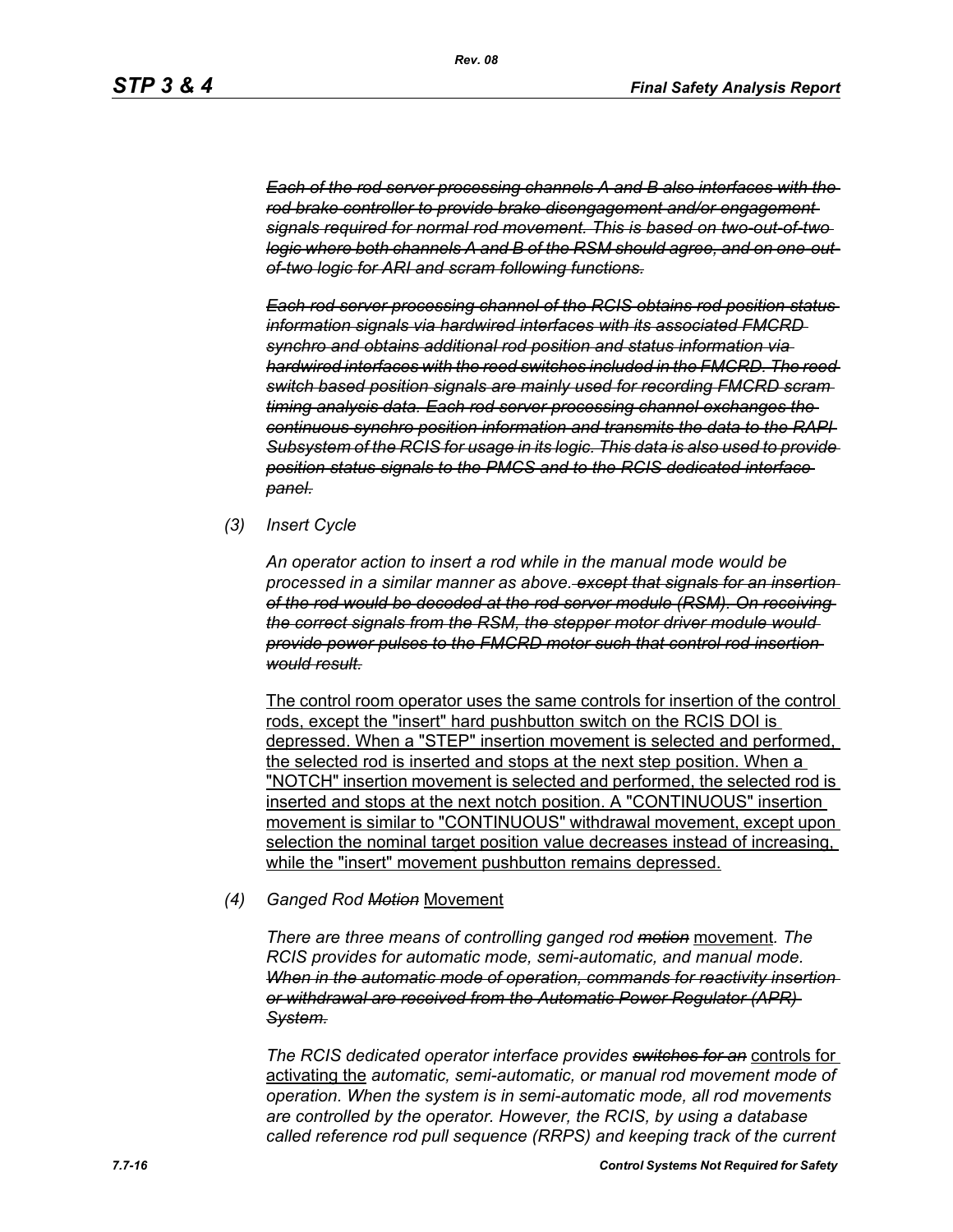*control rods' positions, prompts the operator to the selection of the next gang*selects the gang automatically*.*

*When the RCIS is in manual mode and ganged rod movement mode has also*  been chosen, if the operator selects a specific rod in a gang, the logic will *automatically select all associated rods in that gang.*

*When the automatic mode is active, the RCIS responds to signals for rod movement request from the APR System. In this mode, the APR simply requests either reactivity insertion or withdrawal* and either "step" or "continuous"*. The RCIS responds to this request by using the RRPS and the current rods positions and automatically selects and executes the withdrawal/insert commands for the next gang.*

*In order for the automatic rod movement feature of the RCIS to be active, the power generation control system must be in the automatic mode , the automatic power regulator system must be in the automatic mode* associated with CR operation*, and the switch on the RCIS dedicated operator interface for automatic rod movement mode must be depressed. The operator has an option of discontinuing the automatic operation by placing either the PGCS/APR or RCIS mode switches back to manual mode,* the switch for automatic rod movement mode must have been activated, and there must be no abnormal conditions that prevent operation in the RCIS automatic mode. The operator has an option of discontinuing the automatic operation by placing either the RCIS mode switches back to manual mode or back to the semi-automatic mode.

*(5) Ganged Withdrawal Sequence Restrictions*

*The RWM of the RCIS ensures adherence to certain ganged withdrawal sequence restrictions by generating a rod block signal for out-of-sequence rod withdrawals. These types of restrictions are specified as follows:*

- *(a) The ganged rod mode consists of one or two sets of fixed control rod gang assignments. The two sets of rod gang assignments correspond to sequences A and B of the ABWR ganged withdrawal sequence, as specified in the reactivity control document.* For either sequence, when all of groups 1 through 4 control rods only have been withdrawn, there is a checkerboard pattern in the reactor core of the rods fully withdrawn as opposed to the rods still fully-inserted. For Sequence A, the center control rod in the core would still be fully-inserted. For Sequence B, the center control rod in the core would be fully-withdrawn.
- *(b) The system allows up to 26-rod gangs, for control rods in rod groups 1, 2, 3, and 4, to be withdrawn simultaneously when the reactor is in the startup* or run *mode. These withdrawals are permitted only under the following conditions:*
	- *(i) Reactor power level is below the low power setpoint (LPSP).*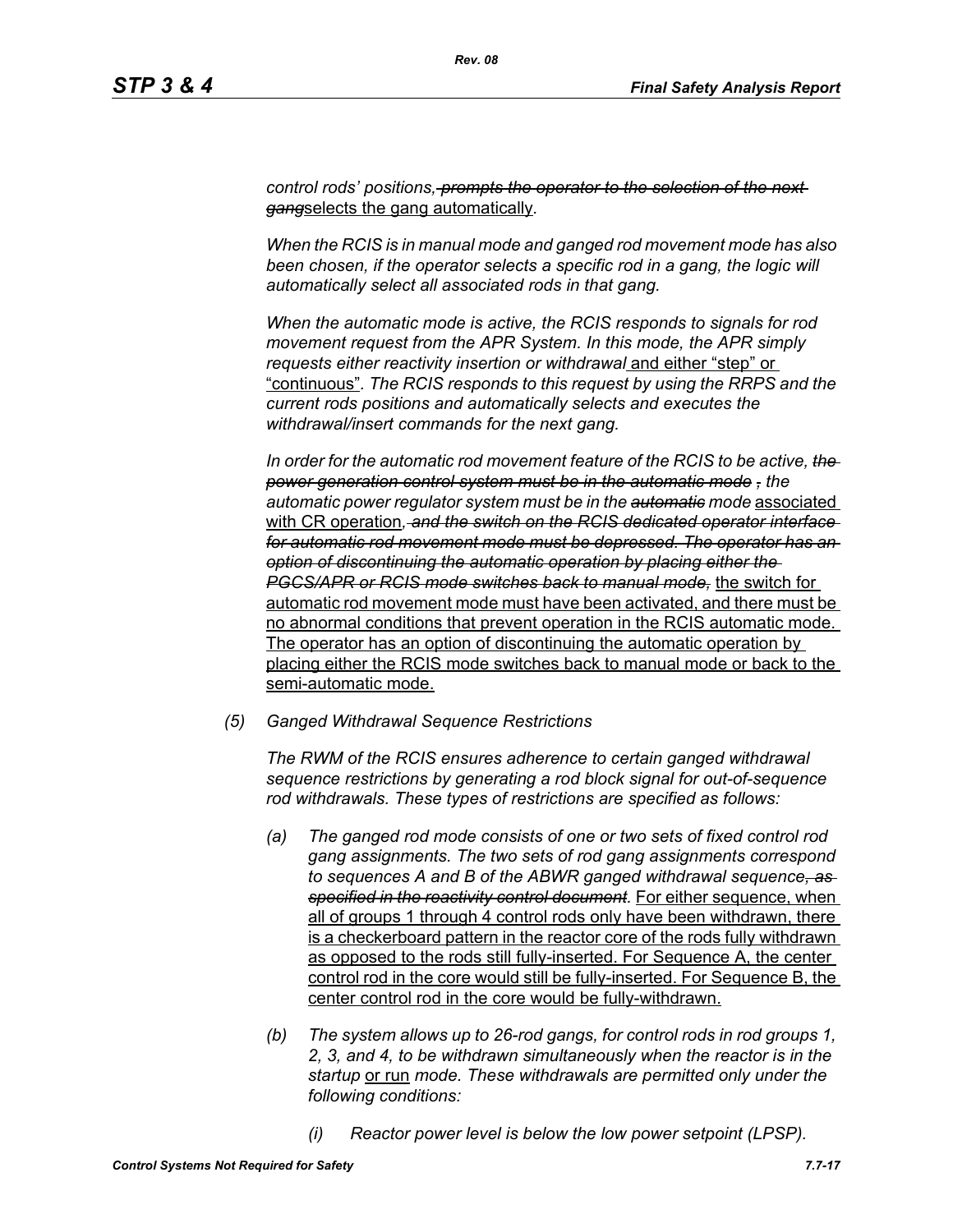- *(ii) A group 1, 2, 3, or 4 gang of rods is selected. Only one group at a time is allowed for normal rod movement.*
- *(iii) Groups 1-4 may only be withdrawn before*if *groups 5-10 are in the full-in position.*
- *(iv) The other three groups (of groups 1-4) that are not selected must be either full-in or full-out. Groups 1-4 are withdrawn from the fullin position to the full-out position before another group is moved.*
- *(v) The chosen alternative sequence for withdrawing the first four groups is consistent with one of the following allowable alternate sequences:*
	- *(a) (1, 2, 3, 4) (b) (1, 2, 4, 3) (c) (2, 1, 3, 4) (d) (2, 1, 4, 3) (e) (3, 4, 1, 2) (f) (3, 4, 2, 1) (g) (4, 3, 1, 2) (h) (4, 3, 2, 1)*

*No sequences other that those indicated above are allowed within the logic of the RCIS*RWM*. The logic of the RCIS*RWM *also ensures that, when single rod movements of rods in groups 1-4 are made, they are in accordance with the above restrictions (e.g., if one of the rods from group 1 is withdrawn, all the other group 1 rods are to be withdrawn before withdrawal of rods in another group is permitted).*

- *(vi) The RCIS*RWM *logic enforces additional ganged withdrawal sequence restrictions when the reactor power level is below the low power level setpoint* and the reactor mode switch is in STARTUP or RUN mode *as follows:*
	- *(a) The RCIS*RWM *logic prevents two groups of rods from being withdrawn simultaneously.*
	- *(b) Allows only groups 1-6 to be withdrawn as one single gang.*
	- (c) *Assures that the maximum allowable difference between the leading and trailing operable control rods in each of groups*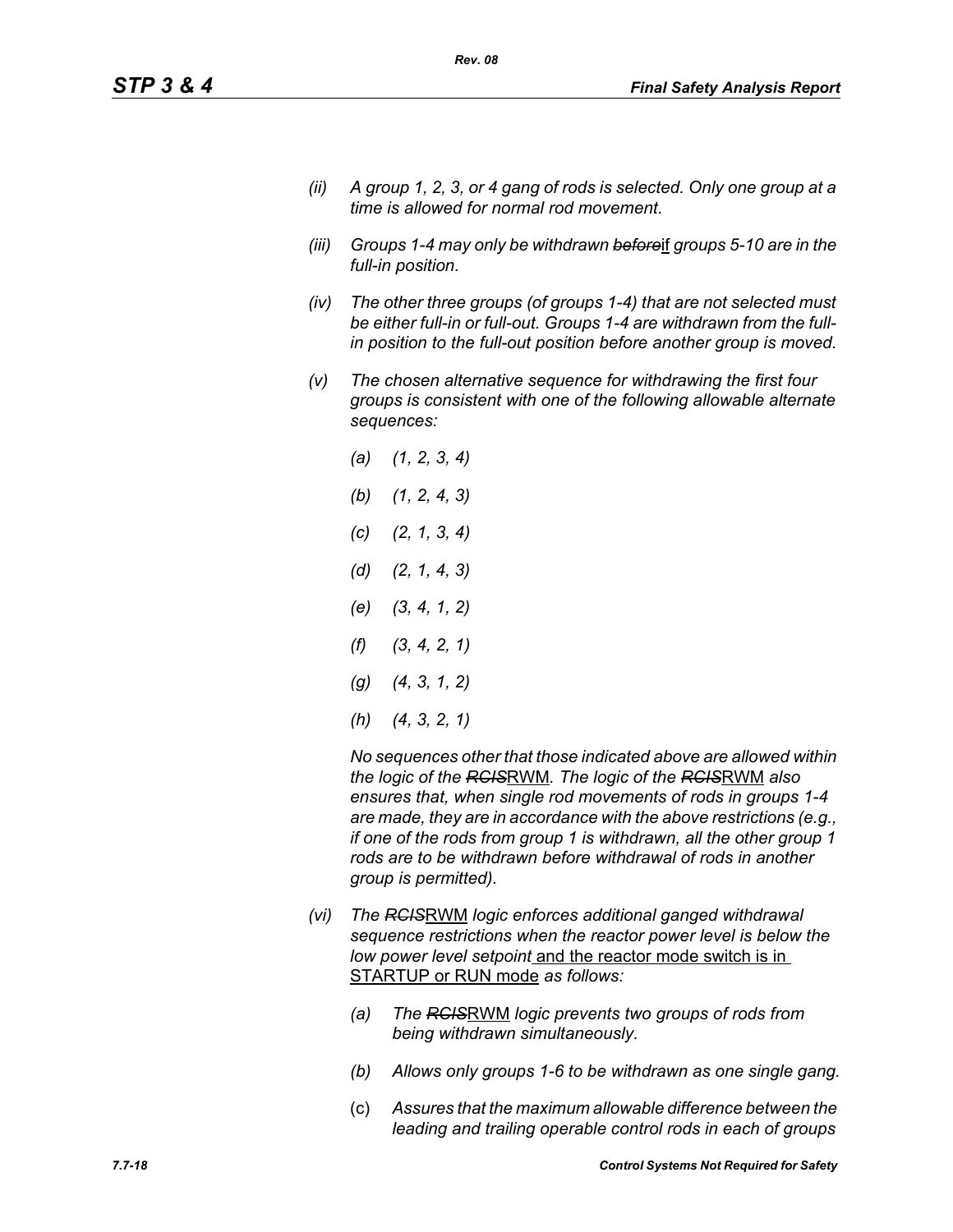*3, 4, 7, 8, 9, and 10 to be within* 152 *146 mm when any operable rod in the group is less than or equal to 0.914m* 48 steps *withdrawn* from the normal full-in position*. This restriction is not applied to groups 1, 2, 5, and 6 or to any group when all operable rods in that group are greater than*  or equal to 48 steps *0.914m withdrawn* from the normal fullin position*. This restriction applies to rod pull sequence (5)*(b)(v)*a through (5)*(b)(v)*d above.*

- (d) *Assures that the maximum allowable difference between the leading and trailing operable control rods in each of groups 1, 2, 7, 8, 9, and 10 to be within* 152 *146.4 mm when any operable rod in the group is less than or equal to 0.914m* 48 steps *withdrawn* from the normal full-in position*. This restriction is not applied to groups 3, 4, 5, and 6 or to any group when all operable rods in that group are greater than*  or equal to 48 steps *0.914m withdrawn* from the normal fullin position*.The restriction applies to rod pull sequence (5)*(b)(v)*e through (5)*(b)(v)*h above.*
- (e) *Enforces restrictions on withdrawal of rods in groups 5-10 if rods in group 7 or 8 are moved first. Movement of rod gangs in groups 9 and 10 are then blocked until all operable rods in groups 5, 6 and 7 or 8 are greater or equal to 0.914m withdrawn. The RCIS also enforces rod restrictions if rods in group 9 or 10 are moved first. Movement of rod gangs in groups 7 and 8 is blocked until all operable rods in group 5, 6 and 9 or 10 are greater than or equal to 0.914m withdrawn.*  5 or 6 are greater than or equal to 48 steps withdrawn from the full-in position AND Group 7 or 8 are greater than or equal to 48 steps withdrawn from the full-in position.
- (f) Enforces restrictions on withdrawal of rods in groups 5-10 if rods in group 9 or 10 are moved first. Movement of rod gangs in groups 7 and 8 are then blocked until all operable rods in groups 5 or 6 are greater than or equal to 48 steps withdrawn from the full-in position AND Group 9 or 10 are greater than or equal to 48 steps withdrawn from the full-in position.
- *(6) Establishment of Reference Rod Pull Sequence (RRPS)*

*The reference rod pull sequence is normally established before plant startup and stored in memory at the Performance Monitoring and Control System (PMCS)* associated with the Plant Computer Function (PCF)*. The PMCS* PCF *allows modifications to be made to the RRPS through operator actions. The PMCS* PCF *provides compliance verification of the changes to the RRPS, with the ganged withdrawal sequence requirements.*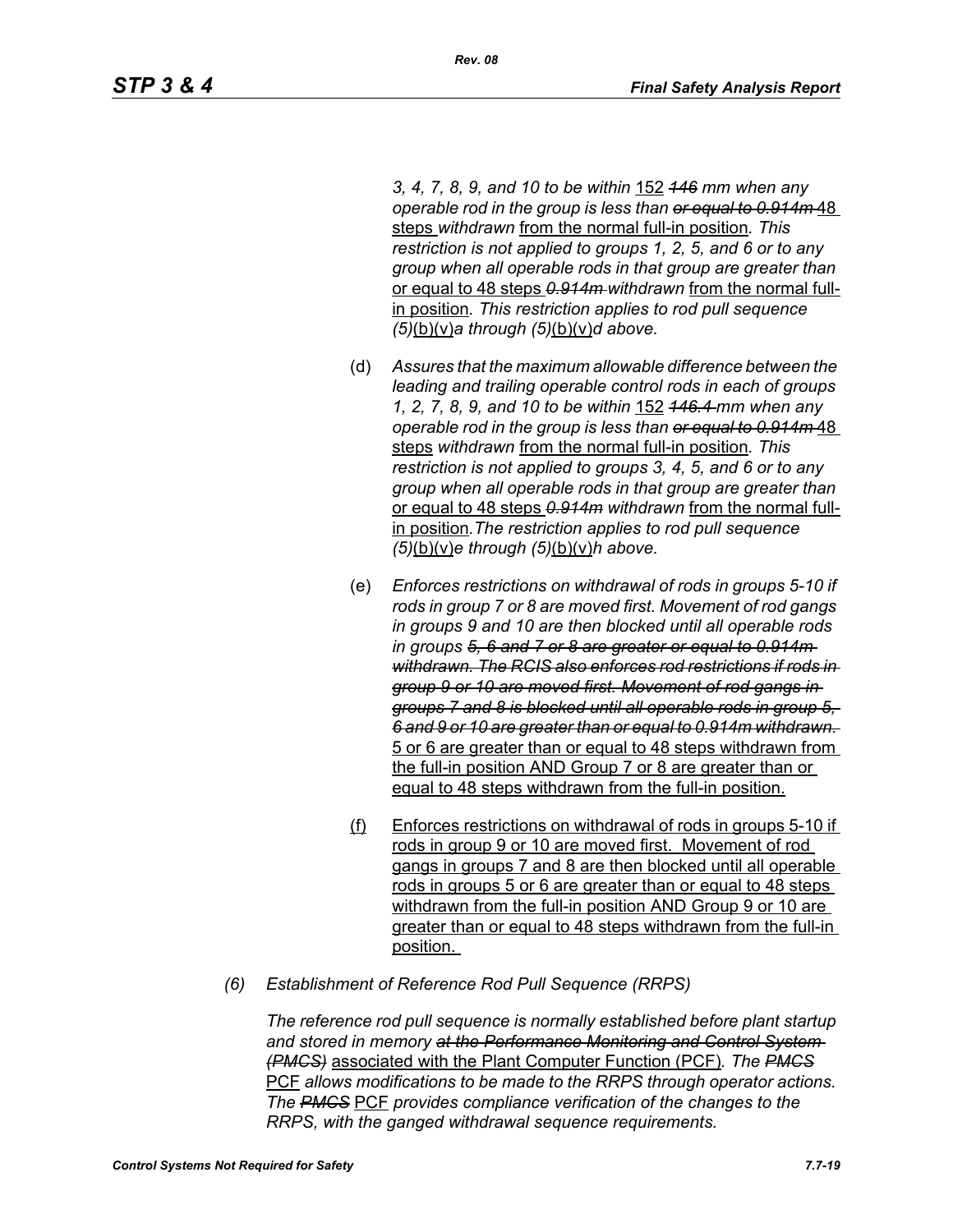*The RCIS provides a capability for an operator to request a download of the RRPS from the PMCS, a subsystem of the Process Computer System* PCF*. The new RRPS data is loaded into the RAPI System* Subsystem*. Download of the new RRPS data can only be completed when the RCIS is in manual rod movement mode and when both keylock permissive switches located at each rod action control cabinet are activated* a permissive switch located at the RAPI panel is activated*.*

*The RCIS provides feedback signals to the PMCS* PCF *for successful completion of downloaded RRPS data for displaying on the CRT* nonsafety *display.*

A rod *Rod withdrawal block signals are* signal is *generated whenever selected single or ganged rod movements differ from those allowed by the RRPS, when the RCIS is in automatic or semi-automatic rod movement mode.*

*The RCIS sounds* activates *an audible alarm at the operators panel for a RRPS violation.*

*(7) Rod Block Function*

*The rod block logic of the RCIS, upon receipt of input signals from other systems and internal subsystems, inhibits movement of control rods.*

*All Class 1E systems rod block signals to the RCIS are optically isolated. The rod block signals change the state of the light emitting diode at the external interface of an isolator. The light crosses the boundary of the isolator to the interface of the RCIS where a photo transistor changes state, thereby communicating the information to the logic within the RCIS. This provides complete isolation while keeping electrical failures from propagating into the RCIS and vice versa.*

*The presence of any rod block signal, in either channel or both channels of the RCIS logic, causes the automatic changeover from automatic mode to manual mode. The automatic rod movement mode can be restored by taking the appropriate action to clear the rod block and by using the selector switch to restore the automatic rod movement mode.*

*If either channel or both channels of the RCIS logic receive(s) a signal from any of the following type of conditions, a rod block is initiated:*

- *(a) Rod separation, only for those rod(s) for which separation is detected.*
- *(b) Reactor in SHUTDOWN mode (all control rods).* Reactor mode switch in SHUTDOWN (rod withdrawal block for all control rods, applicable when the RPS reactor mode switch is in SHUTDOWN).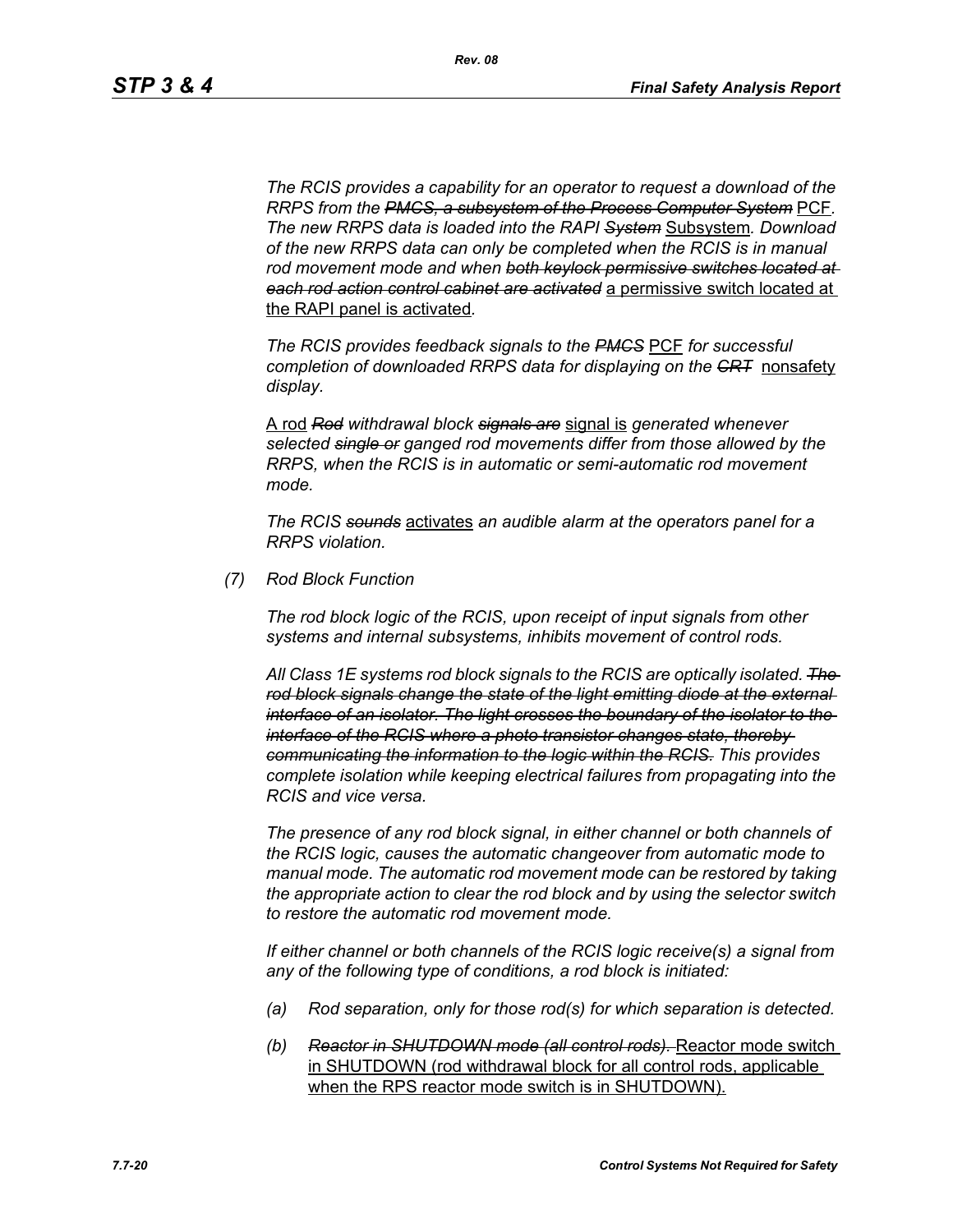- *(c) SRNM period alarm (all control rods, but not applicable when reactor in RUN mode).* Startup Range Neutron Monitor (SRNM) withdrawal block (rod withdrawal block for all control rods, not applicable when the RPS reactor mode switch is in RUN).
- *(d) SRNM downscale alarm or SRNM upscale alarm or APRM set down upscale alarm (all control rods, but not applicable when in RUN mode).* Average Power Range Monitor (APRM) withdrawal block (rod withdrawal block for all control rods).
- *(e) SRNM inoperative (all control rods, but not applicable when reactor is in RUN mode).* CRD charging water low pressure (rod withdrawal block for all control rods).
- *(f) APRM downscale (all control rods, only applicable when reactor in RUN mode).* CRD charging water low-pressure trip bypass (rod withdrawal block for all control rods).
- *(g) Flow-biased APRM rod block (all control rods, only applicable when reactor in RUN mode).* RWM withdrawal block (rod withdrawal block for all control rods, applicable below the Low Power Setpoint).
- *(h) APRM inoperative (all control rods, only applicable when reactor in RUN mode).* RWM insert block (rod insertion block for all control rods, applicable below the Low Power Setpoint).
- *(i) Low CRD charging header pressure (all control rods).* ATLM withdrawal block (rod withdrawal block for all control rods, not applicable below the Low Power Setpoint).
- *(j) Low CRD charging header pressure trip function bypass switches of the reactor protection system are in a bypass position (all control rods).*  Multi-channel Rod Block Monitor (MRBM) withdrawal block (rod withdrawal block for all control rods, not applicable below the Low Power Setpoint).
- *(k) Violation of ganged withdrawal sequence restrictions (all control rods in the selected gang or the selected control rod if the single rod movement mode is being used; applicable below the low power setpoint).* RFCS withdrawal block (rod withdrawal block for all control rods).
- *(l) Automated Thermal Limit Monitor (ATLM) rod block (all control rods, only applicable above the low power setpoint).* Gang large deviation (i.e., gang misalignment) withdrawal block (rod withdrawal block for all operable control rods of the selected gang, applicable when RCIS GANG mode selection is active).
- *(m) Multi-channel Rod Block Monitor (MRBM) rod block (all control rods, only applicable above the low power setpoint).* REFUEL mode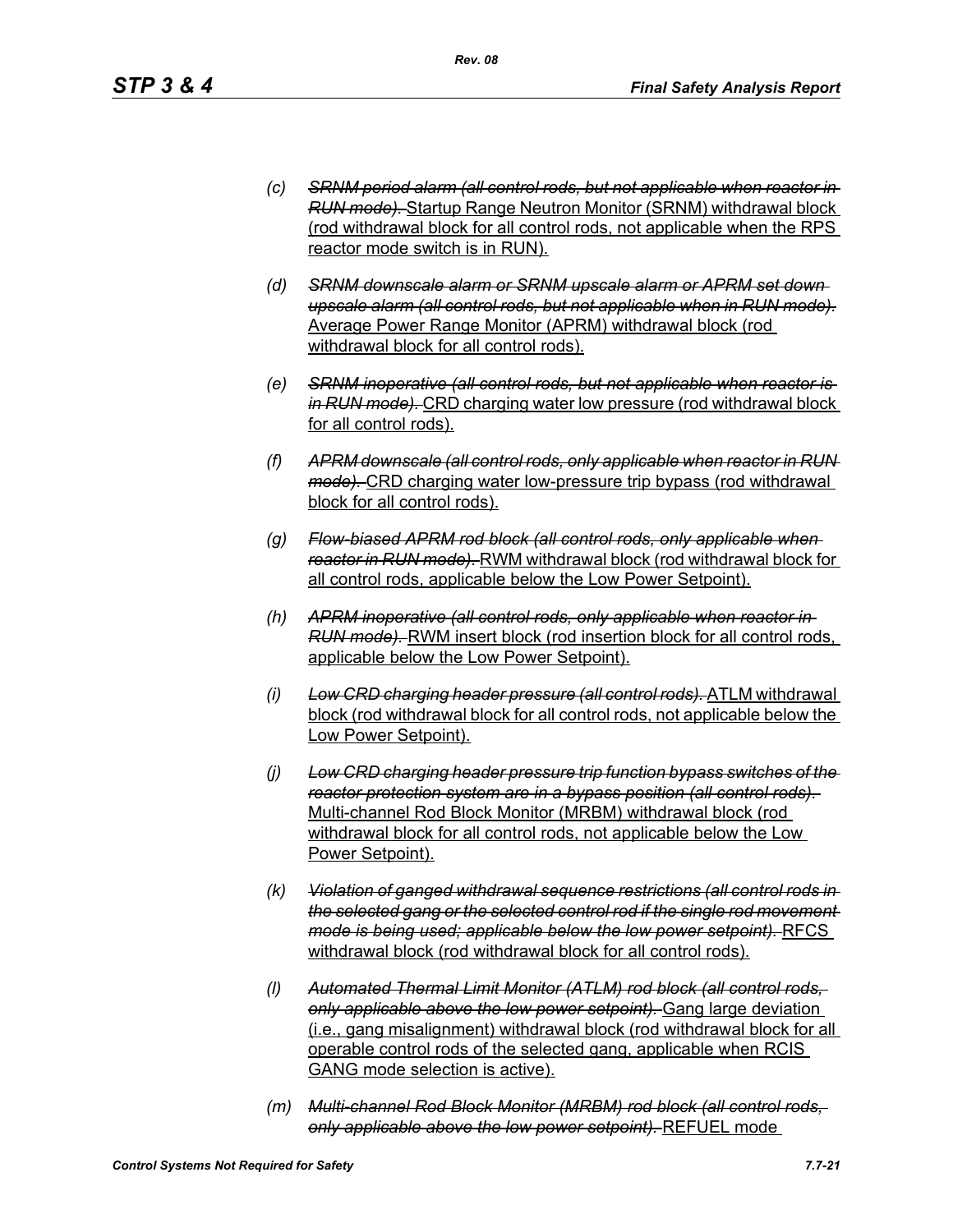withdrawal block (rod withdrawal block for all control rods, applicable when the RPS reactor mode switch is in REFUEL).

- *(n) ATLM trouble (all control rods, only applicable above the low power setpoint).* Not Used
- *(o) RWM trouble (all control rods, applicable below the low power setpoint).* Rod Action and Position Information (RAPI) trouble (rod withdrawal block and rod insertion block for all control rods).
- *(p) MRBM inoperative (all control rods, only applicable above the low power setpoint).* Not Used
- *(q) Rod action position information trouble (all control rods).* Not Used
- *(r) Two or more recirculation pump trips when reactor power is above approximately 25% of rated and core flow is below approximately 36% or rated. The logic to generate this rod block resides in the RFCS and the discrete rod block signal is sent to the RCIS from the RFCS.*Not Used
- *(s) Refueling platform control computer interlock rod block (all control rods, only applicable when the reactor is in the refuel mode).*Not Used
- *(t) Reactor SCRAM* follow *condition exists (*rod withdrawal block for *all control rods).*
- *(u) Existence of ARI or SCRRI condition (*rod withdrawal block for *all control rods).*
- *(v) Gang misalignment [i.e. position difference between any two gang members of more than 38.1 mm (all control rods)].*Not Used

*The RCIS enforces all rod blocks until the rod block condition is cleared. The bypass capabilities of the RCIS permit clearing certain rod block conditions that are caused by failures or problems that exist in only one channel of the logic.*

#### *(9) RCIS Bypass Capabilities*

*The RCIS provides the capability to bypass synchro A* (or synchro B)*, if it is bad, and select synchro B* (or synchro A) *for providing rod position data to both channels of the RCIS. The number and distribution of bypassed synchros are procedurally controlled by applicable plant Technical Specifications.* The RCIS logic prevents the simultaneous bypassing of both synchro signals for an individual FMCRD.

*The RCIS allows the operator to completely bypass up to eight control rods by declaring them "Inoperable" and placing them in a bypass condition.*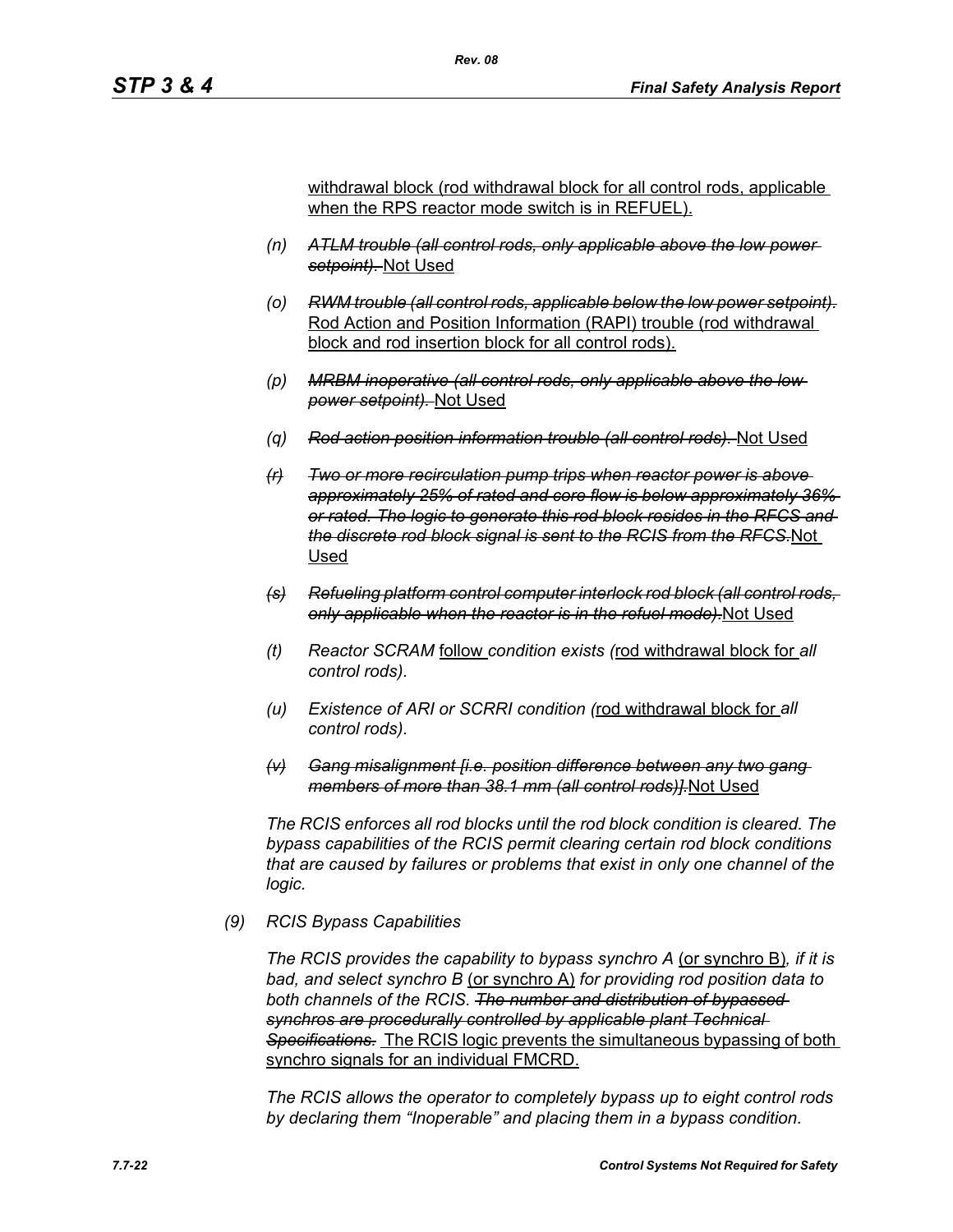*Through operator action, an update in the status of the control rods placed into "inoperable" bypassed condition is available at the CRT display. At the display, the operator can request the data to be downloaded into the memory of the RAPI Subsystem logic with confirmation of a successful download completion signal being sent back to the CRT display.* can be performed at the RCIS DOI.

*Download of a new RCIS "Inoperable Bypass Status" to the RAPI Subsystem is only allowed when the RCIS is in a manual rod movement mode and when both keylock permissive switches are activated at the RCIS panels* the bypass permissive switch located near the RCIS DOI is activated*.*

*The operator can substitute a position for the rod that has been placed in a bypass state into both channels of the RCIS, if the substitute position feature is used. The substituted rod position value entered by the operator is used as the effective measured rod position that is stored in both rod action control*  RAPI *channels and sent to other* subsystems of the RCIS and to other plant *systems (e.g., the Process Computer* Plant Information and Control *System).*

*For purposes of conducting periodical* periodic *inspections on FMCRD components, RCIS allows placing up to 21* 35 *control rods in "inoperable" bypass condition, only when the reactor mode switch is in REFUEL mode.*

*The RCIS enforces rod movement blocks when the control rod has been placed in an inoperative bypass status. This is accomplished by the RCIS logic by not sending any rod movement pulses to the FMCRD.*

In response to activation of special insertion functions, such as ARI, control *rods in bypass condition do not receive movement pulses* commands*.*

*(10) Single/Dual Rod Sequence Restriction Override (S/DRSRO) Bypass*

*The RCIS single/dual rod sequence restriction override bypass feature allows the operator to perform special dual or single rod scram time surveillance testing at any power level of the reactor. In order to perform this test, it is often necessary to perform single rod movements that are not allowed normally by the sequence restrictions of the RCIS.*

*When a control rod is placed in a S/DRSRO bypass condition* exists*, that* the *control rod* positions are *is no longer used in determining compliance to the RCIS sequence restrictions (e.g., the ganged withdrawal sequence and RRPS).*

*The operator can only perform manual rod movements of control rods in the S/DRSRO bypass condition. The logic of the RCIS allows this manual single/dual rod withdrawals for special scram time surveillance testing.*

*The operator can place up to two control rods associated with the same hydraulic control unit (HCU) in the S/DRSRO bypass condition.*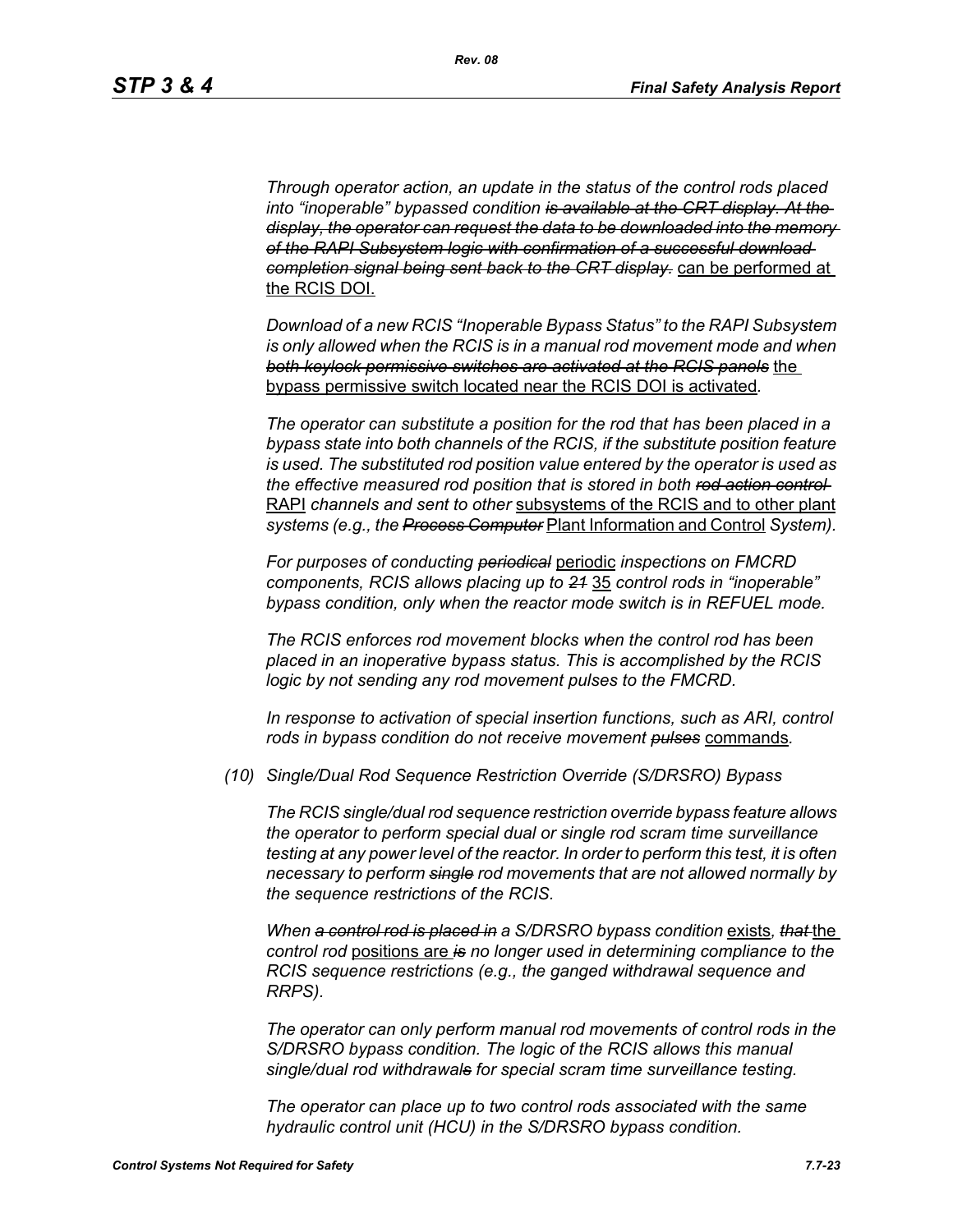*The dedicated RCIS operator interface panel contains status indication of control rods in a S/DRSRO bypass condition.*

*The RCIS ensures that S/DRSRO bypass logic conditions have no effect on special insertion functions for an ARI or SCRAM following condition and also no effect on other rod block functions, such as MRBM, APRM, or SRNM period* rod blocks*.*

*The drive insertion following a dual/single rod scram test occurs automatically. The operator makes the necessary adjustment of control rods in the system prior to the start of test for insertions, and restores the control rod to the desired positions after test completion.*

#### (11) Single RCIS Channel Bypass Features

*The RCIS is a dual channel system and the logic of the system provides a capability for the operator to invoke bypass conditions that affect only one channel of the RCIS. The interlock logic prevents the operator from placing both channels in bypass. Logic enforces bypass conditions to ensure that the capability to perform any special function (such as an ARI, scram following, and SCRRI) is not prevented.*

*The RCIS logic ensures that any special restrictions that are placed on the plant operation are enforced as specified in the applicable plant Technical Specifications for invoked bypass conditions.*

*The status and extent of the bypass functions are identified on the RCIS dedicated operator interface panel and the PMCS CRT displays at the main control panel.*

*Bypass conditions allow continuation of normal rod movement capability by bypassing failed equipment in one RCIS channel. After repair or replacement of the failed equipment is completed, the operator can restore the system or subsystem to a full two-channel operability. The operator has the capability to invoke bypass conditions within the following system or subsystems:*

- *(a) Synchro A or B position bypass* Not Used
- *(b) Rod server* processing *module channel A or B bypass*
- *(c) Inoperable condition bypass* Not Used
- *(d) File control module channel A or B bypass*Not Used
- *(e) ATLM channel A or B bypass*
- *(f) RWM channel A or B bypass*
- *(g) RACS* RAPI *channel A or B bypass*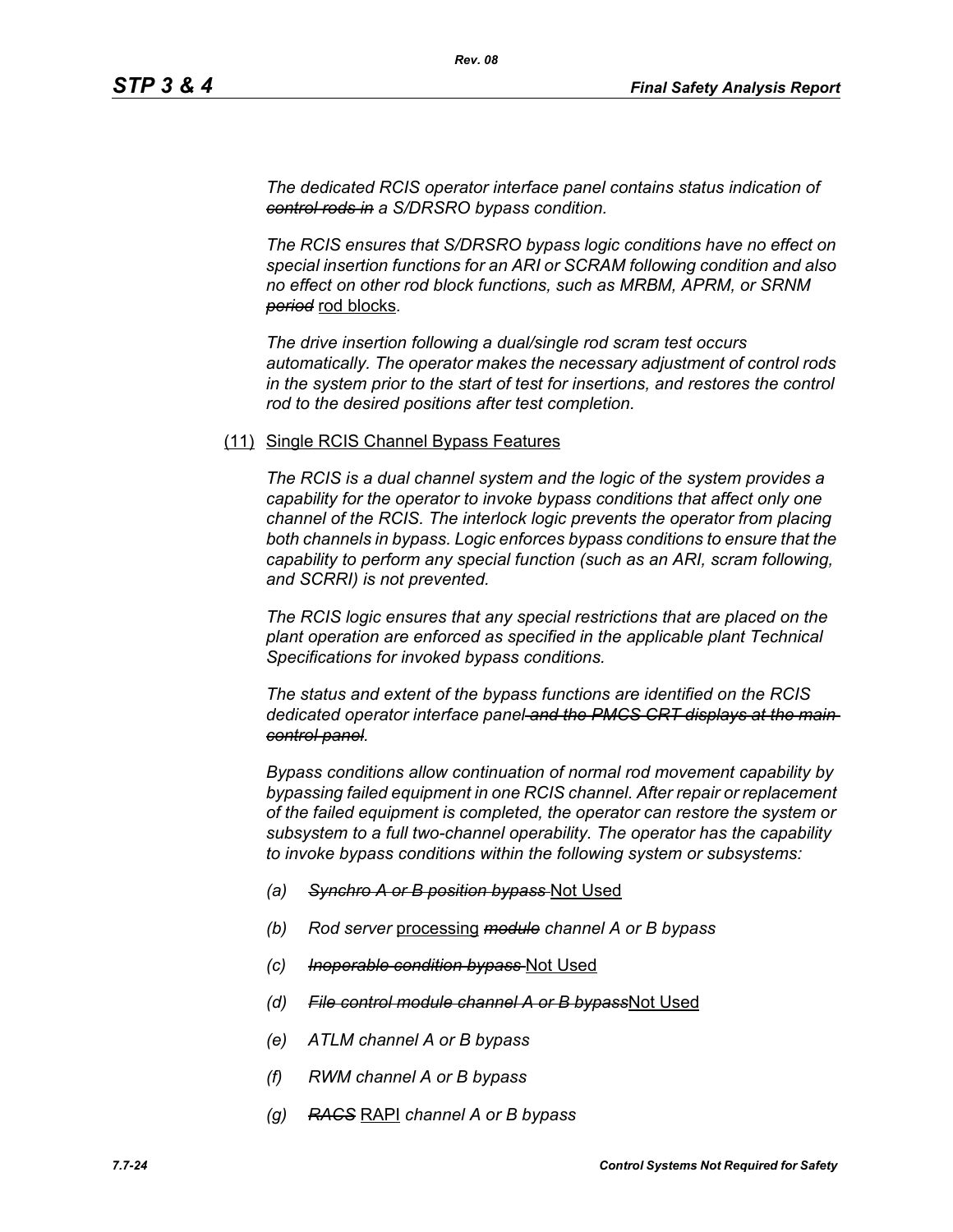#### (12) *Scram Time Test Data Recording*

*The logic of the RCIS provides the capability to automatically record individual FMCRD scram timing data based upon scram timing reed switches. When a FMCRD scram timing switch is activated, the time of actuation is recorded by the RAPI System*scram time recording panel (STRP) *for time tagging of stored scram time test data in the RSPC*scram time recording and analysis panel (STRAP) *for that particular FMCRD. The timetagged data is stored in memory until the next actuation of that particular reed switch is detected again.*

*The RCIS also time tags the receipt of a reactor scram condition being activated based upon the scram-following function input signals from the Reactor Protection System.*

*The resolution of this time-tagging feature is less than 5 milliseconds. Contact bounce of the reed switch inputs are properly masked to support this function. The reference <del>real time</del> clock for time tagging is the real timeRCIS clock of the RCIS.*

*When the RCIS detects a reactor scram condition, the current positions of all control rods in the core are recorded, time tagged, and stored in memory. RCIS logic stores this data in memory until a request is received from the*  PCF for transfer of the stored scram timing performance data from the STRAP to the PCF. The transmitted data is used by the PCF to*PMCS. The transmitted data is used by the PMCS to calculate and summarize scram time performance based on the scram timing data received from the RCIS.*

*In an alternate design, the scram time recording and analysis functions are performed by two separate panels called scram time test panel (STTP) and scram time test recording/analysis panel (STR/AP). The STTP function is to directly interface with FMCRD reed switches and gather all FMCRD status and scram information. The function of STR/AP is to receive FMCRD information from STTP, process and analyze FMCRD scram time data, generate scram time test reports, and communicate FMCRD reed-switchbased status data to other plant systems.*

#### *(13) ATLM Algorithm Description*

*The ATLM is a microprocessor based subsystem of the RCIS that executes two different algorithms for enforcing fuel operating thermal limits. One algorithm enforces operating limit minimum critical power ratio (OLMCPR), and the other the operating limit minimum*maximum *linear heat generation rate (OLMLHGR). For the OLMCPR algorithm, the core is divided into 48 regions, each region consisting of 16 fuel bundles. For the OLMLHGR algorithm, each region is further vertically divided up into four segments. During a calculation cycle of ATL*M *(about 100 msec), rod block setpoints (RBS) are calculated for OLMCP*R *monitoring (48 values) and for OLMLHGR monitoring (48 x 4 values). Then the calculated setpoints are compared with*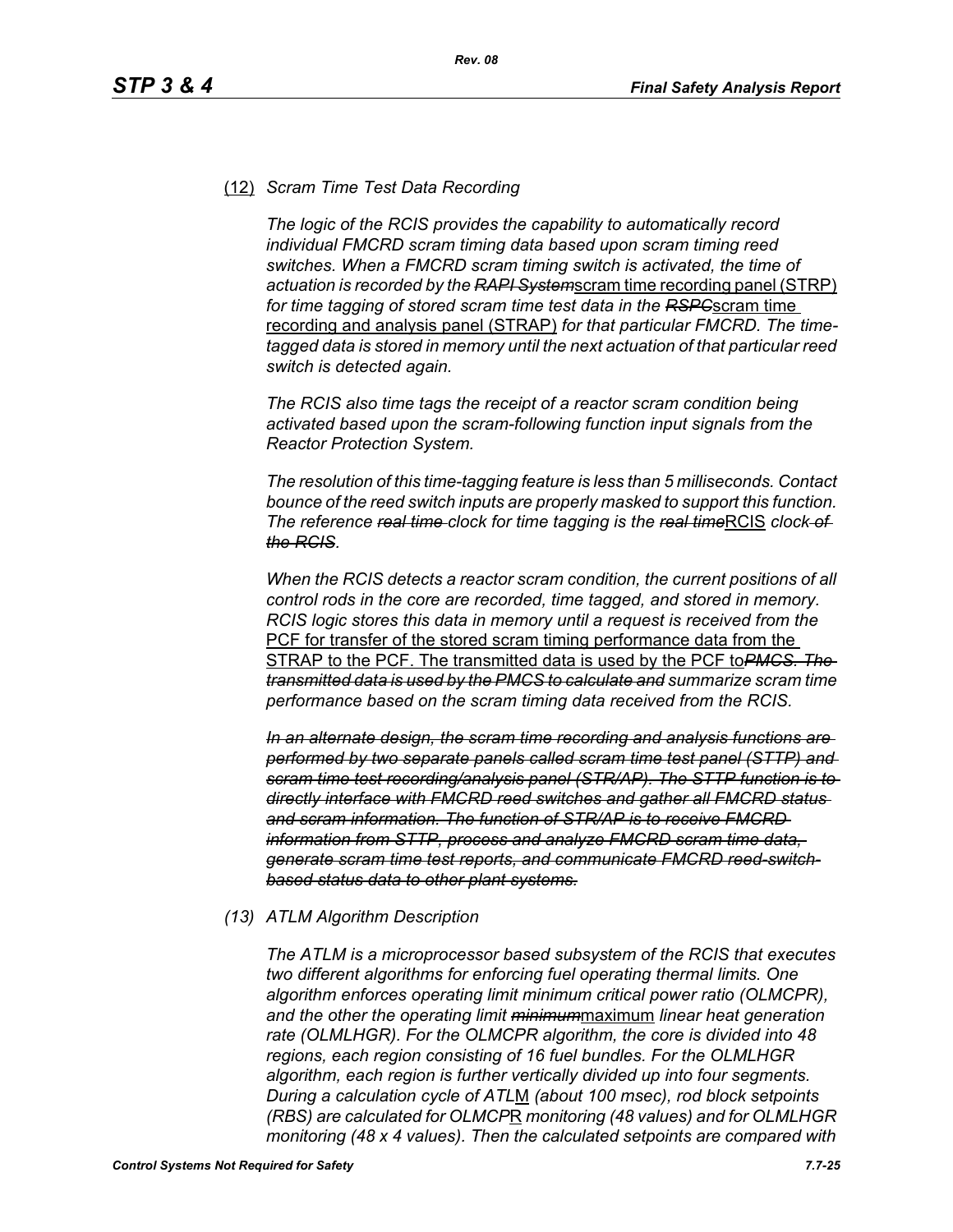*the real time averaged LPRM readings for each region/segment. The ATLM issues a trip signal if any regionally averaged LPRM reading exceeds the calculated RBS. This trip signal causes a rod block within the RCIS and also a flow change block in the Recirculation Flow Control System (RFCS).*

*RMCPRi = Regional initial MCPR (i.e., the minimum CPR of the 16 bundles in the region spanned by the four LPRM strings). Known input from predictor (process computer*PCF*).*

*In Equations 7.7-1 and 7.7-2 above, "initial" refers to values that are downloaded from the "3D Predictor Monitor" subsystem of the PMCS*PCF*. A download is requested by the ATLM whenever changes in reactor power and/or core flow exceed a preset limit. A download can also be manually requested by the operator.*

# **7.7.1.2.2 System Interfaces**

STD DEP T1 3.4-1

STD DEP 7.7-7

STD DEP Admin

*(1) Control Rod Drive (CRD) System*

*The RCIS interfaces with the CRD System are as follows:*

- *(e) Separation reed switches (A&B) through the plant essential multiplexing system* RAPI signal interface units (SIUs) *for each FMCRD*
- *(2) Recirculation Flow Control System (RFCS)*
	- *(c) RFCS Core Flow Signal to RCIS*

*The RFCS provides signals to both channels of the RCIS that represent validated total core flow. These signals are used for part of the validity checks when performing an ATLM operating limit setpoint update. The RCIS obtains these signals from the RFCS via the multiplexing system links* the nonsafety Plant Data Network (PDN) communication function and associated datalinks *to the RCIS channels.*

*(e) RFCS Hard-Wired Signals to RCIS*

*Each of the three channels of RFCS provides the status of six relay contacts (12 wires per RFCS channel) to the RCIS. These signals are used by RCIS logic* RFCS also provides redundant control signals for implementation of the FMCRD emergency rod insertion functions to the RCIS emergency insertion control panel. These signals are activated when either the ARI or SCRRI condition exists *to minimize the likelihood inadvertent FMCRD run-in.*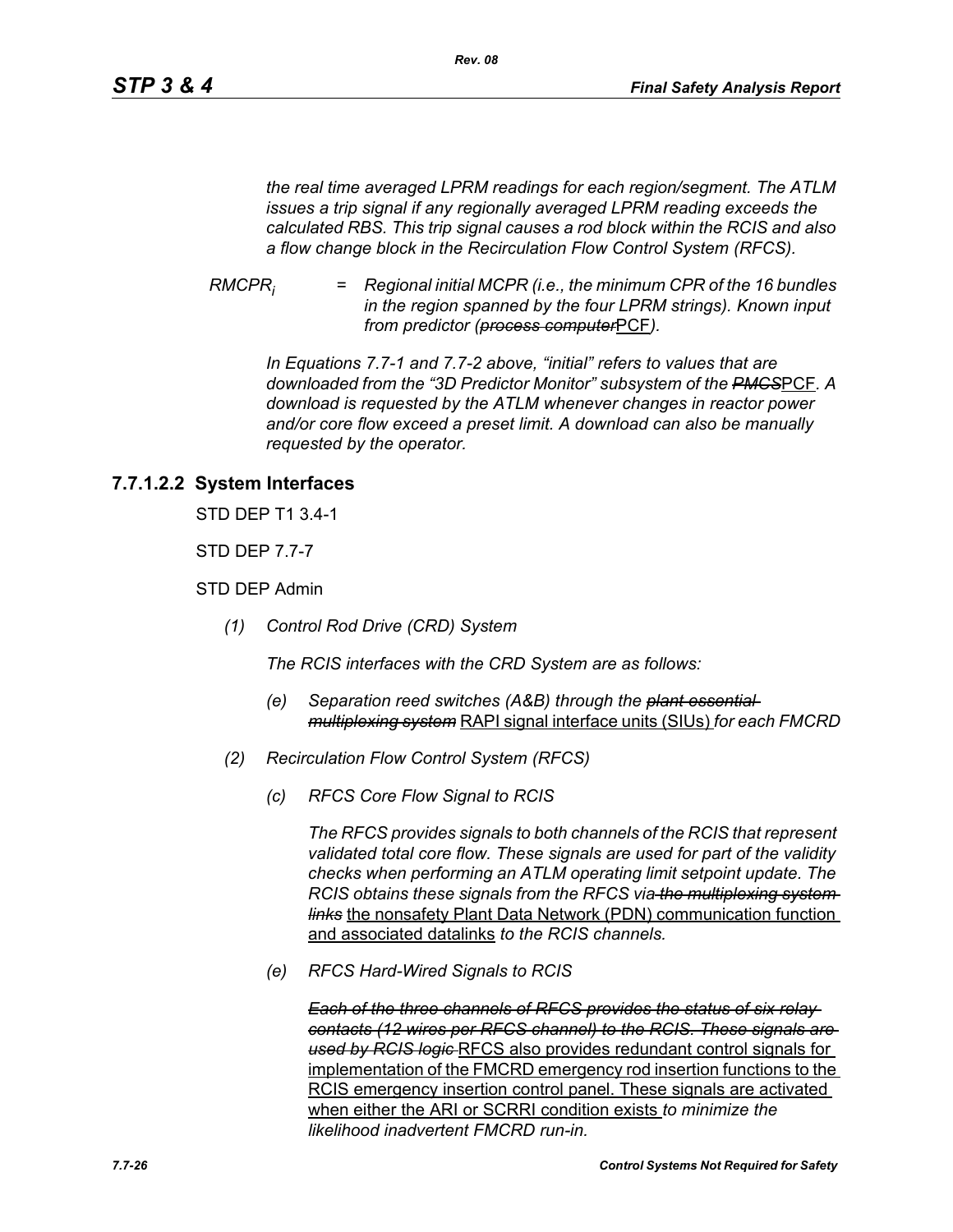*(3) Feedwater Control System (FWCS)*

*The Feedwater Control System provides signals to both channels of the logic of the RCIS that represents validated total feedwater flow to the vessel and validated feedwater temperature. These signals are used as part of the validity checks when performing an ATLM operating limit setpoint update.*

*The RCIS can obtain these signals from the FWCS via the multiplexing system communication links* the nonsafety PDN communication function and associated datalinks *to the RCIS channels.*

*(4) Neutron Monitoring System*

*Whether or not some of the signals result in a rod block depends on reactor mode switch status which is provided to the RCIS from the reactor protection system via the essential multiplexing system* using dedicated signal interfaces*.*

*(5) Reactor Protection System*

*The Essential Multiplexing System provides the above signals to the RCIS with complete isolation between the safety-related system and the non-safetyrelated system equipment.*

*Divisions II and III of the RPS each provide the two channels of RCIS with two separate isolated signals that indicate a scram condition. The signals remain active until the scram condition is cleared by the operator. In addition, Divisions II and III of RPS each provide the RCIS* emergency rod insertion panel *with hard-wired relay contact status*scram follow signals *to minimize the likelihood of inadvertent FMCRD run-in.*

#### *(6) Performance Monitoring and Control System* Plant Computer Function (PCF)

*The PMCS*PCF *provides the data update from the 3-D predictor function calculations associated with ATLM parameters based on actual measured values from the plant. This data is downloaded into the ATLM memory. This is to assure that rod blocks occur if the operating limits (e.g., MCPR and MLHGR) are approached. This feature allows the ATLM rod block setpoint calculation to be based on actual, measured plant conditions.*

*The RCIS provides the PMCS*PCF *with control rod position information along with other RCIS status information for use in other PMCS*PCF *functions and for the PMCS CRT*PCF *displays related to the RCIS.*

*The RCIS* STRAP*gathers, time tags, stores, and transmits scram timing data to the PMCS*PCF*. The PMCS*PCF *utilizes rod scram timing data to evaluate scram performance of the CRD System. The PMCS*PCF *provides for the capability of printing or displaying of scram time logs. The scram time data sent to the PMCS*PCF *provides the capability for comparing received data*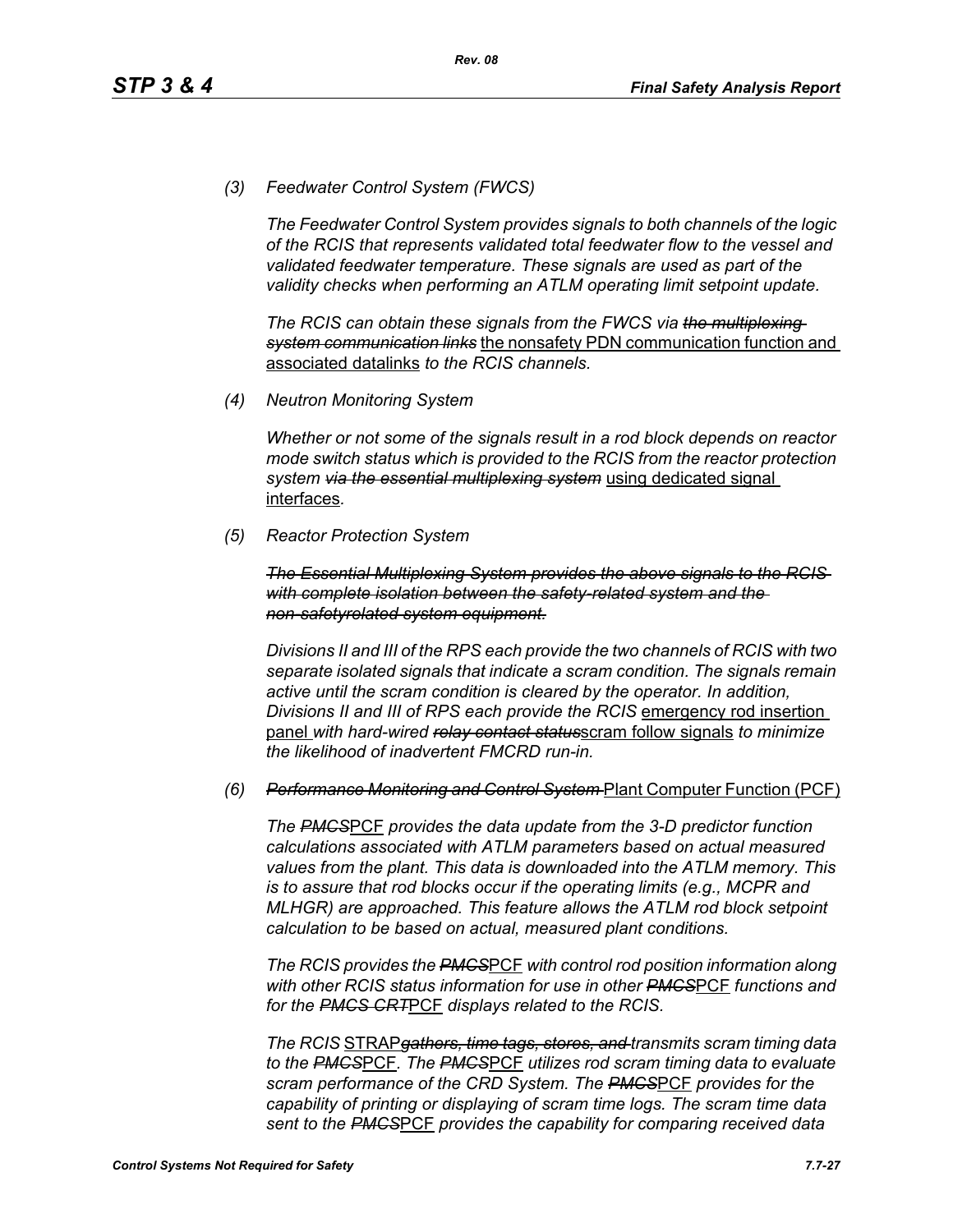*from the RCIS with the specification for control rod scram timing. Included in these comparisons are the averages and trends for data collected from past*  rod scrams or rod testing. The output for this function consists of, but is not *limited to, the following type of data:*

*Rev. 08*

- *(a) Scram time measurements of any selected rod or group of rods to a particular position.*
- *(b) A listing of INOPERABLE rods.*
- *(c) Statistical analysis and average calculations of insertion times.*
- *(d) List of rods which do not meet technical specification requirements.*

*In the alternate design, scram time recording and analysis functions are performed by separate panels.*

#### **7.7.1.2.3 Reactor Operator Information**

STD DEP 7.7-18

- *(1) The RCIS provides for the activation of the following annunciation at the main control panel.*
	- *(a) Rod withdrawal blocks.*
	- *(b) Rod Control & Information System trouble.*
	- *(c) Low power transient zone (i.e., reactor power above but nearing the LPSP).* Rod insert block.
	- *(d) Gang misalignment*Not Used*.*
	- *(e) Selected control rod run-in (SCRRI)*Not Used*.*
	- *(f) Alternate rod insertion initiated*Not Used*.*
	- *(g) CRD charging water header pressure low.* RWM trouble.
	- *(h) Reference rod pull sequence (RRPS) violation.*
	- *(i) ATLM trouble.*
- *(2) The RCIS provides status information indication on the RCIS dedicated operators interface on the main control panel as follows:*
	- *(a) Whether RCIS rod movement mode is automatic*, semi-automatic *or manual*; whether "step"; "notch", or "continuous" is selected; and whether "single rod" or "ganged rods" is selected*.*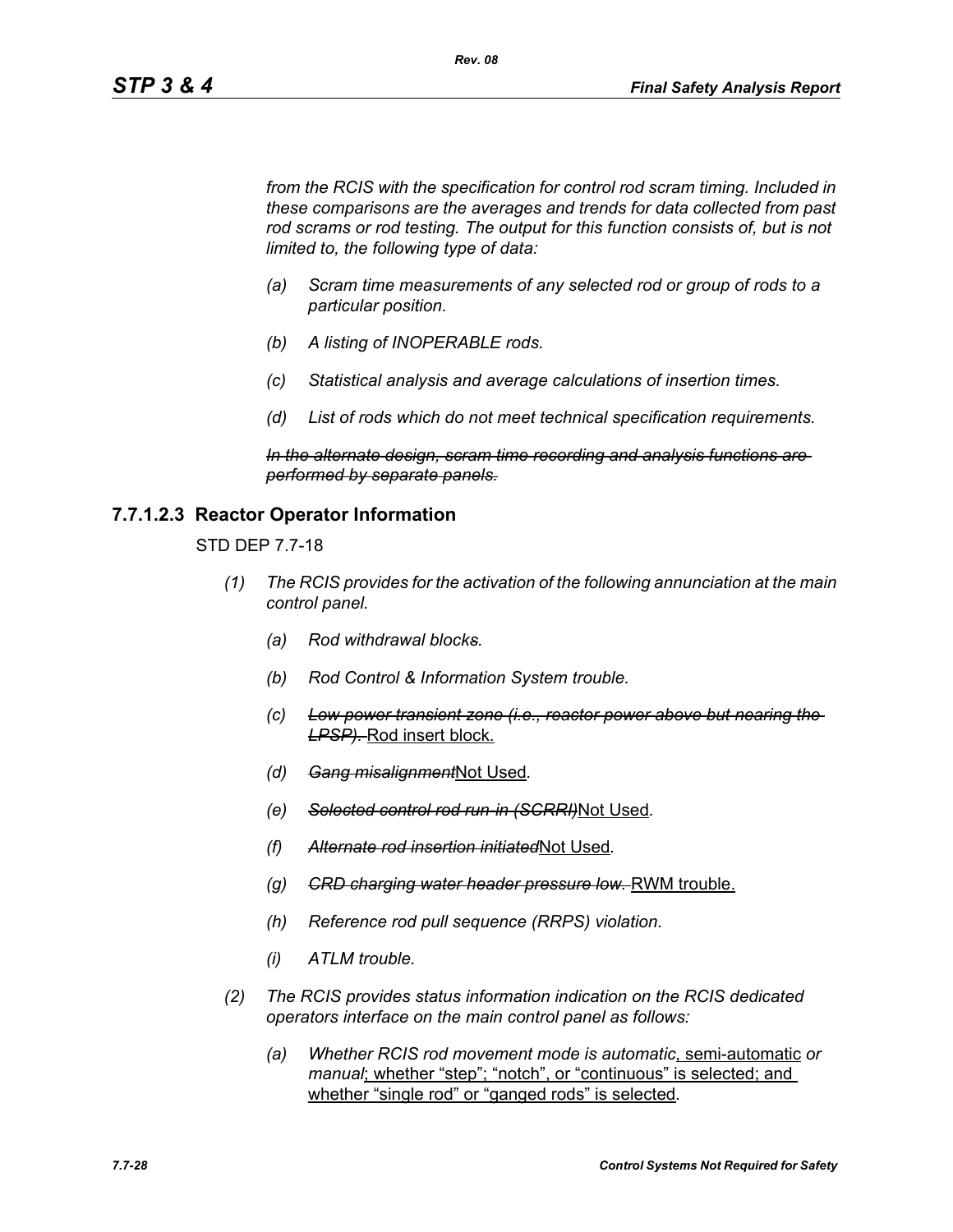- *(b) Number of FMCRDs in their* normal *full-in position* (based upon synchro signals)*.*
- *(c) Number of FMCRDs in* full-in/*latched full-in position* (based upon position reed switch signals)*.*
- *(d) Number of FMCRDs in full-out position.*
- *(e) Average percent insertion* Position *of all FMCRDs.*
- *(f) Identification of selected gang (or selected single rod).*
- *(g) Average percent insertion* Target position value *of selected gang (or selected single rod).*
- *(h) Number of FMCRDs in an inoperable bypass condition.*
- *(i) Existence of any rods withdrawal blocks.*
- *(j) Existence of any single channel bypass of the RACCS* RAPI *and/or any subsystem within the RACCS* RCIS*.*
- *(k) Whether reactor power is above the LPSP.*
- *(l) Existence of RCIS trouble.*
- *(m) Activation of scram following function.* Whether a control rod is at the over travel out position during the coupling check test.
- *(n) Activation of the ARI function.* Whether a control rod is uncoupled during a coupling check test.
- *(o) Status of SCRRI function.* Control rods with bypassed synchros.
- *(p) Successful completion of ATLM operating limit setpoint update.* Gang misalignment.
- *(q) Any control rod in* Existence of a *S/DRSRO bypass condition.*
- *(r) Activation of a rod block by MRBM condition.*
- *(3) The dedicated operators interface panel of the RCIS provides logic and operator controls, so that the operator can* and related RCIS displays, indications and associated controls provided on the main control room panel and on the RCIS cabinets and panels, allow the operator to *perform the following functions:*
	- *(a) Change the RCIS mode of operation from manual to semi-automatic or automatic rod movement modes*; select the "step", "notch", or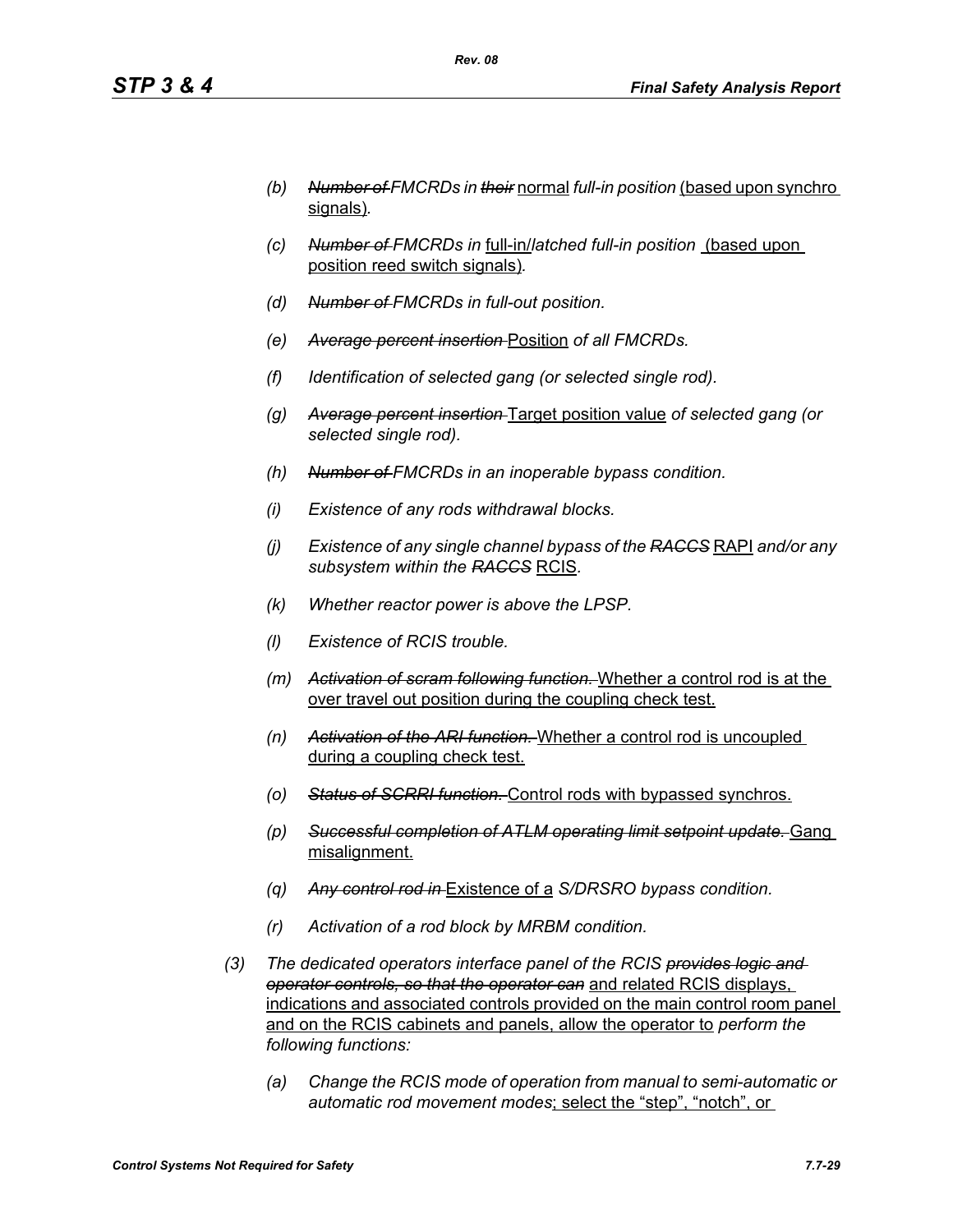"continuous" movement mode; and select movement for "single rod" or "ganged rods"*.*

- *(b) Manually initiate the SCRRI function.*
- *(c) Manually initiate the two CRD test functions.* CRD Scram Test mode.
- *(d) Request a bypass of RACCS* RAPI *channel A or B (normal position: no bypass).*
- *(e) Request a bypass of ATLM or RWM channel A or B. (Normal positions are not bypassed.)*
- *(f) Request an ATLM operating limit setpoint update be performed.*
- *(g) Perform a reset of any RCIS* abnormal condition*.*
- *(h) Manually initiate CRD brake test, CRD coupling check and CRD step* double notch *test functions.*
- (i) Perform withdraw or insert operation.
- *NOTE: Interlock logic may prevent certain combinations of bypasses from being activated even though the above bypass controls have been activated.*
	- *(4) The CRT displays, which are part of the PMCS, provide information to the operator on demand.* Main control room panel equipment other than the RCIS dedicated operator interface provides for display of the following RCIS related information for the operator.

*The following status and controls are available through the CRTs:*

- *(a) RCIS rod movement status (automatic/semi-automatic/manual).*
- *(b) Position of all rods, based on synchro signals.*
- *(c) Selected gang (or selected single rod). plus the four LPRM readings of the closest LPRM strings to the selected gang or selected single rod. If the closest LPRM reading at a given level is inoperable, as determined by the Neutron Monitoring System LPRM status information, an INOP status is displayed instead of actual LPRM reading*

#### *Identification of: (d through v)*

- *(d) All rods in rod* Rod *withdrawal block condition.*
- *(e) BYPASSED or INOPERABLE control rods.* Control rods that have been placed in the INOPERABLE bypass condition.
- *(f) Control rods with bypassed synchros.* Scram following function status.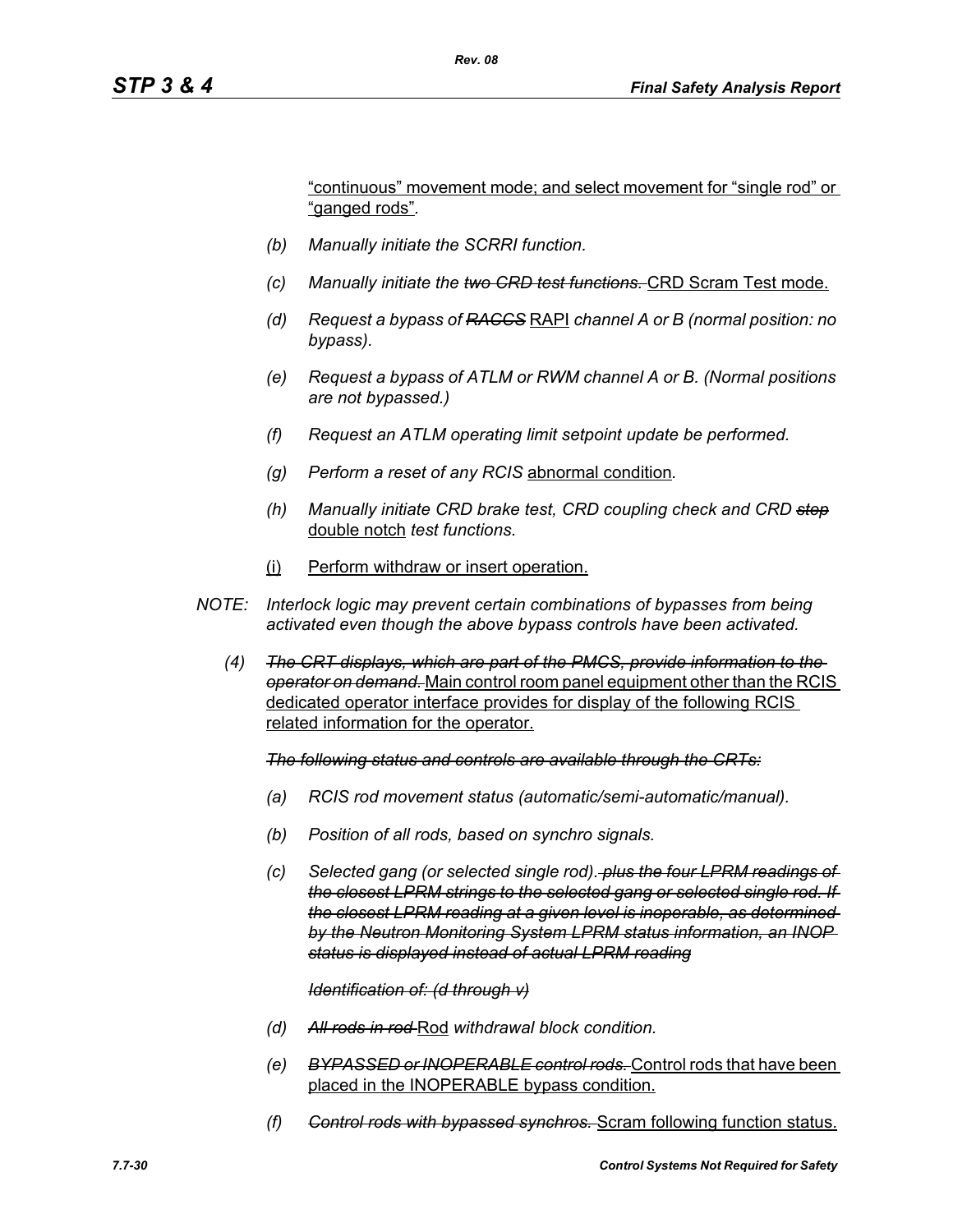- *(g) Control rods that separation has been detected.*
- *(h) Control rods full-in status.*
- *(i) Control rods in* full-in/*latched full-in* position *status* (based upon position reed switch signals)*.*
- *(j) Control rods in overtravel-out status.* ARI function status.
- *(k) Control rods full-out status.*
- *(l) Control rods in overtravel-out status.* SCRRI function status.
- *(m) Control rods for which uncoupled condition has been detected.* ATLM operating limit setpoint update status.
- *(n) Control rods for which drift condition has been detected*Not Used*.*
- *(o) Control rods for which abnormal movement (other than drift)* condition *has been detected.*
- *(p) Control rods that are SCRRI selected control rods.*The applicable SCRRI Target Position Value for each FMCRD.
- *(q) Control rods that can be inserted.* Not Used
- *(r) Control rods that can be withdrawn.* Not Used
- *(s) All RCIS bypasses in effect*Not Used*.*
- *(t) All detected conditions that have resulted in an RCIS trouble alarm being activated, when applicable.*
- *(u) All detected conditions that have resulted in rod withdrawal block conditions being active, when applicable.*
- *(v) Obtain ATLM operating limit setpoint update, when requested.*

# **7.7.1.3 Recirculation Flow Control System—Instrumentation and Controls**

STD DEP T1 3.4-1

STD DEP 7.7-20

STD DEP 8.3-1

STD DEP 9.5-3

STD DEP Admin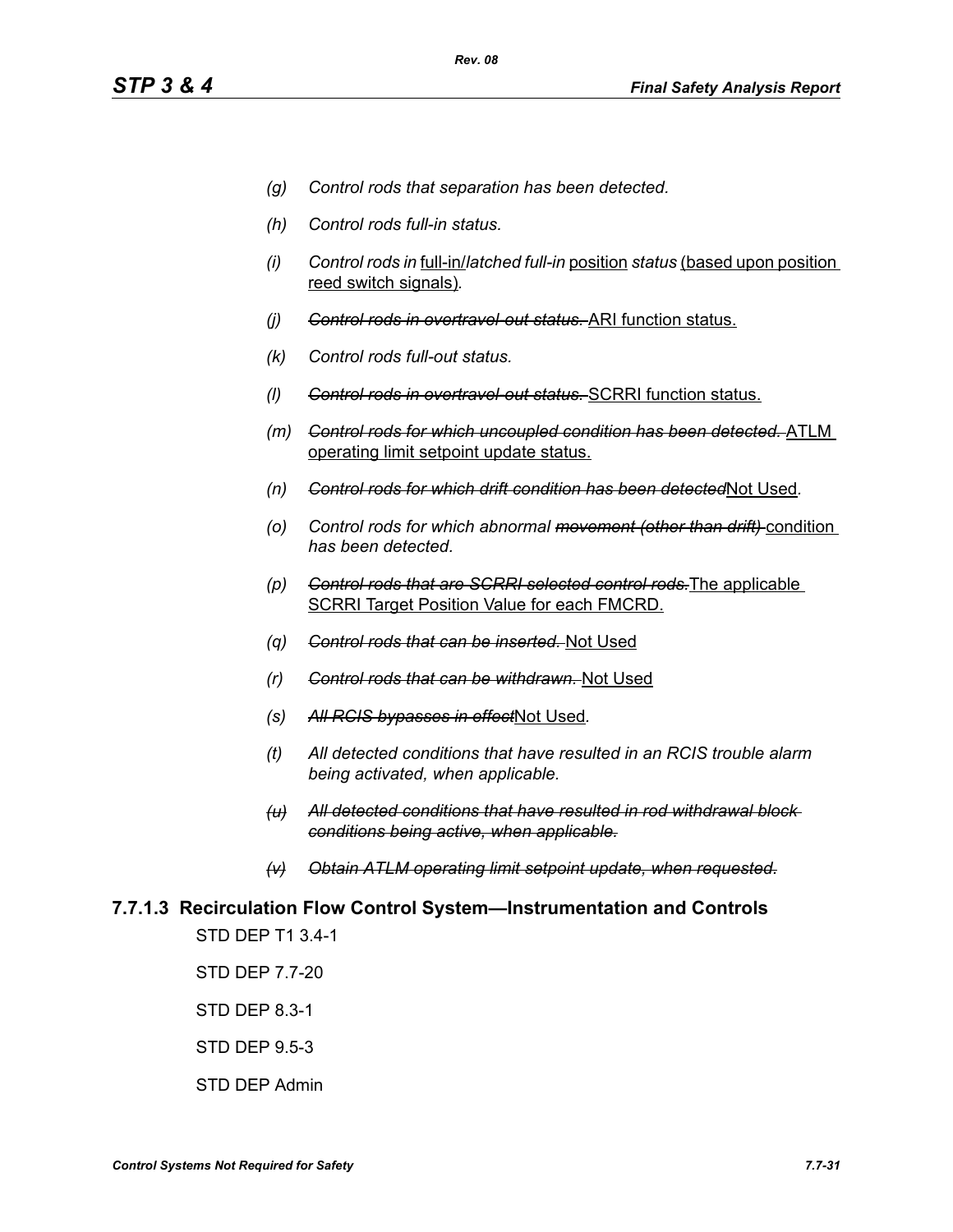#### *(1) Identification*

*The RFC System consists of three redundant process controllers, adjustable speed drives (ASDs), switches, sensors, and alarm devices provided for operational manipulation of the ten reactor internal pumps (RIPs) and the surveillance of associated equipment. Recirculation flow control is achieved either by manual operation or by automatic operation if the power level is above 70% of rated. The reactor internal pumps can be driven to operate anywhere between 30% to 100% of rated speed with the variable voltage, variable frequency power source supplied by the ASDs. 30% rated speed corresponds to the minimum operating speed to be used during initial pump startups. The instrument electrical diagram (IED) is provided in Figure 7.7-5 and the interlock block diagram (IBD) is provided in Figure 7.7-7.*

- *(3) Power Sources*
	- *(a) Normal*

*Each processing channel of the triply redundant digital processor receives its respective power input from an uninterruptible, independent source of the instrument and control power supply system. Other system equipments such as the transmitters, input conditioners, voters, output device drivers, control room displays, etc., will also derive their required power sources from the same redundant uninterruptible power supply system.*

*(4) Normal Operation*

*Reactor recirculation flow is varied by modulating the recirculation internal pump speeds through the voltage and frequency modulation of the adjustable speed drive output. By properly controlling the operating speed of the RIPs, the recirculation system can automatically change the reactor power level.*

*Control of core flow is such that, at various control rod patterns, different power level changes can be automatically accommodated. For a rod pattern where rated power accompanies 100% flow, power can be reduced to 70% of full power by full automatic or manual flow variation. At other rod patterns, automatic or manual power control is possible over a range of approximately 30% from the maximum operating power level for that rod pattern. Below 70% power level, only manual control of power (i.e., by means of manual flow setpoint control) is available* approximately 25% reactor power the speed of all RIPs is normally maintained at the normal minimum operating speed (in either manual or automatic speed control mode).

*An increase in recirculation flow temporarily reduces the void content of the moderator by increasing the flow of coolant through the core. The additional neutron moderation increases reactivity of the core, which causes reactor power level to increase. The increased steam generation rate increases the steam volume in the core with a consequent negative reactivity effect, and a*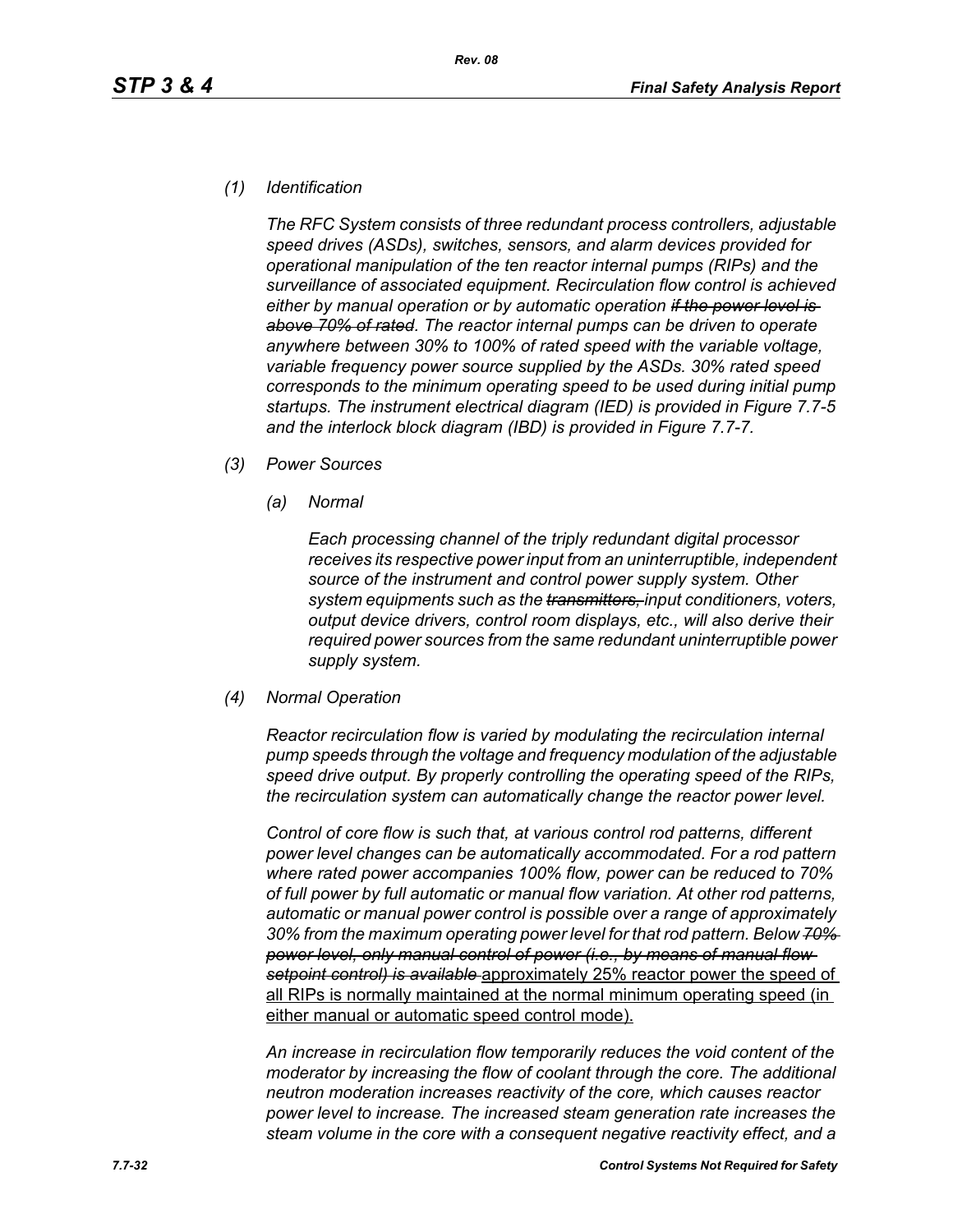*new (higher) steady-state power level is established. When recirculation flow is reduced, the power level is reduced in the reverse manner. The RFC System,* the Automatic Power Regulator System (APR), the Steam Bypass and Pressure Control System (SB&PC) and the main Turbine Electro-Hydraulic Control System (EHC) *operating in conjunction with the main turbine pressure regulator control, provides* provide for *fully automatic load following* operation*.* 

*The RFC System is designed to allow both automatic and manual operation. In the automatic mode, either total automatic or semi-automatic operation*  core flow mode *is possible. Fully automatic, called "Master Auto" mode, refers to the automatic load following (ALF) operation in which the master controller receives a load demand error signal from the main turbine pressure regulator* APR*. The load demand error signal is then applied to a cascade of lead/lag and proportional-integral (PI) dynamic elements in the master controller to generate a flow demand signal for balancing out the load demand error to zero. The flow demand signal is forwarded to the flow controller for comparing with the sensed core flow. The resulting flow demand error is used to generate a suitable gang speed demand to the ASDs. The speed demand to the individual ASDs causes adjustment of RIP motor power input, which changes the operating speed of the RIP and, hence, core flow and core power. This process continues until both the errors existing at the input of the flow controller and master controller are driven to zero. Fully automatic control is provided by the master controller when in the automatic mode. The flow controller can remain in automatic even though the master controller is in manual.*

*The reactor power change resulting from the change in recirculation flow causes the pressure regulator to reposition the turbine control valves. If the original demand signal was a load/speed error signal, the turbine responds to the change in reactor power level by adjusting the control valves, and hence its power output, until the load/speed error signal is reduced to zero.*

*In the semi-automatic* core flow *mode, the operator sets the total core flow demand and the RFC System responds to maintain a constant core flow. Core flow control is achieved by comparing the core flow feedback, which is calculated from the core plate differential pressure signals, with the operatorsupplied core flow setpoint.*

*(7) Recirculation Pump Trip (RPT)*

*In the event of either (a) turbine trip or generator load rejection when reactor power is above a predetermined level (EOC RPT), (b) reactor pressure exceeds the high dome pressure trip setpoint, or (c) reactor water level drops below the Level 3 setpoint, the RPT logic will automatically trip off a group of four RIPs. The group of the RIPs being tripped is the same group which derives its power source directly from the 6.9* 13.8 *kV buses (i.e., the group not having the M-G set interface).*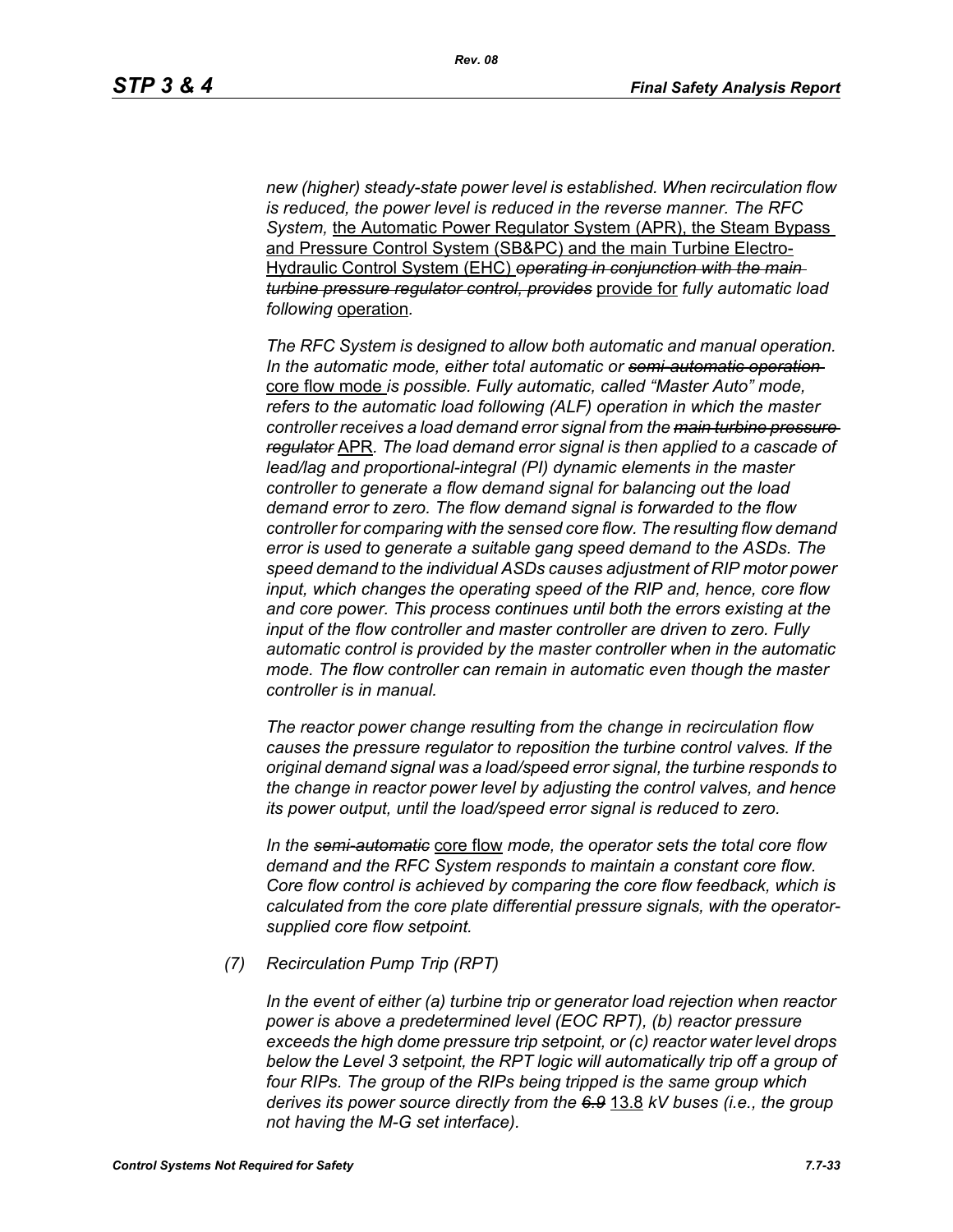*The three inputs required to determine the preceding three RPT conditions are provided by the Reactor Protection System, the Feedwater Control System, and the Steam Bypass and Pressure Control System. These inputs consist of three sets of discrete signals for each of the end-of-cycle (EOC), high pressure and low level (Level 3) trip conditions. Each set represents the status of four channel outputs. A two-out-of-four logic is used by the RFC System to confirm the validity of the EOC trip condition. Two-out-of-three logic is used for the high pressure and Level 3 trip conditions. Any one of the three trip conditions can initiate a RPT. All switching logics are performed by the triplicate RFC controller. RPT is implemented by tripping the gate-turn-off (GTO) inverters in the adjustable speed drives.*

#### *(8) Equipments* Equipment

*(c) Adjustable Speed Drives (ASDs)*

*Each ASD consists of (1) an AC-to-DC rectifier section* circuitry; *(2) a solid state, variable frequency DC-to-AC inverter section* circuitry*, which includes gate-turn- off thyristers* provides the required circuitry *for implementation of the RPT function; (3) a control and regulation section; and (4) measurement and protection circuits.*

*(d) Fault-Tolerant Digital Controller*

*The FTDC performs many functions. It reads and validates inputs off the Non-Essential Multiplexing System (NEMS)* PDN *interface once every sampling period. It performs the specific recirculation flow control calculations and processes the pertinent alarm and interlock functions, then updates all RFC System outputs to the NEMS* PDN*. To prevent computational divergence among the three processing channels, each channel performs a comparison check of its calculated results with the other two redundant channels.*

*The internal FTDC architecture features three multiplexing (MUX)* redundant *interfacing units for communication between the NEMS* PDN *and the FTDC processing channels, and fiber optic communication links for interprocessor and channel communication, and for communication with the technician interface unit (TIU).*

*(e) Recirculation Flow Control System Algorithms*

*A function generator converts the speed demand output to frequency demand for the ASDs. A rate limiter on the output of the function generator limits the rate of change in speed demand to 1.5* +5*%/s for increasing speed changes and 5* -5*%/s for decreasing speed changes during normal operation. This prevents rapid changes in pump speed as a result of multiple processing channel failure.*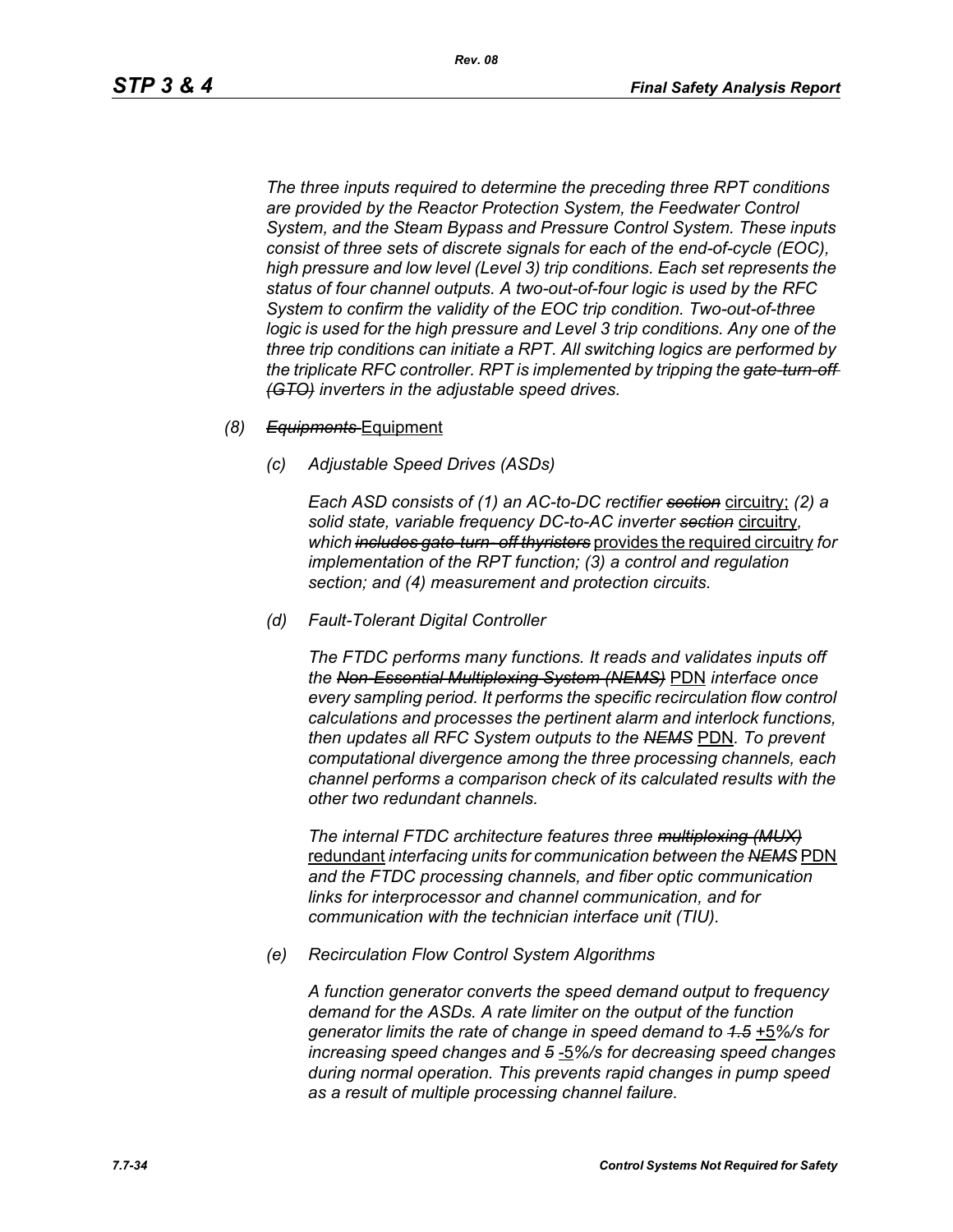In the ALF mode, the master controller receives a load demand error *signal from the Steam Bypass and Pressure Control (SB&PC)* APR *System in response to any combination of local operator load setpoint inputs, automatic generation control inputs, or grid load changes indicated by grid frequency variation.*

*(h) Core Flow Measurement Systems*

*The PDdP measurement system consists of four differential pressure transmitters measuring the pump deck differential pressures common to all RIPs, and one set of redundant pump speed sensors unique for each RIP. Pump flows are calculated by the process computer*PCF *based on information from the measured delta Ps*differential pressures*, pump speed, and the vendorsupplied pump head curves. Total core flow is the sum of the individual pump flows. The PDdP core flow signal is used as a calibration source for CPdP core flow and as an input to the MCPR calculations.*

*(11) Operational Considerations*

*The FTDC, which commands RIP speed changes, is located in the main control room. Provisions are made to allow either automatic or manual operation for each control loop (master, flow and speed). All transfers between the manual and automatic operations are designed to be bumpless. RFCS control modes, as well as setpoint changes, can be initiated by either the operator or by the PMCS* APR*, depending on whether the "local" or the "auto" system control has been selected.*

*When in local control, the operator's control, panel provides the operator the capability to select the operating mode of the system and to initiate certain manual actions, and to increment/decrement switches which adjust setpoints at a preset rate of change.*

*(12) Reactor Operator Information*

*Control room indications include both dedicated displays and on-demand displays from the Process Monitoring and Control System. These indications include the digital recirculation flow controller process variables, the recirculation pump speed and POWER SUPPLY operating status, and the core flow measurement system outputs. Also, indicating lights are provided to indicate the control system configuration and the trip function status.*

#### **7.7.1.4 Feedwater Control System—Instrumentation and Controls**

#### STD DEP T1 3.4-1

*(5) Reactor Vessel Water Level Measurement* 

*Reactor vessel narrow range water level is measured by three identical, independent sensing systems which are a part of the Nuclear Boiler System*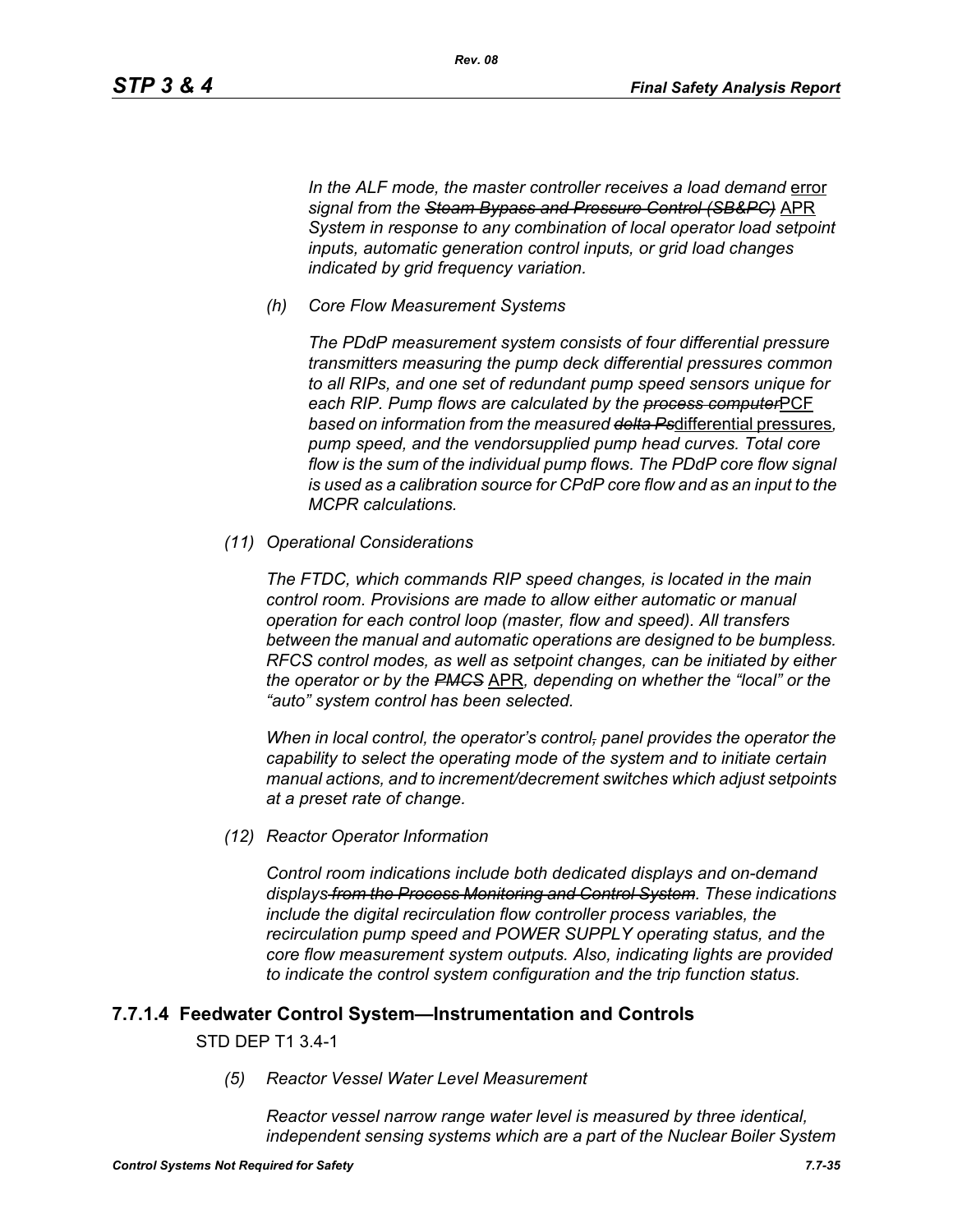*(NBS). For each level measurement channel, a differential pressure transmitter senses the difference between the pressure caused by a constant*  reference column of water and the pressure caused by the variable height of *water in the reactor vessel. The differential pressure transmitter is installed on lines which are part of the Nuclear Boiler System (Subsection 7.7.1.1). The FWCS FTDCs will determine one validated narrow range level signal using the three level measurements, received from NBS via the Non-Essential Multiplexing System (NEMS), as inputs to a signal validation algorithm. The validated narrow range water level is indicated on the main control panel and continuously recorded in the main control room.*

*(6) Steam Flow Measurement*

*The steam flow in each of four main steamlines is sensed at the reactor pressure vessel nozzle venturis. Two transmitters per steamline sense the venturi differential pressure and send these signals to the FTDCs via the NEMS. The NEMS signal conditioning algorithms take the square root of the venturi differential pressures and provide steam flow rate signals to the FTDCs for validation into one steam flow measurement per line. These validated measurements are summed in the FTDCs to give the total steam flow rate out of the vessel. The total steam flow rate is indicated on the main control panel and recorded in the main control room.*

*(7) Feedwater Flow Measurement*

*Feedwater flow is sensed at a single flow element in each of the two feedwater lines. Two transmitters per feedwater line sense the differential pressure and send these signals to the FTDCs via the NEMS. The NEMS signal conditioning algorithms take the square root of the differential pressure and provide feedwater flow rate signals to the FTDCs for validation into one feedwater flow measurement per line. These validated measurements are summed in the FTDCs to give the total feedwater flow rate into the vessel. The total feedwater flow rate is indicated on the main control panel and recorded in the main control room.*

*Feedpump suction flow is sensed at a single flow element upstream of each feedpump. The suction line flow element differential pressure is sensed by a single transmitter and sent to the FTDCs via the NEMS. The NEMS signal conditioning algorithms take the square root of the differential pressure and provide the suction flow rate measurements to the FTDCs. The feedpump suction flow rate is compared to the demand flow for that pump, and the resulting error is used to adjust the actuator in the direction necessary to reduce that error. Feedpump speed change via adjustable speed drives and low flow control valve position control are the flow adjustment techniques involved.*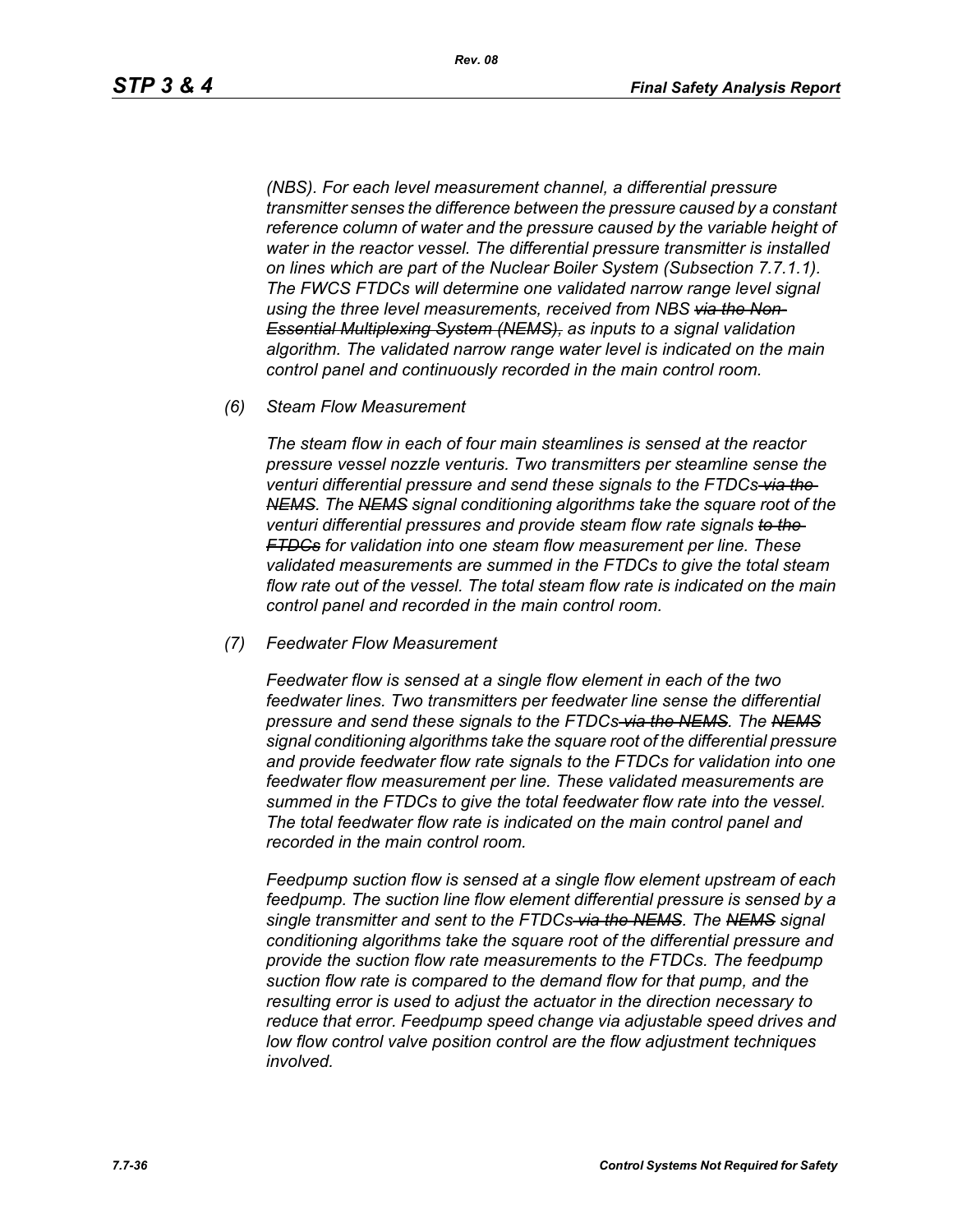#### *(8) Feedwater/Level Control*

*Each FTDC will execute the control software for all three of the control modes. Actuator demands from the triply redundant FTDCs will be sent over the NEMS to field voters which will determine a single demand to be sent to each actuator. Each feedpump speed or control valve demand may be controlled either automatically by the control algorithms in the FTDCs or else manually from the main control panel through the FTDCs.*

*(9) Interlocks*

*The level control system also provides interlocks and control functions to other systems. When the reactor water level reaches the Level 8 trip setpoint, the FWCS simultaneously annunciates a control room alarm, sends a trip signal to the Turbine Control System to trip the turbine generator, and sends trip signals to the Condensate, Feedwater and Condensate Air Extraction (CF&CAE) System to trip all feed pumps and to close the main feedwater discharge valves and feedpump bypass valves. This interlock is enacted to protect the turbine from damage from high moisture content in the steam caused by excessive carryover while preventing water level from rising any higher. This interlock also prevents overpressurization of the vessel by isolating the condensate pumps from the vessel* and it is implemented by an independent FTDC from the FTDC that performs level control function*.*

*(10) Feedwater Flow Control*

*Feedwater flow is delivered to the reactor vessel through a combination of three adjustable speed motor-driven feedpumps which are arranged in parallel. During planned operation, the feedpump speed demand signal from the FTDCs is sent to a field voter which sends a single demand signal to the feed pump speed control systems. Each adjustable speed drive can also be controlled by its manual/automatic transfer station which is part of the Feedwater and Condensate System. A low flow control valve (LFCV) is also provided in parallel to a common discharge line from the feedpumps. During low flow operation, the LFCV demand signal from the FTDCs are sent to a field voter which sends a single demand signal to the LFCV control system. The LFCV can also be controlled by the manual/automatic transfer station which is part of the feedwater and condensate system.*

#### **7.7.1.5** *Process Computer System (PCS)* **Plant Computer Function (PCF) — Instrumentation and Controls**

STD DEP T1 3.4-1

STD DEP 7.7-22

STD DEP Admin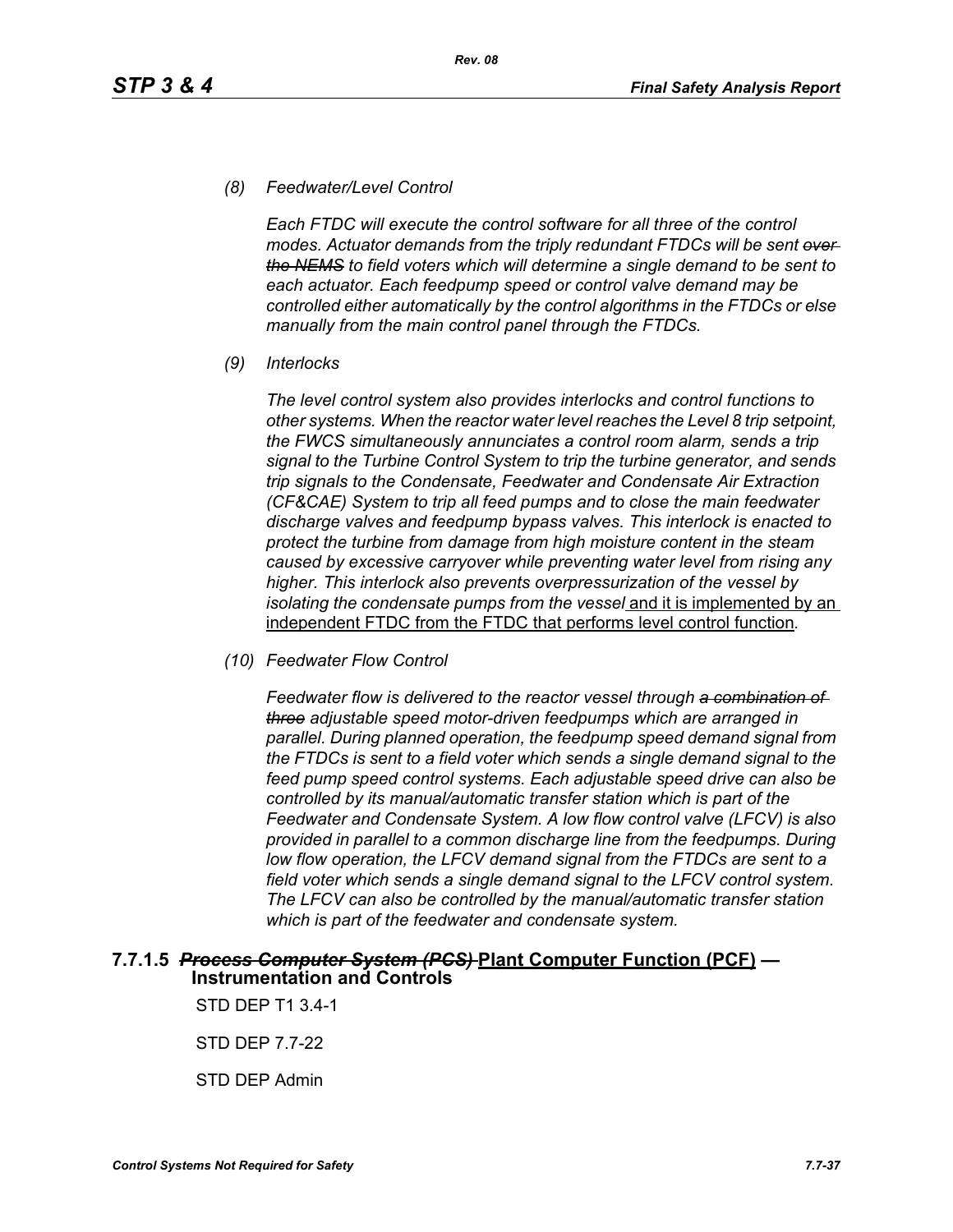# *(1) System Identification*

The Plant Computer Functions (PCF) are a set of control, monitoring, and data calculation functions that are implemented on digital central processing units and associated peripheral equipment provided by the Plant Information and Control System (PICS). Redundant processors are used for functions that are important to plant operations. The PCF are classified as nonsafetyrelated.

The PCF perform local power range monitor (LPRM) calibrations and calculations of fuel operating thermal limits data, which is provided to the automated thermal limit monitor (ATLM) function of the Rod Control and Information System (RCIS) for the purpose of updating rod block setpoints.

The PCF also include top-level controller functions which monitor the overall plant conditions, issue supervisory commands, and adjust setpoints of lower level controllers to support automation of normal plant startup, shutdown, and power range operations. In the event that abnormal conditions develop in the plant during operations in the automatic mode, these functions automatically revert to the manual mode of operation.

*The PCS* PCF *includes two subsystems, the Performance Monitoring and Control Subsystem (PMCS) and the Power Generation Control Subsystem (PGCS). Between them, the two subsystems perform the process monitoring and control and the calculations that are necessary for the effective evaluation of normal and emergency power plant operation. The PCS* PCF *is designed for high reliability utilizing redundant, network combined processing equipment which is capable of processing data, servicing subsystems, providing supervisory control over digital control systems and presenting data to the user.*

*The purpose of the PCS* PCF *is to increase the efficiency of plant performance by:*

- *(a) performing the functions and calculations defined as being necessary for the effective evaluation of nuclear power plant operation;*
- *(c) Pproviding a permanent record and historical perspective for plant operating activities and abnormal events* via the historian function*;*
- *(e) providing capability to monitor plant performance through presentation of video displays in the main control room and elsewhere throughout the plant; providing the ability to directly control certain non-safety-related plant equipment through on-screen technology; and*

*The calculations performed by the process plant computer*PCF *include process validation and conversion, combination of points, nuclear system supply performance calculations, and balance-of-plant performance calculations.*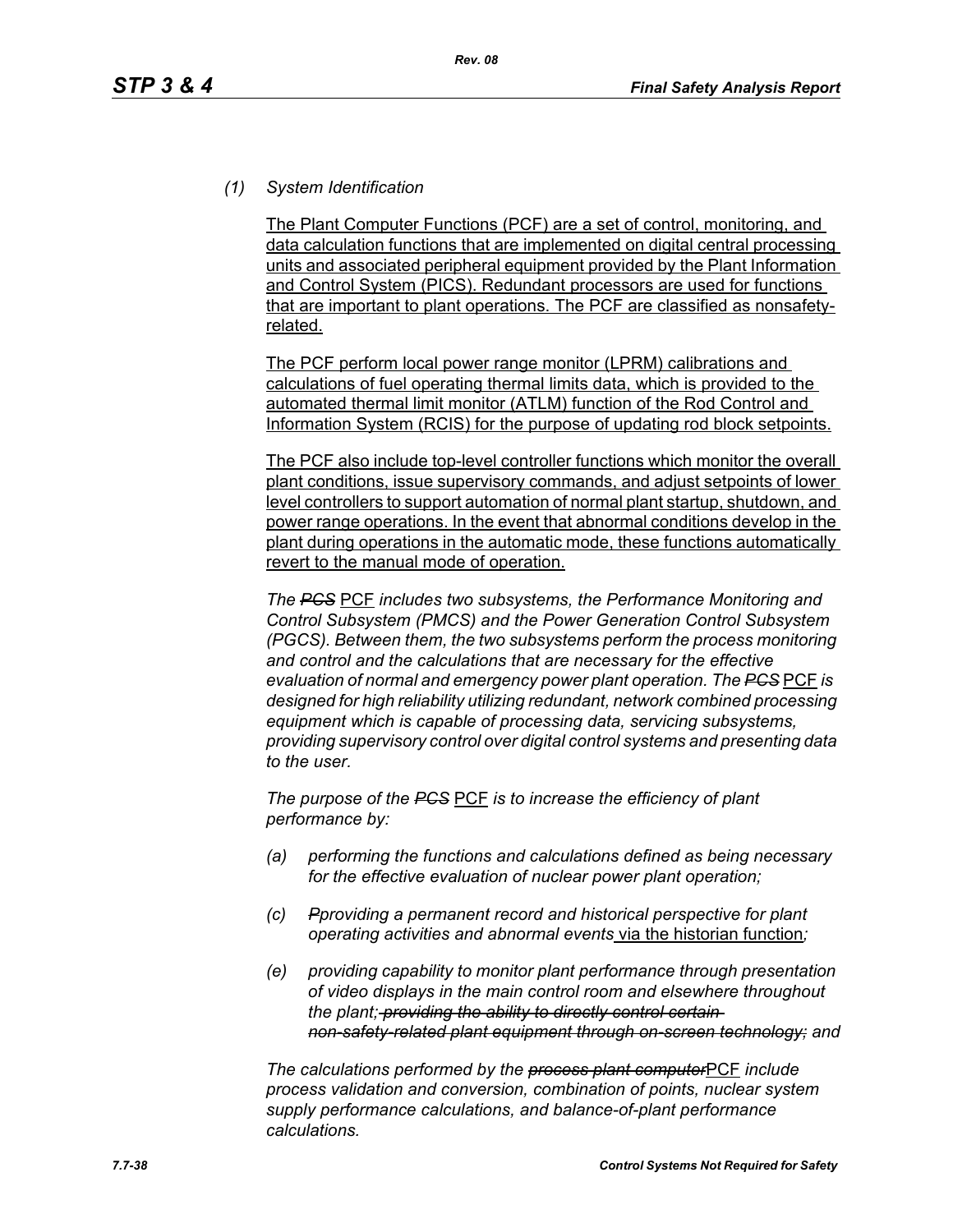#### *(2) Classification*

*The Process Computer System (PCS)* Plant Computer Function (PCF) *is classified as a non-safety-related* nonsafety-related *system and has no safety-related design basis. However, it is designed so that the functional capabilities of safety-related systems are not affected by it.*

*(3) Power Sources*

*The power for the PCS* PCF *is supplied from two vital ac power supplies. These are redundant, uninterruptible non-Class 1E 120 Vac power supplies. No single power failure will cause the loss of any PCS* PCF *function.*

*(4) Equipment*

*The PCS* PCF *is composed of the following features and components:*

- *(a) The central processing units, which perform various calculations, make necessary interpretations and provide for general input/output device control between I/O devices and memory.*
- *(5) Testability*

*The PCS* PCF *has self-checking provisions. It performs diagnostic checks to determine the operability of certain portions of the system hardware and performs internal programming checks to verify that input signals and selected program computations are either within specific limits or within reasonable bounds.*

*(7) NSS Performance Calculation Programs*

*The NSS programs provide the reactor core performance information. The functions performed are as follows:*

*(c) After* When an ATLM setpoint update is requested and after *calculating the power distribution within the core, the computer* sends data to the ATLM of the RCIS on the calculated fuel thermal operating limits and corresponding initial LPRM values. The ATLM monitors LPRM, APRM, control rod position, and other plant readings (refer to 7.7.1.2.1 Control Rod Drive Control System Interfaces) and issues rod block signals to prevent violation of the fuel thermal operating limits. *uses appropriate reactor operating limit criteria to establish alarm trip settings (ATS) for each LPRM channel. These settings are expressed as maximum acceptable LPRM values to which the actual scanned LPRM readings are compared. The scanned LPRM, when exceeding the ATS, will sound an alarm and thereby assist the operator to maintain core operation within permissible thermal limits established by the prescribed maximum fuel rod power density and minimum critical power ratio criteria. LPRM calibration constants are periodically calculated.*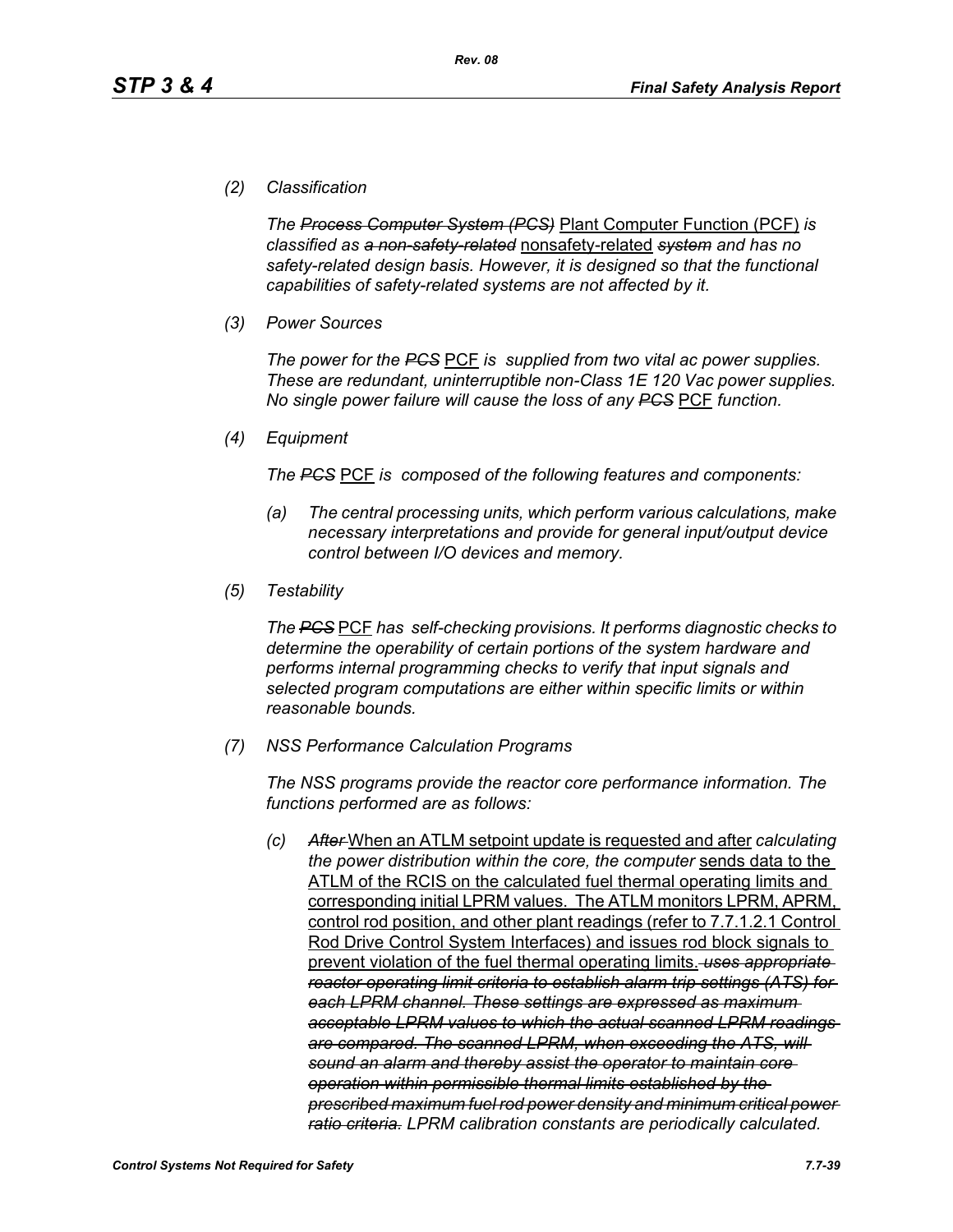*(e) Each LPRM reading is scanned at an appropriate rate and, together with* data from PCF downloaded to the ATLM, *appropriate computational methods, provides nearly* the ATLM provides nearly *continuous reevaluation of core thermal limits with subsequent modification to the LPRM ATS based on the new reactor operating level. The range of surveillance and the rapidity with which the computer responds to the reactor changes permit more rapid power maneuvering with the assurance that thermal operating limits will not be exceeded.*

## **7.7.1.5.1 Performance Monitoring and Control Subsystem**

STD DEP 7.7-22

STD DEP 7.7-23

STD DEP Admin

*NSS Performance Module — The NSS performance module provides the reactor core performance information. The calculations performed are as follows:*

- After-When an Automatic Thermal Limit Monitor (ATLM) setpoint update is requested and after *calculating the power distribution within the core, the computer*  sends data to the ATLM of the RCIS on the calculated fuel thermal operating limits and corresponding initial LPRM values. The ATLM monitors LPRM, APRM, control rod position, and other plant readings (see 7.7.1.2.1 Control Rod Drive Control System Interfaces) and issues rod block signals to prevent violation of the fuel thermal operating limits. *uses appropriate reactor operating limit criteria to establish alarm trip settings for each LPRM channel. These settings are expressed as maximum acceptable LPRM values to which the actual scanned LPRM readings are compared. The scanned LPRM, when exceeding the alarm trip settings, will sound an alarm and thereby assist the operator to maintain core operation within permissible thermal limits established by the prescribed maximum fuel rod power density and minimum critical power ratio criteria. LPRM calibration constants are periodically calculated.*
- *Each LPRM is scanned at an appropriate rate and, together with* the ATLM function, *appropriate computational methods, provides nearly continuous reevaluation of core thermal* operating *limits with subsequent modification to the LPRM alarm trip settings based on the new reactor operating level. The range of surveillance and the rapidity with which the computer responds to the reactor changes permit more rapid power maneuvering with the assurance that thermal operating limits will not be exceeded.*
- *Flux level and position data from the automatic fixed in-core probe (AFIP)* traversing incore probe (ATIP) *equipment are read into the computer. The computer evaluates the data and determines gain adjustment factors by which the LPRM amplifier gains can be altered to compensate for exposure-induced sensitivity loss. The LPRM amplifier gains are not to be physically altered except*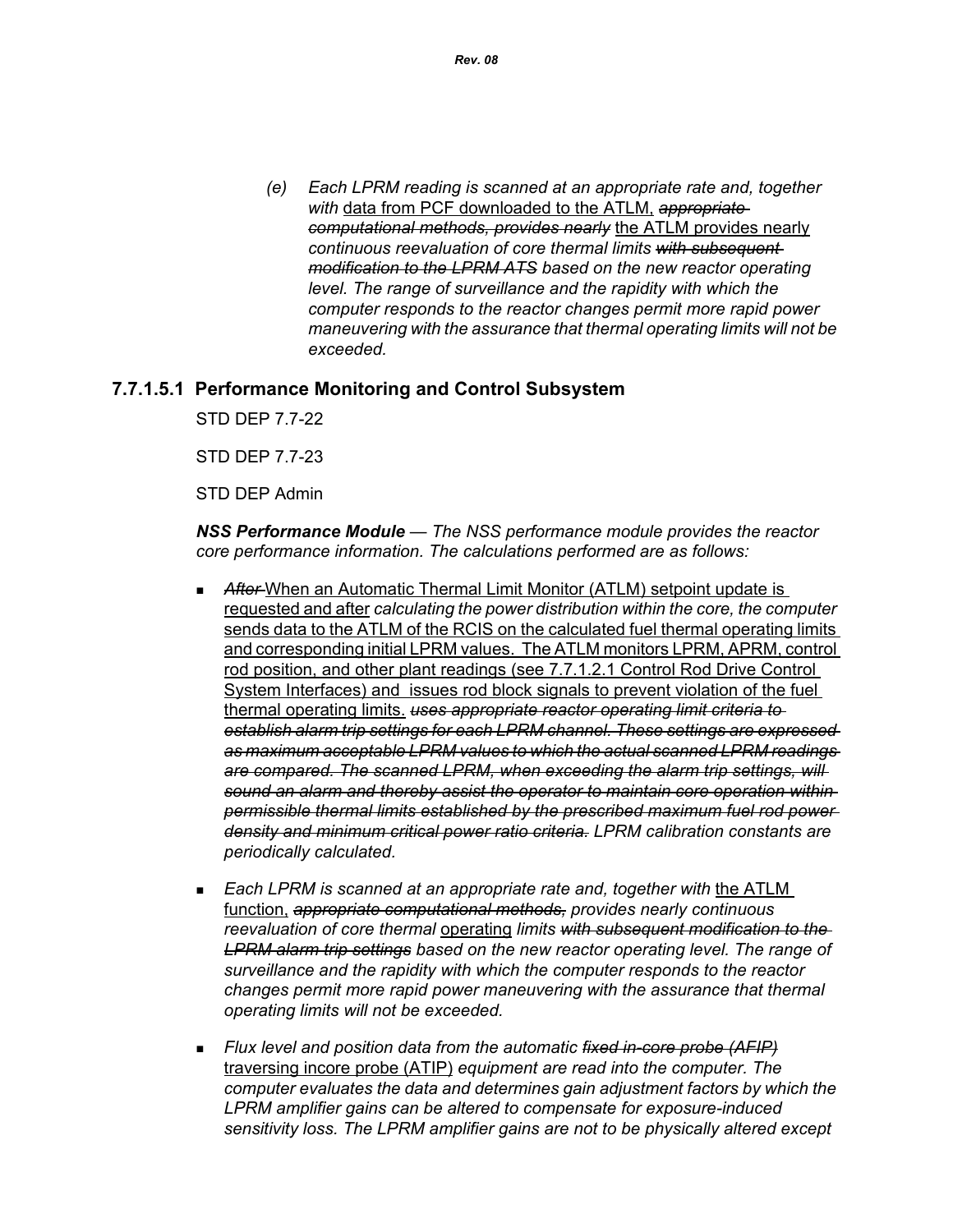*immediately prior to a whole core calibration using the AFIP* ATIP *system. The gain adjustment factor computations help to indicate to the operator when such a calibration procedure is necessary.*

#### *Point Log and Alarm Module*

*Analog Variable Alarms—The processor is capable of checking each analog input variable against two types of limits for alarming purposes:*

*The alarming sequence consists of an audible alarm, a console alarm, and a descriptive message for the variables that exceed process alarm limits. The processor provides the capability to alarm on the main control room annunciator system in the event of abnormal PCS* PCF *operation.*

## **7.7.1.5.2 Power Generation Control Subsystem**

#### STD DEP T1 3.4-1

*The Power Generation Control Subsystem (PGCS) is a top level controller that monitors the overall plant conditions, issues control commands to non-safety related* nonsafety-related *systems, and adjusts setpoints of lower level controllers to support automation of the normal plant startup, shutdown, and power range operations. The PGCS is a separate function of the Process Computer System* Plant Computer Function. *The PGCS contains the algorithms for the automated control sequences associated with plant startup, shutdown and normal power range operation. The PGCS issues reactor command signals to the automatic power regulator (APR). The reactor power change algorithms are implemented in the APR.*

*In the automatic mode, the PGCS issues command signals to the turbine master controller*APR *which contains appropriate algorithms for automated sequences of turbine, feedwater, and related auxiliary systems. Command signals for setpoint adjustment of lower level controllers and for startup/shutdown of other systems required for plant operation are executed by the PGCS. The operator interfaces with the PGCS through a series of breakpoint controls to initiate automated sequences from the operator control console. For selected operations that are not automated, the PGCS prompts the operator to perform such operations. In the semi automatic mode, the PGCS provides guidance messages to the operator to carry out the startup, shutdown, and power range operations.*

*The PGCS interfaces with the operator's console to perform its designated functions. The operator's control console for PGCS consists of a series of breakpoint controls for a prescribed plant operation sequence. When all the prerequisites are satisfied for a prescribed breakpoint in a control sequence, a permissive is given and, upon verification by the operator, the operator initiates the prescribed sequence. The PGCS then initiates demand signals to the various system controllers*APR *to carry out the predefined control functions. (NOTE: For non-automated operations that are required during normal startup or shutdown (e.g., change of reactor mode switch status), automatic prompts are provided to the operator. Automated operations continue after the operator completes the prompted action manually.)*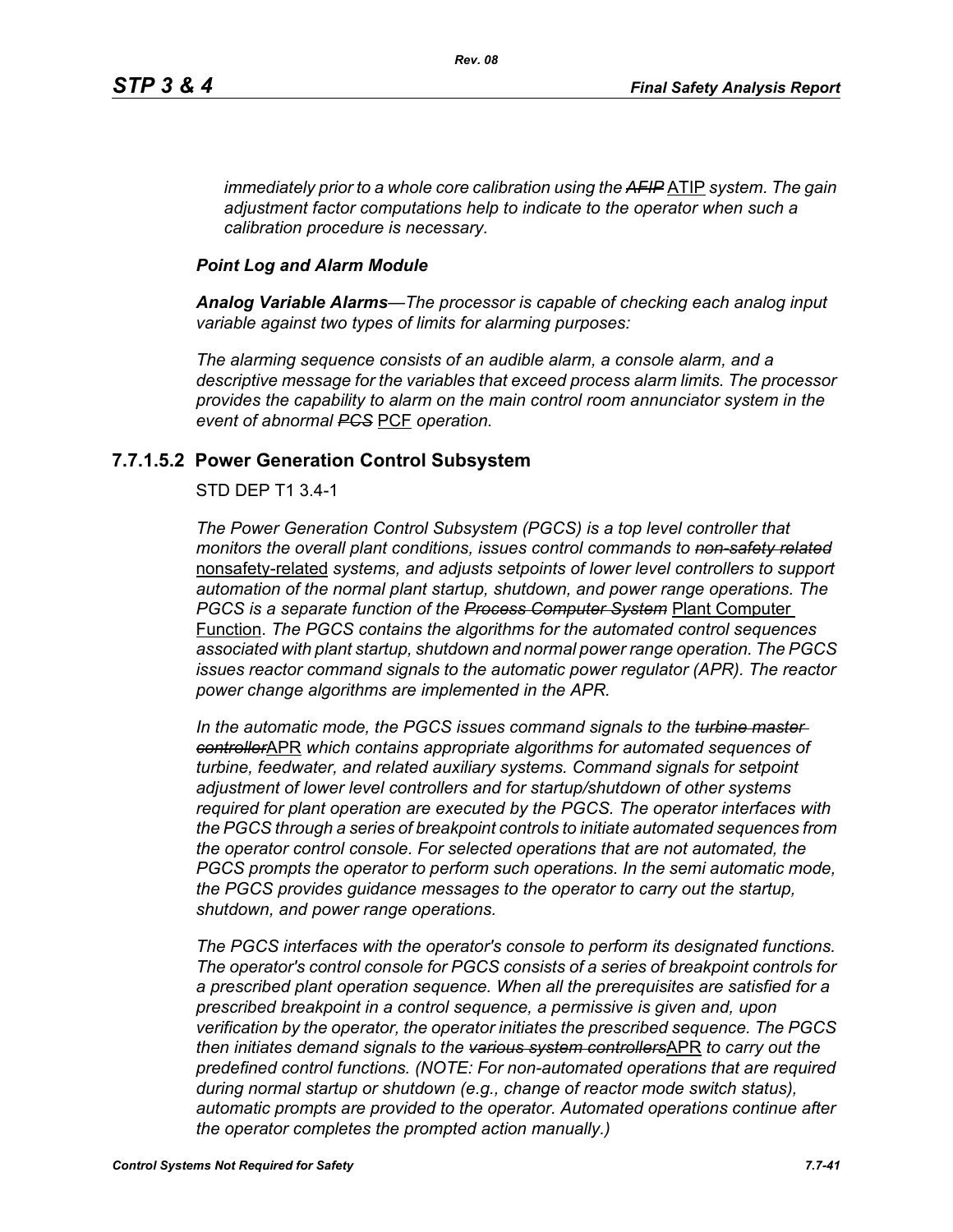# **7.7.1.5.3 Safety Evaluation**

STD DEP T1 3.4-1

*The Process Computer System* Plant Computer Function *is designed to provide the operator with certain categories of information and to supplement procedure requirements for control rod manipulation during reactor startup and shutdown. The system augments existing information from other systems such that the operator can start up, operate at power and shut down in an efficient manner. The PGCS function provides signals to the APR as explained in Subsection 7.7.1.5.2. However, this is a power generation function. Neither the Process Computer System* Plant Computer Function *nor its PGCS function initiate or control any engineered safeguard or safetyrelated system.*

# **7.7.1.5.4 Testing and Inspection Requirements**

STD DEP T1 3.4-1

*The Process Computer System* Plant Computer Function *has self-checking provisions. It performs diagnostic checks to determine the operability of certain portions of the system hardware and performs internal programming checks to verify that input signals and selected program computations are either within specific limits or within reasonable bounds.*

# **7.7.1.5.5 Instrumentation Requirements**

STD DEP T1 3.4-1

*There is no instrumentation in the Process Computer System* Plant Computer Function *other than the video display units (VDUs). Control of the Process Computer System* Plant Computer Function *is accomplished with on- screen methods and a few hard switches. System auxiliaries such as printers* and, *plotters, and tape handlers have their own local controls.*

# **7.7.1.6 Neutron Monitoring System— Nonsafety-Related Subsystems**

#### **7.7.1.6.1 Automatic Traversing Incore Probe (ATIP)**

STD DEP T1 3.4-1

STD DEP 7.7-23

#### STD DEP Admin

*(1) Description*

*The ATIP is comprised of three TIP machines, each with a neutron-sensitive sensor attached to the machine's flexible cable. Other than the sensor itself, each machine has a drive mechanism, a 20-position index mechanism, associated guide tube, and other parts. While not in use, the sensor is normally stored and shielded in a storage area inside the TIP room in the*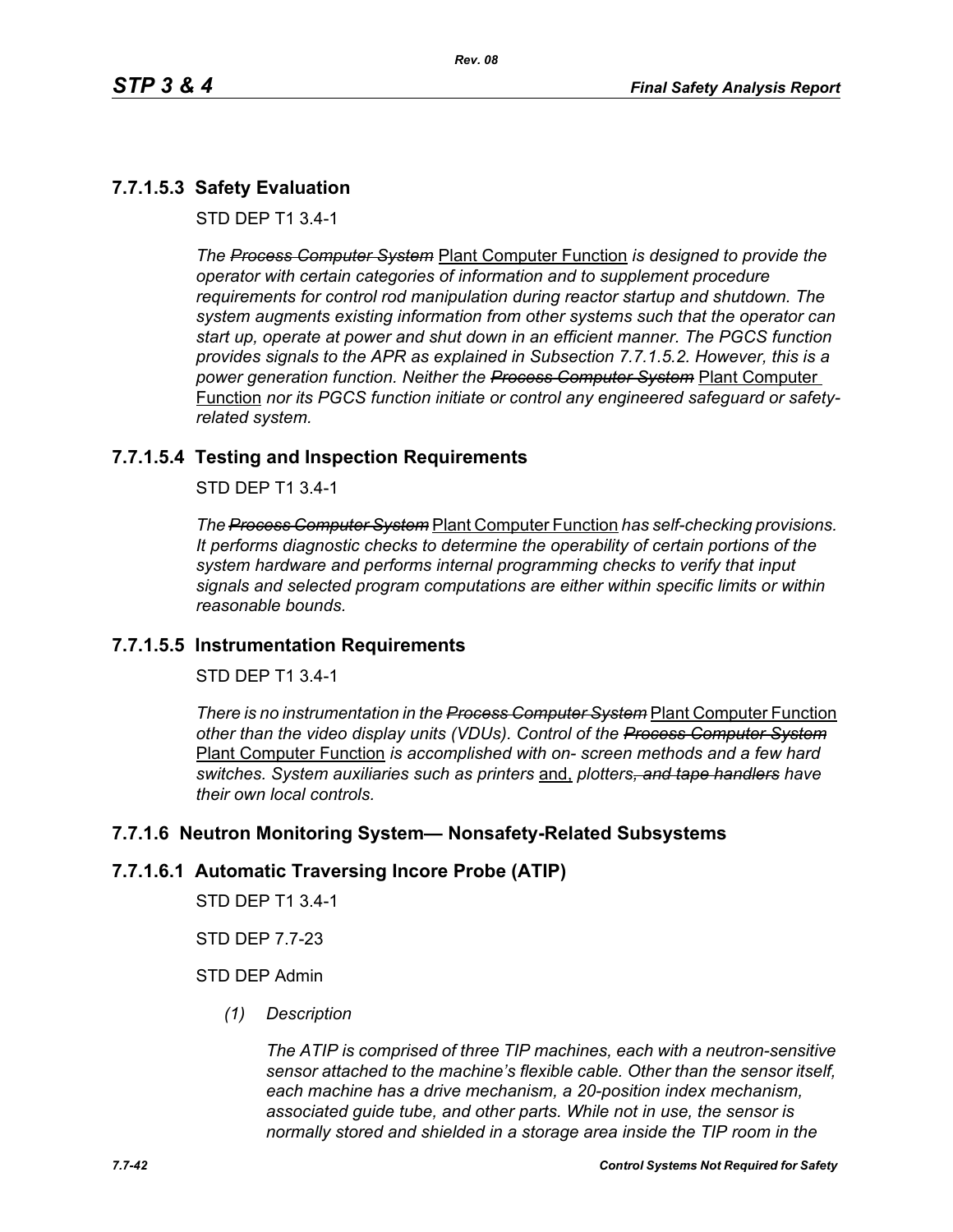*reactor building. During* manual or automatic *operation, the ATIP sensors are inserted, either manually or automatically, via guide tubing and through desired index positions to the designated LPRM assembly calibration tube. Each ATIP machine has designated number and locations of LPRM assemblies to cover, such that the ATIP sensor can travel to all LPRM locations assigned to this machine via the index mechanism of this machine. The LPRM assignments to the three machines are shown in Figure 7.7-10.*

*Flux readings along the axial length of the core are obtained by first inserting the sensor fully to the top of the calibration tube and then taking data as the sensor is withdrawn continuously from the top. Sensor flux reading, sensor axial positions data in the core, and LPRM location data are all sent to an ATIP control unit located in the control room, where the data can be stored. The data are then sent to the process computer*PCF *for calibration and performance calculations. The whole ATIP scanning sequence and instructions are fully automated, with manual control available.*

*The index mechanism allows the use of a single sensor in any one of twenty different LPRM assemblies. There is a common LPRM location that allows all three ATIP scanning. This is for ATIP cross-machine calibration.*One common LPRM location exists that all three ATIP machines can scan for cross-machine calibration.

*(2) Classification*

*The ATIP is non-safety related* nonsafety-related, but contains components that have been designated as safety-related *as shown in Table 3.2-1. The subsystem is an operational system and has no safety function.*

*(4) Testability*

*The ATIP equipment is tested and calibrated using heat balance data and procedures described in the instruction manual.*

# **7.7.1.6.2 Multi-Channel Rod Block Monitor (MRBM)**

#### STD DEP T1 3.4-1

*(1) System Identification*

*The MRBM microcomputer-based logic receives input signals from the local power range monitors (LPRMs) and the average power range monitors (APRMs) of the NMS. It also receives core flow data from the NMS, and control rod status data from the rod action and position information subsystem of the RCIS to determine when rod withdrawal blocks are required. The MRBM averages the LPRM signals to detect local power change during the rod withdrawal. If the averaged LPRM signal exceeds a preset rod block setpoint, a control rod block demand will be issued. The MRBM monitors many 4-by-4 fuel bundle regions in the core in which control*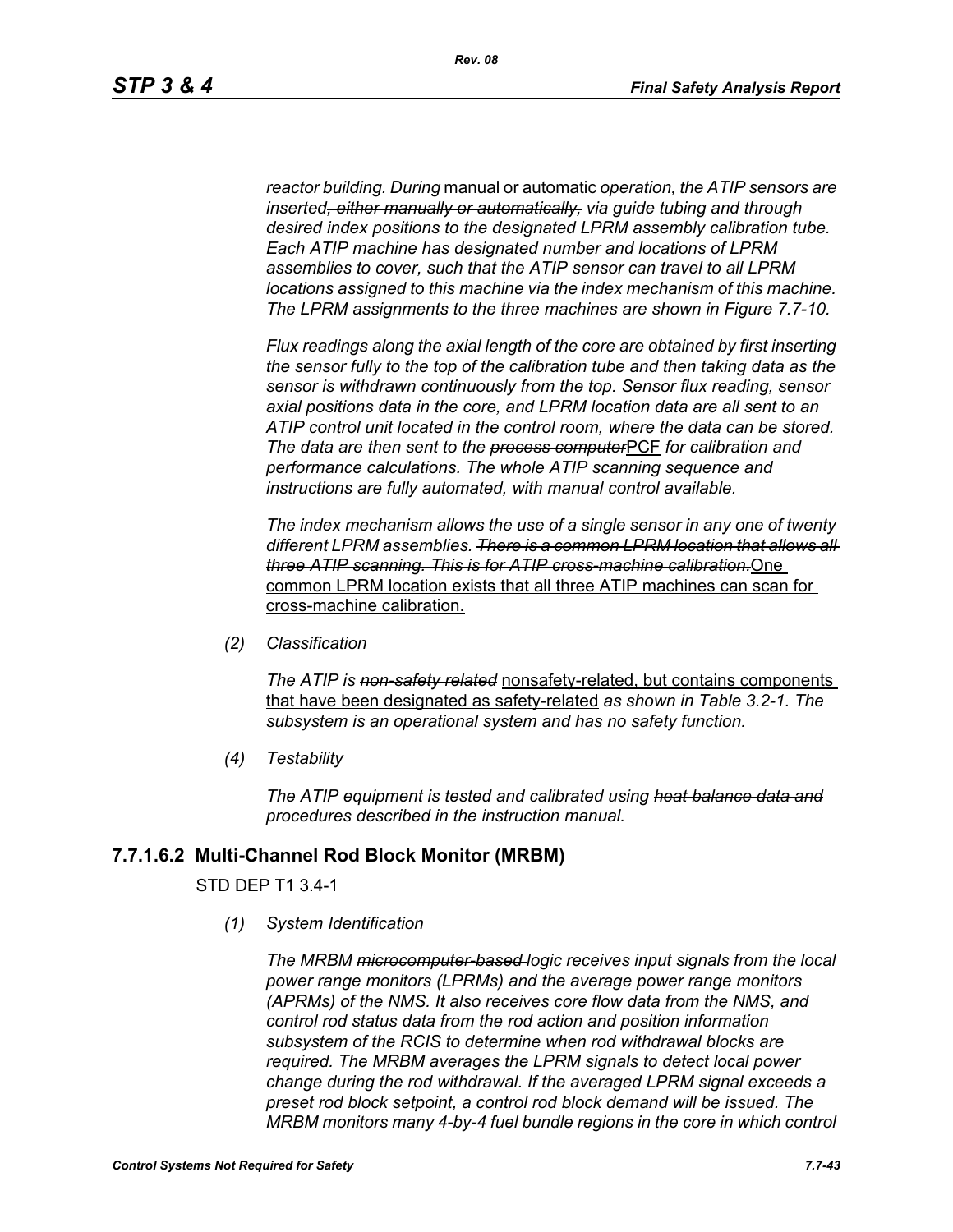*rods are being withdrawn as a gang. Since it monitors more than one region, it is called the multi-channel rod block monitor. The rod block setpoint is a core-flow biased variable setpoint. The MRBM is a dual channel system not classified as a safety system.*

*(4) Testability*

*The MRBM is a dual channel, independent subsystem of the NMS. One of theMRBM channels can be bypassed for testing or maintenance without affectingthe overall MRBM function. Self-test features are employed to monitor failuresin the microprocessor system. Test capabilities allow for calibration and tripoutput testing.*

# **7.7.1.7 Automatic Power Regulator System—Instrumentation and Controls** STD DEP T1 3.4-1

#### STD DEP Admin

*(1) Identification*

*The primary objective of the Automatic Power Regulator (APR) System is to control reactor power during reactor startup, power generation, and reactor shutdown, by appropriate commands to change rod positions, or to change reactor recirculation flow. The secondary objective of the APR System is to control the pressure regulator setpoint (or turbine bypass valve position) during reactor heatup and depressurization (e.g., to control the reactor cooldown rate). The APR System consists of redundant process controllers. Automatic power regulation is achieved by appropriate control algorithms for different phases of the reactor operation which include approach to criticality, heatup, reactor power increase, automatic load following, reactor power decrease, and reactor depressurization and cooldown. The APR System receives input from the plant computer*PCF*, the Power Generation Control System (Subsection 7.7.1.5.1*2*), the Steam Bypass and Pressure Control System (Subsection 7.7.1.8), and the operator's control console. The output demand signals from the APR System are to the RCIS to position the control rods, to the RFC System to change reactor coolant recirculation flow, and to the SB&PC System for automatic load following operations. The PGS*PGCS *performs the overall plant startup, power operation, and shutdown functions. The APR System performs only those functions associated with reactor power changes and with pressure regulator setpoint (or turbine bypass valve position) changes during reactor heatup or depressurization. A simplified functional block diagram of the APR System is provided in Figure 7.7-11.*

*(4) Normal Operation*

*The APR System interfaces with the operator's console to perform its designed functions. The operator's control panel for automatic plant startup, power operation, and shutdown functions is part of the PGCS. This control*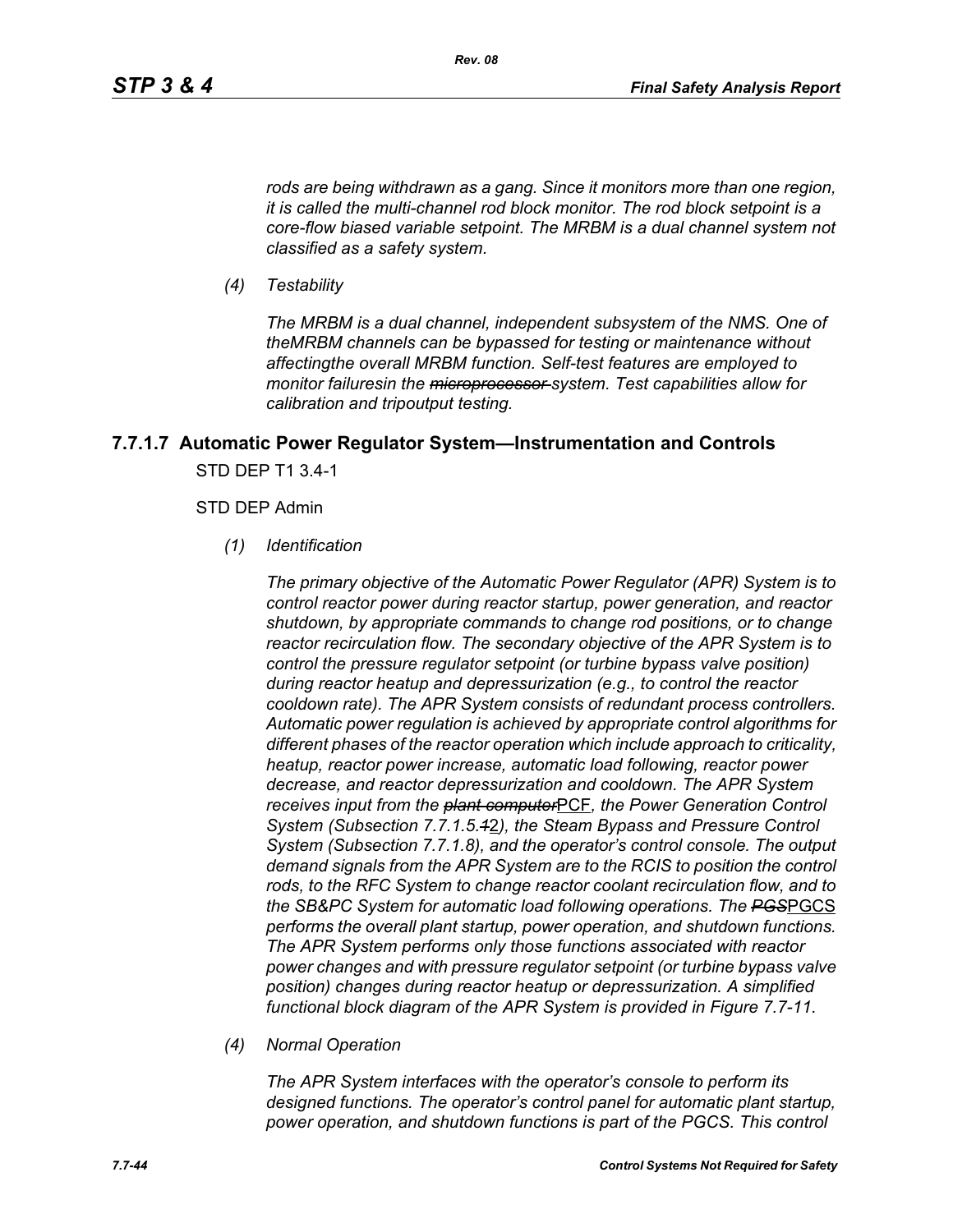*panel consists of a series of breakpoint controls for a prescribed plant operation sequence. When all the prerequisites are satisfied for a prescribed breakpoint in a control sequence, a permissive is given and, upon verification by the operator, the operator initiates the prescribed control sequence. The PGCS*APR *then initiates demand signals to various system controllers to carry out the predefined control functions. [Note: For non-automated operations that are required during normal startup or shutdown (e.g., change of Reactor Mode Switch status), automatic prompts are provided to the operator. Automated operations continue after the operator completes the prompted action manually.] The functions associated with reactor power control are performed by the APR System.*

*For reactor power control, the APR System contains algorithms that can change reactor power by control rod motions, or by reactor coolant recirculation flow changes, but not both at the same time. A prescribed control rod sequence is followed when manipulating control rods for reactor criticality, heatup, power changes, and automatic load following. Each of these functions has its own algorithm to achieve its designed objective. The control rod sequence can be updated from the process computer*PCF *based on inputs from the reactor engineer. A predefined trajectory of power-flow is followed when controlling reactor power. The potentially unstable region of the power- flow map is avoided during plant startup, automatic load following, and shutdown. During automatic load following operation, the APR System interfaces with the SB&PC System to coordinate main turbine and reactor power changes for optimal performance.*

*(6) Equipment*

*The APR System control functional logic is performed by redundant, microprocessor-based fault-tolerant digital controllers (FTDC). The FTDC performs many functions. It reads and validates inputs from the Non-Essential Multiplexing System (NEMS)* Plant Data Network (PDN) *interface once every sampling period. It performs the specific power control calculations and processes the pertinent alarm and interlock functions, then updates all system outputs to the NEMS*PDN*. To prevent computational divergence among the redundant processing channels, each channel performs a comparison check of its calculated results with the other redundant channels. The internal FTDC architecture features redundant multiplexing interfacing units for communications between the NEMS* PDN *and the FTDC processing channels..*

*(9) Operator Information and Operational Considerations*

*During operation of the APR System, the operator observes the performance of the plant via CRTs* VDUs *on the main console or on large screen displays in the main control room. The APR System can be switched into the manual mode by the operator, and a control sequence, which is in progress, can be stopped by the operator at any time. This will stop automatic reactor power*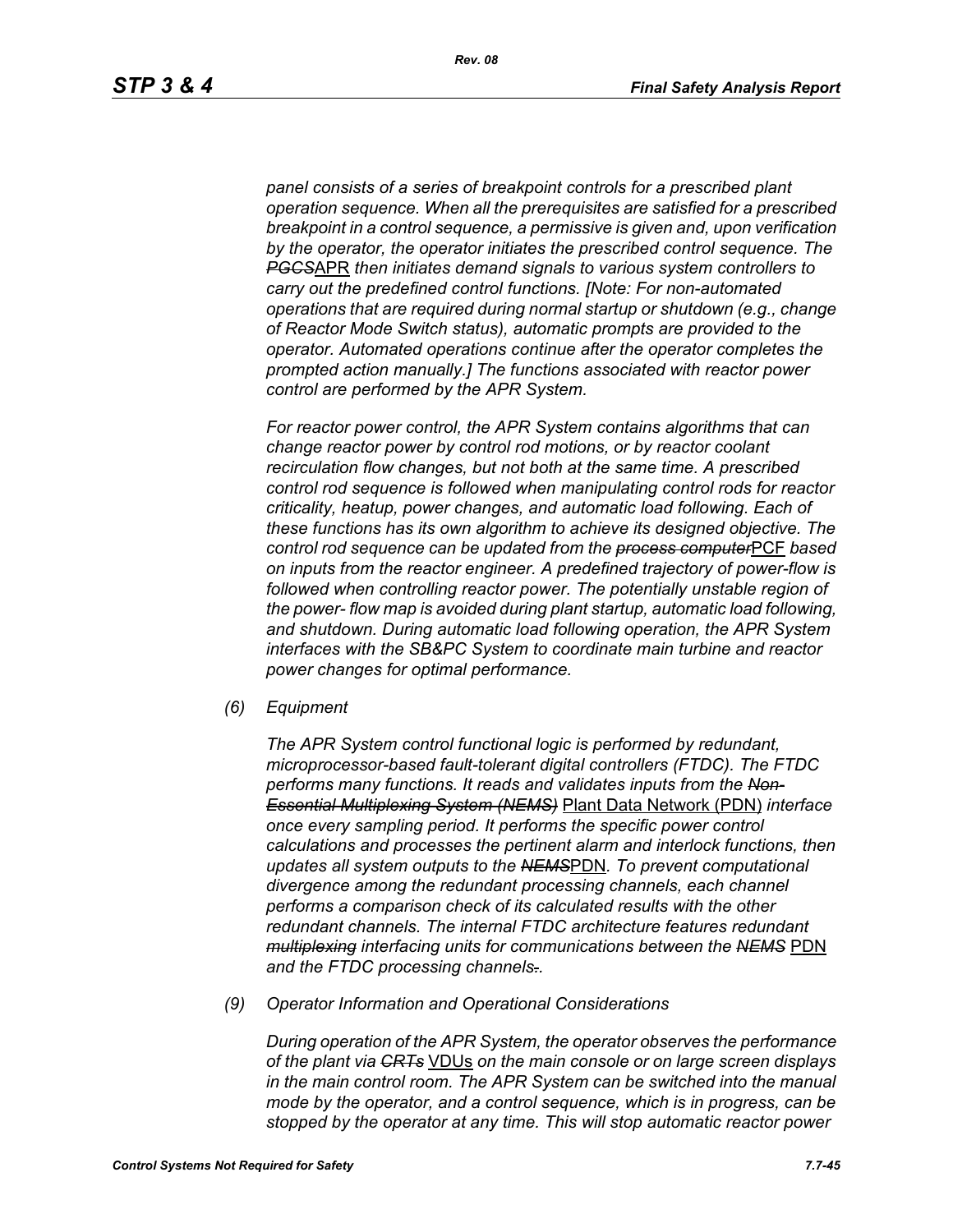*changes. If any system or component conditions are abnormal during execution of the prescribed sequences, continued operation is stopped automatically and alarms will be activated to alert the operator. With the APR System in manual mode, the operator can manipulate control rods and recirculation flow through the normal controls. A failure of the APR System will not prevent manual controls of reactor power, nor will it prevent safe shutdown of the reactor.*

# **7.7.1.8 Steam Bypass & Pressure Control System—Instrumentation and Controls** STD DEP T1 3.4-1

STD DEP 7.7-24

STD DEP Admin

*(5) Abnormal Plant Operation*

*The SB&PC System is also designed for operation with other reactor control systems to avoid reactor trip after significant plant disturbances. Examples of such disturbances are loss of one feedwater pump, loss of three recirculation pumps, inadvertent opening of* one *safety/relief valves* valve *or* two *steam bypass valves, main turbine stop/control valve surveillance testing, and MSIV testing.*

*(7) I&C Interface*

*The external signal interfaces for the SB&PC System are as follows:*

- *(a) Narrow range dome pressure signals* Validated dome pressure signal *from the SB&PC System to the Recirculation Flow Control System.*
- *(e) Output signals from the SB&PC System to the performance monitoring and control function of the process computer*PCF*.*
- *(h) Bypass valve position, servo current, position error and valve open and closed signals from the Turbine Bypass System.*
- *(i) Emergency bypass valve fast opening signals and bypass valve flow demand signals*, servo current, *from the SB&PC System to the Turbine Bypass System.*
- *(l) Governor-free demand signal to the reactor power compensator in the APR system.* Automatic Frequency Control signal sent from the APR system to the SB&PC system.
- *(m) Reactor power compensation signal in accordance with speed error from the SB&PC System to the APR System.* SB&PC system sends limited speed regulator output to the reactor power compensator in the APR system.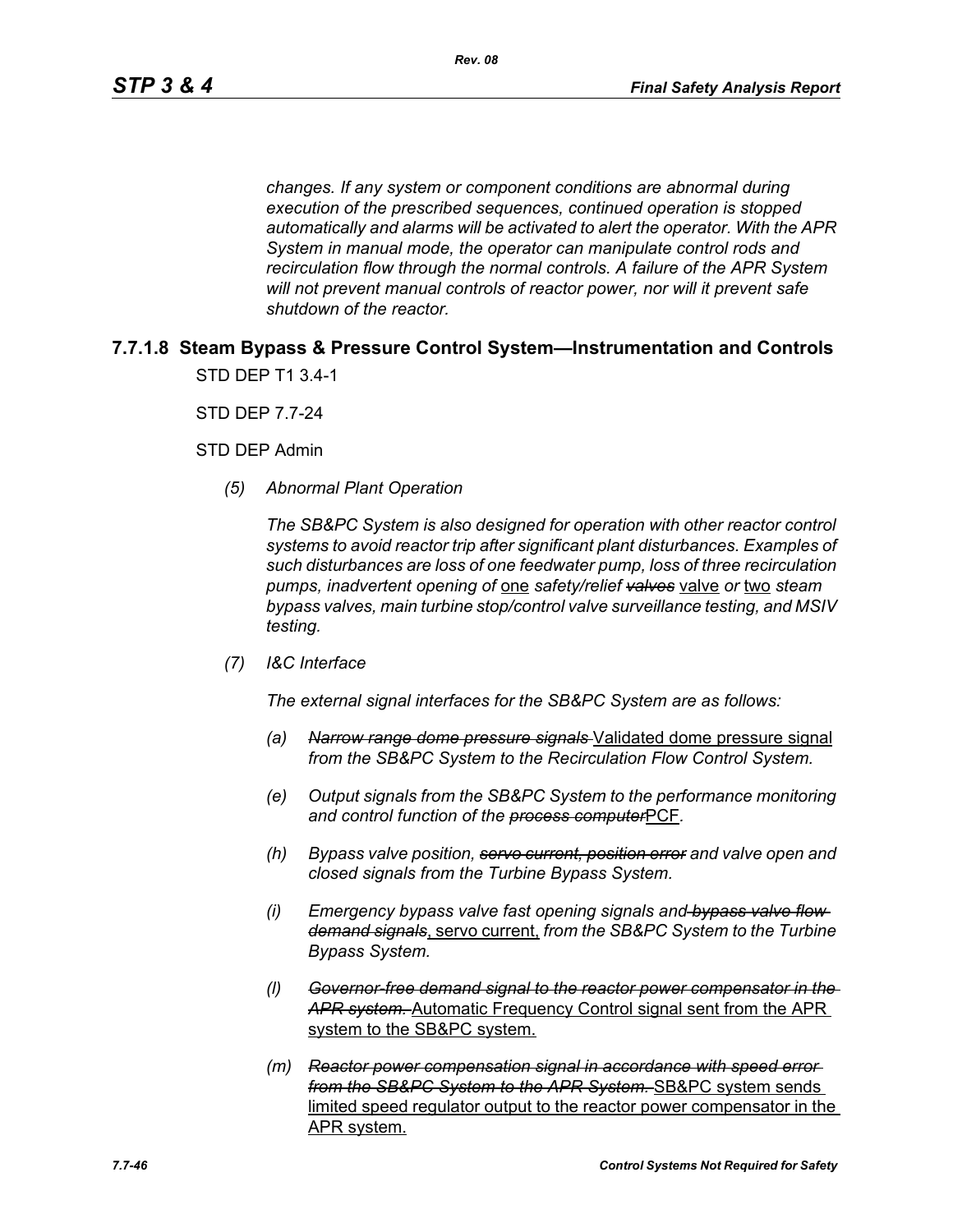#### (o) Pressure regulator output signal is sent in accordance with speed error from the SB&PC system to the APR system.

*(10) Operator Information*

*During operation of the SB&PC System, the operator may observe the performance of the plant via CRTs* VDUs *on the main control console or on*  large screen displays in the main control room. As described in (8) above, the *self-test provision assures that all transducer/controller failures are indicated to the operator and maintenance personnel. The triplicated logic facilitates online repair of the controller circuit boards.*

## **7.7.1.9** *Non-Essential Multiplexing System* **Plant Data Network**

STD DEP Admin

The discussion of the Plant Data Network has been relocated to Subsection 7.9S.

*The Non-Essential Multiplexing System(NEMS) is separate and distinct from the Essential Multiplexing System (EMS), though both are similar in design and architecture. Except for system interfaces and quality assurance requirements unique to Class 1E systems, specific design attributes discussed in Section 7A.2 pertain to the NEMS as well. Both systems are fully described in their subsection design specifications available from the Master Parts List referenced in Subsection 1.1.3. This subsection describes those features which are unique to the NEMS.*

*(1) System Description*

*The NEMS provides distributed control and instrumentation data communication networks to support the monitoring and control of interfacing plant power generation (non-safety-related) systems. [The EMS performs the same function for the protection (safety-related) systems.] The NEMS provides all the electrical devices and circuitry (such as multiplexing units, data transmission line and transmission controllers), between sensors, display devices, controllers and actuators, which are defined by other plant systems. The NEMS also includes the associated data acquisition and communication software required to support its function of transmitting plantwide data for distributed control and monitoring.* 

*The NEMS acquires both analog and digital signals from remote process sensors and discrete monitors located within a plant, and multiplexes the signals to a central control room to drive annunciators, monitors and recorders, and to send signals, and output control signals are multiplexed to actuators, valves, motor drives and other control equipment in the plant associated with non-safety-related systems.* 

*Consistent with fault-tolerant (triplicated) digital control systems utilized in feedwater control, reactor recirculation flow control and steam bypass and*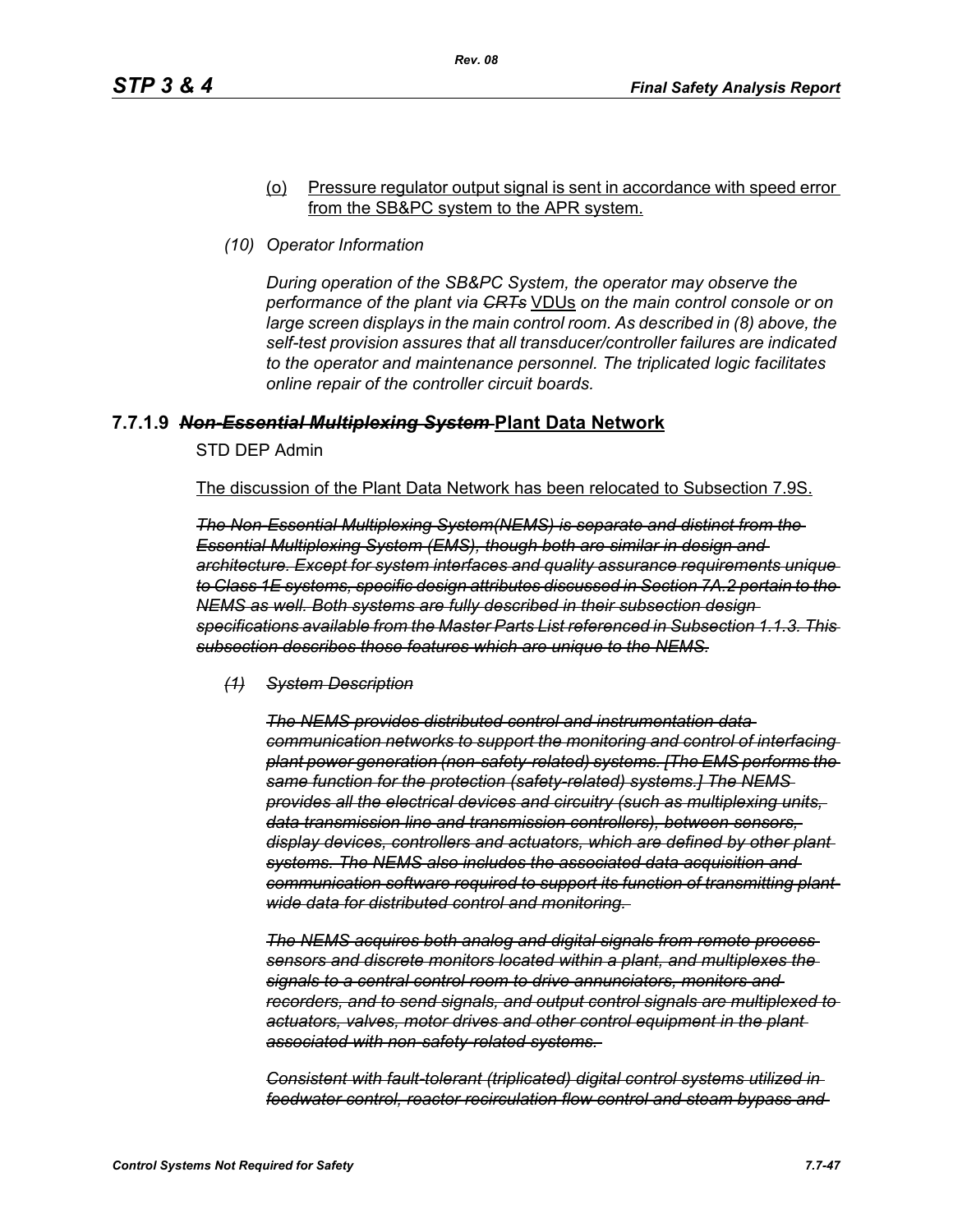*pressure regulation, the NEMS is also triplicated for these systems interfaces, as appropriate, each with its own independent control.* 

*The remaining communication functions of the NEMS provides the following system functions:* 

- *(a) Acquires non-safety-related data (e.g., sensed input and equipment status signals) throughout the plant.*
- *(b) Conditions, formats and transmits signals via fiber optics to displays, controllers, and the PCS.*
- *(c) Receives signals via fiber optics, then multiplexes and prepares them for use in interfacing non-safety-related equipment as required.*
- *(d) Formats and transmits processed control signals via fiber optics to actuator circuits, and then converts the fiber optic control signals to electrical signals for the actuator circuits.*
- *(2) System Interface*

*The NEMS interfaces with the following systems, which are all non-safetyrelated:* 

*–Reactor*

*–Nuclear Boiler (non-safety-related portion)* 

- *–Reactor Recirculation*
- *–Rod Control*
- *–Feedwater Control (including feedwater pump turbine)*
- *–Recirculation Flow Control*
- *–Steam Bypass and Pressure Control*
- *–Process Computer*
- *–Power Generation Control*

*–Process Radiation Monitoring (non-safety-related portion)* 

*–Area Radiation Monitoring*

*–Dust Radiation Monitoring*

*–Refueling and Reactor Servicing*

*–Reactor Water Cleanup*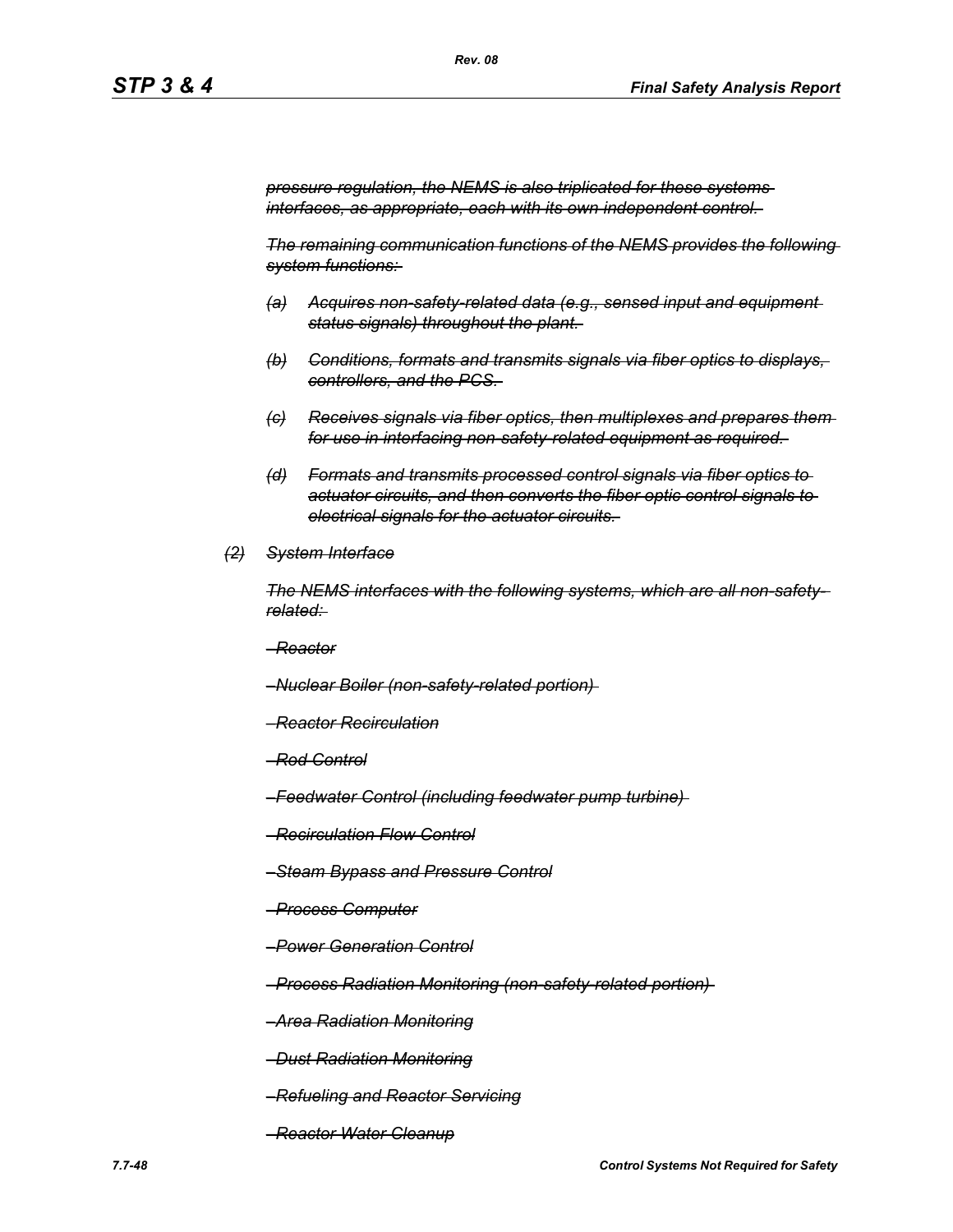- *–Fuel Pool Cooling and Cleanup*
- *–Suppression Pool Cleanup*
- *–Control Complex*
- *–Makeup Water (purified, condensated)*
- *–HVAC Normal Cooling Water*
- *–Ultimate Heat Sink*
- *–Turbine Service Water*
- *–Steam and Heated Water*
- *–Compressed Gas*
- *–Sampling*
- *–Condensate Demineralizer/Filter Facility*
- *–Radwaste (includes Offgas)*
- *–Turbine Bypass*
- *–Turbine Control*
- *–Feedwater Condensate Water*
- *–Heater Drain*
- *–Lubricating Oil*
- *–Turbine Gland Steam*
- *–Extraction*
- *–Main Generator*
- *–HVAC-Reactor Building*
- *–HVAC-Other Buildings*
- *–Electrical Power Distribution (non-safety-related portion)*
- *–Annunciator*
- *(3) Classification*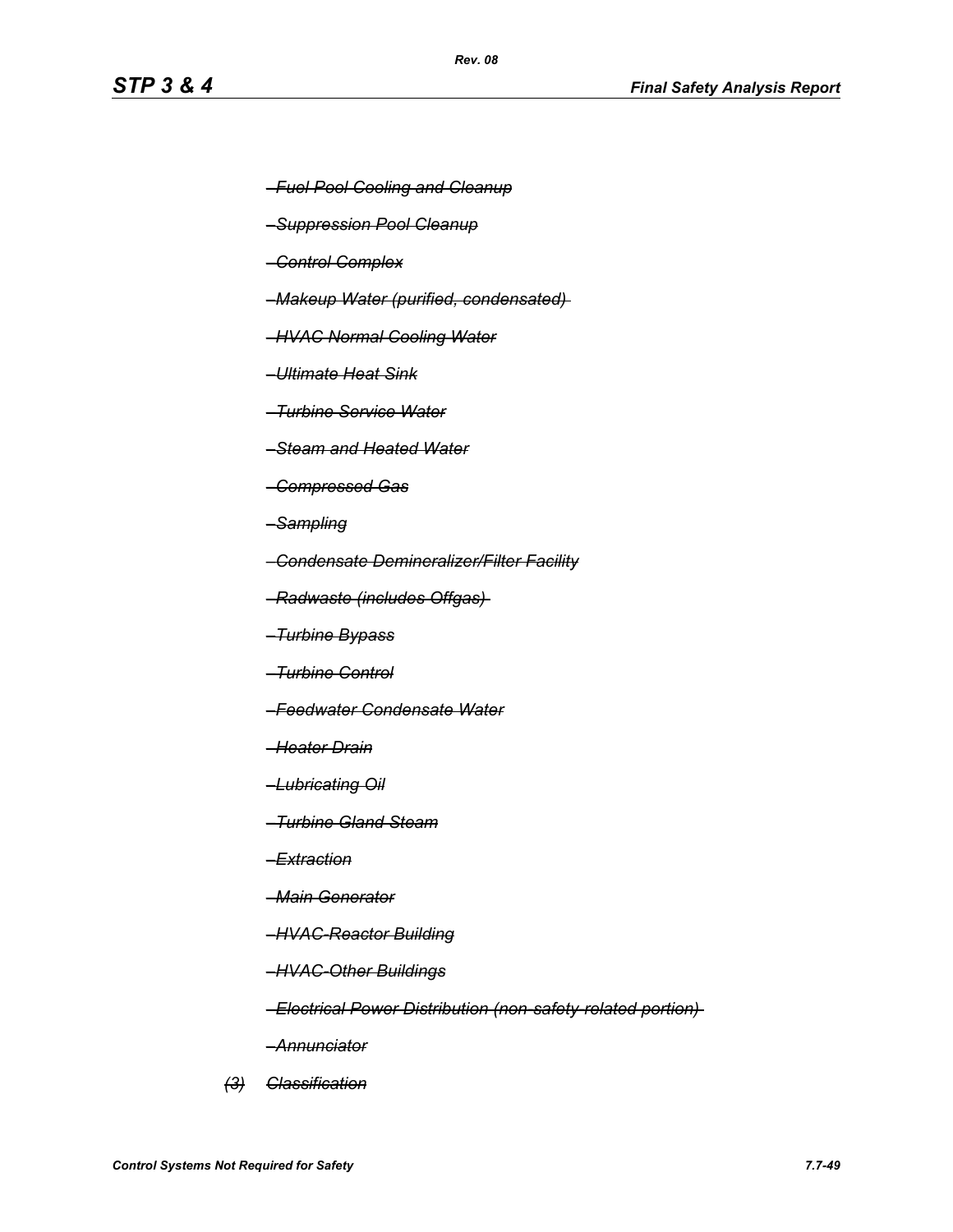*The NEMs, of itself, is neither a power generation system nor a protection system. It is a support system utilized for assimilation, transmission and interpretation of data for power generation (non-safety-related) systems and their associated sensors, actuators and interconnections. It is classified as non-safety-related.* 

#### *(4) Power Sources*

*The NEMS receives its power from three separate non-Class 1E distribution panels from the non-Class 1E 120 VAC UPS. This redundancy allows the NEMS to supply triplicated logic functions such that any single failure in the system power supplies will not cause the loss of the validated outputs to the interfacing actuators and to the monitors and displays.* 

*(5) Equipment*

*The hardware and "firmware" architectures for the NEMS are the same as those of the EMS, which are described in Appendix 7A [see the response to NRC Requests (10) and (11) of Section 7A.2].* 

*(6) Testability*

*The EMS test features described in Appendix 7A, Section 7A.2, Items (3), (4) and (6) are generally equivalent for the NEMS, except that the NEMS does not interface with, nor rely upon, the SSLC [see the response to NRC Request (6) of Section 7A.2]. Also, the NEMS self-test features include the analog fault-tolerant voting system unique to the control systems employing logic.*

#### *(7) Environmental Considerations*

*The NEMS is not required for safety purposes, nor is it required to operate after the design basis accident. Its support function serves power generation purposes only and it is designed to operate in the normal plant environment.* 

#### *(8) Operational Considerations*

*The system automatically initiates for both cold and warm starts. No operator actions are required in that the system is capable of self-starting following power interruptions, or any other single failure, including any single processor failure. After repairs or replacements are performed, the system automatically re-initializes to normal status when power is restored to any unit and automatically resets any alarms.* 

#### *(9) Operator Information*

*The self-test provisions are designed to alert the operator to system anomalies via interfaces with the process computer and the annunciator. Problems significant enough to cause system channel failures are*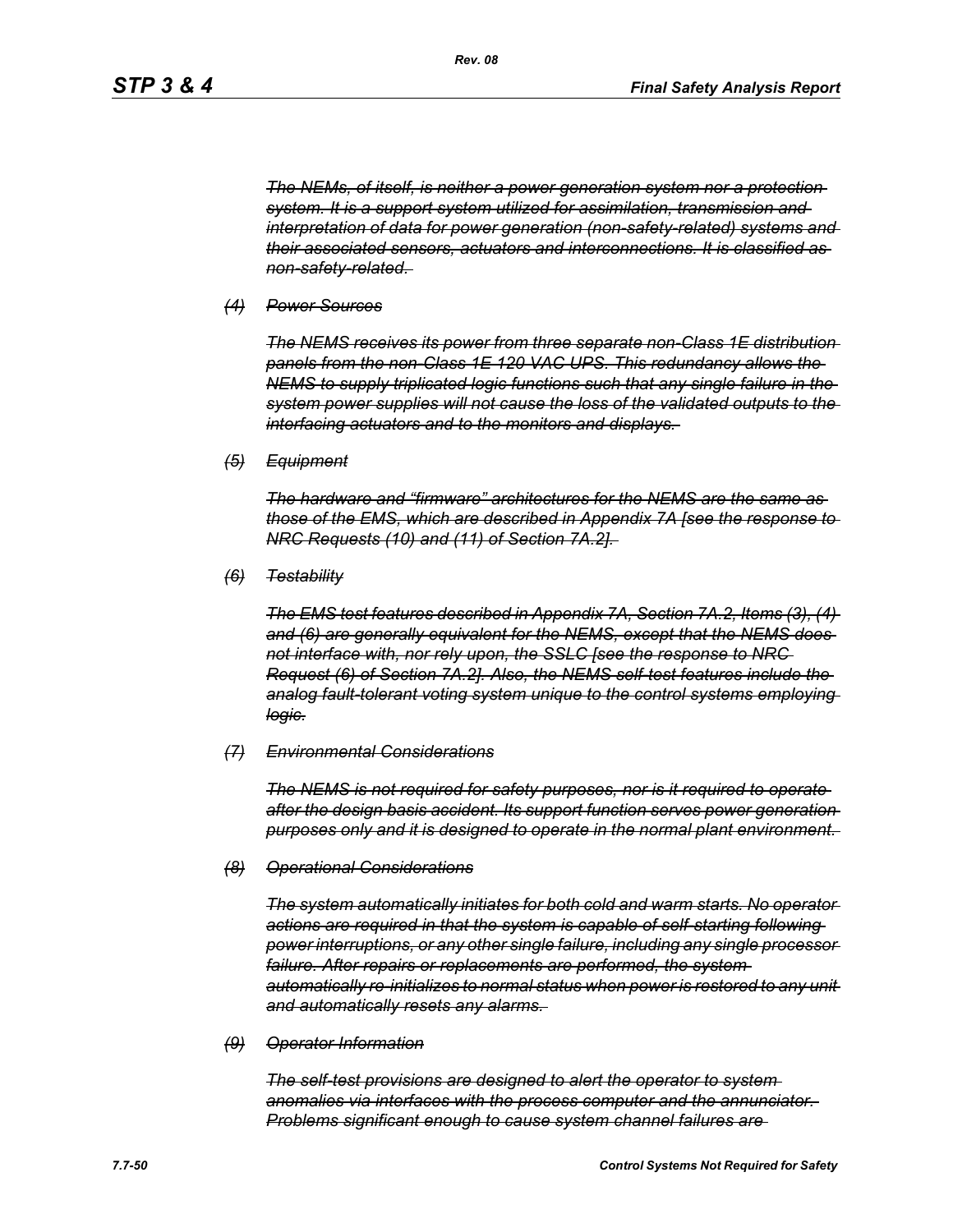*annunciated separately from those which allow continued operation. The circuitry is designed such that no control output or alarm is inadvertently activated during system initialization or shutdown. For such events, control outputs change to predetermined fail-safe outputs.* 

# **7.7.2.1 Nuclear Boiler System—Reactor Vessel Instrumentation**

# **7.7.2.1.2 Specific Regulatory Requirements Conformance**

STD DEP T1 3.4-1

## STD DEP 1.8-1

*(2) Regulatory Guides (RGs)*

*In accordance with the Standard Review Plan for Section 7.7 and with Table 7.1-2, only RG 1.151(Instrument Sensing Lines) need be addressed for the ABWR.*

- *(a) Criteria: RG 1.151— "Instrument Sensing Lines"*
- *(b) Conformance: There are four independent sets of instrument lines which are mechanically separated into each of the four instrument divisions of the NBS (see Figure 5.1-3, NBS P&ID). Each of the four instrument lines interfaces with sensors assigned to each of the four Class 1E electrical divisions for safety-related systems.*

*There are also non-Class 1E instruments that derive their input for the reactor vessel instrumentation portion of the NBS from these lines. There is no safety-related controlling function involved in this instrumentation and it is entirely separate (including its own MUX system* data communication network*) from the safety-related instruments and their associated systems.*

*The safety-related instrumentation provides vessel pressure and water level sensing for all protection systems. These instruments are arranged in two-out-of-four logic combinations and their signals are shared by both safety-related and non-safety-related systems. All of these signals are multiplexed and passed through fiber-optic media before entering the voting logic of the redundant divisions of the safetyrelated systems; or of non-safety-related systems which make up the various networks. Separation and isolation is thus preserved both mechanically and electrically in accordance with IEEE 279* 603 *and Regulatory Guide 1.75.*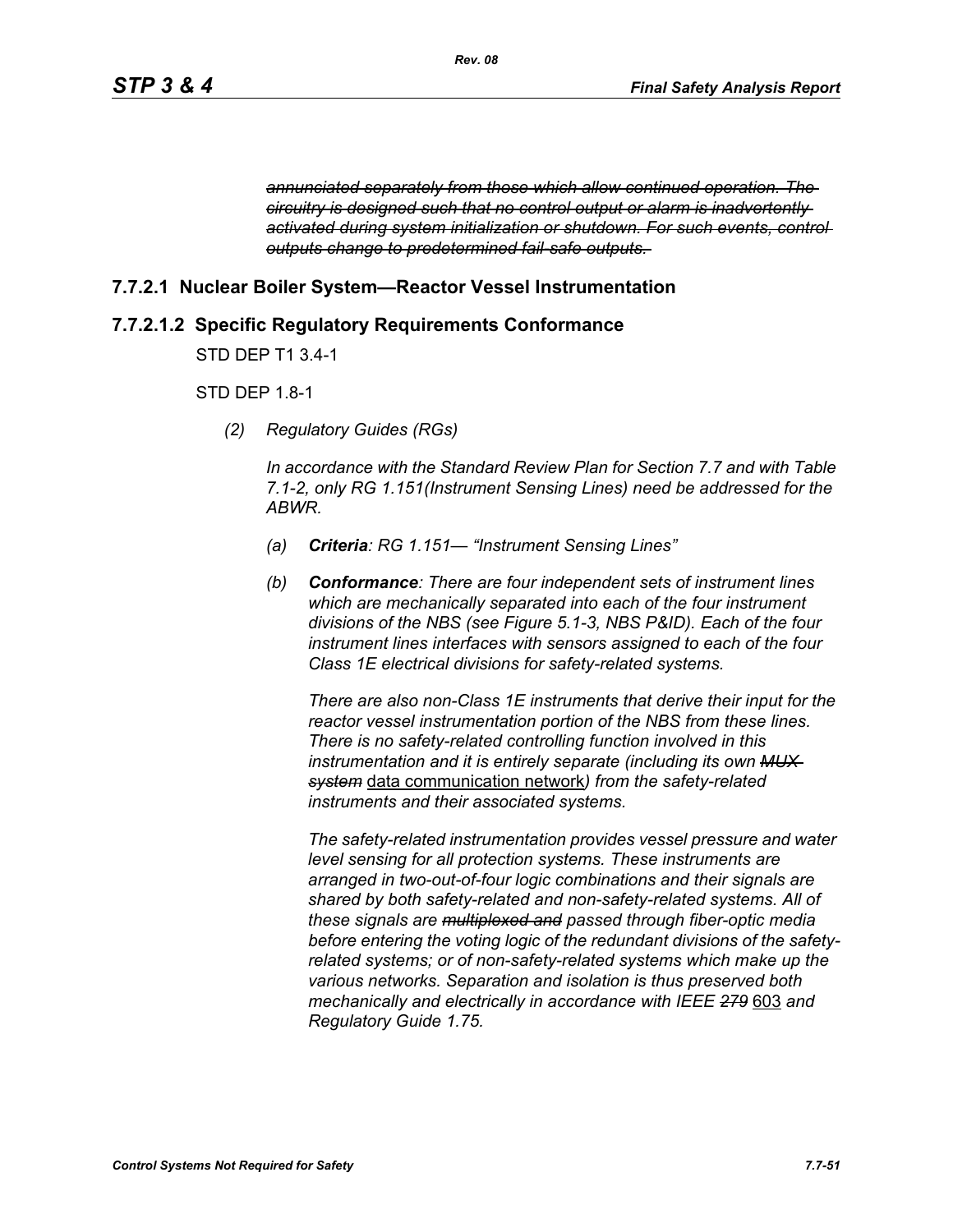# **7.7.2.5** *Process Computer System* **Plant Computer Function—Instrumentation and Controls**

General Functional Requirements Conformance

STD DEP T1 3.4-1

STD DEP Admin

*The Process Computer System (PCS)* Plant Computer Function (PCF) *is designed to provide the operator with certain categories of information and to supplement procedure requirements for control rod manipulation during reactor startup and shutdown. The* PCF *system augments existing information from other systems such that the operator can start up, operate at power, and shut down in an efficient manner. The PGCC* PGCS *function provides signals to the Automated* Automatic *Power Regulator (APR) as explained in Subsection 7.7.1.5.1*2*. However, this is a power generation function. Neither the PCS* PCF *nor its PGCC* PGCS *function initiate or control any engineered safeguard or safety-related system.*

# **7.7.2.5.2 Specific Regulatory Requirements Conformance**

## STD DEP T1 3.4-1

*Table 7.1-2 identifies the non-safety-related control systems and the associated codes and standards applied in accordance with Section 7.7 of the Standard Review Plan for BWRs. However, since the computer has no controlling function, none of the listed criteria is applicable.*

*Input data for the PCS* PCF *are derived from both Class 1E and non-Class 1E sources. All such interfaces are optically isolated, where necessary, to assure the proper separation of redundant signals in accordance with Regulatory Guide 1.75.*

## **7.7.2.6 Neutron Monitoring System—ATIP Subsystem Instrumentation and Controls**

# **7.7.2.6.2 Specific Regulatory Requirements Conformance**

# STD DEP 7.7-23

*Table 7.1-2 identifies the non-safety-related control systems and the associated codes and standards applied in accordance with Section 7.7 of the Standard Review Plan for BWRs. However, since the ATIP System has no controlling function, and is used only*  for calibration of the LPRMs, none of the listed criteria is applicable. However, the ATIP system does have isolation valves, which are safety-related components that would require the system to perform automatic containment isolation function. The following analysis lists the applicable criteria in order of the listing on the table, and discusses the degree of conformance for each. Any exceptions or clarifications are so noted.

- (1) General Design Criteria (GDC)
	- (a) **Criteria**: GDC 56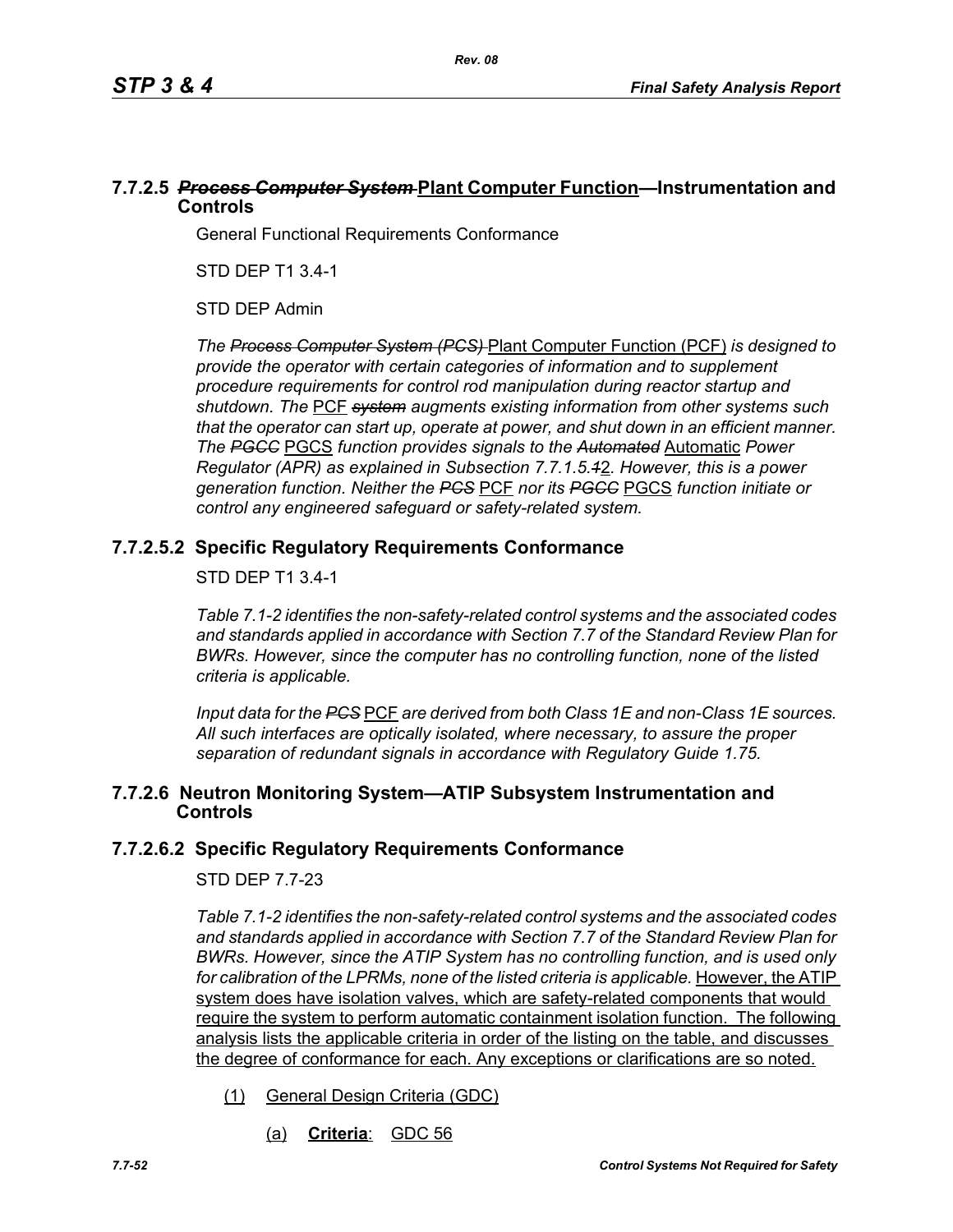- (b) **Conformance**: The ATIP component design is in compliance with this GDC by following the guidance of Reg. Guide 1.11.
- (2) Regulatory Guide (RG)
	- (a) **Criteria**: RG 1.11
	- (b) **Conformance**: The ATIP component design conforms to the abovelisted RG.

#### **7.7.2.8 Steam Bypass and Pressure Control System—Instrumentation and Controls**

## **7.7.2.8.1 General Functional Requirements Conformance**

STD DEP 7.7-24

STD DEP Admin

*The Steam Bypass & Pressure Control (SB&PC) System is a power generation system in that it inputs information to the Automatic Power Regulator, which, in turn, controls reactor power by manipulating control rods (via the RCIS) or recirculation flow (via the RFC System). The protective scram function is entirely separate (via the RPS).*

*The SB&PC is classified as non-safety related* nonsafety-related *and does not interface with any engineered safeguard or safety-related system.*; SB&PC system does receive reactor pressure and water level from the NBS system (safety system) but only from nonsafety instrumentation.

# **7.7.2.8.2 Specific Regulatory Requirements Conformance**

STD DEP Admin

*Table 7.1-2 identifies the non-safety related* nonsafety-related *control systems and the associated codes and standards applied in accordance with Section 7.7 of the Standard Review Plan for BWRs.* 

#### **7.7.2.9** *Non-Essential Multiplexing System* **Plant Data Network—Instrumentation and Controls**

#### **7.7.2.9.1 General Requirements Conformance**

STD DEP T1 3.4-1

*The NEMS* PDN*, of itself, is neither a power generation system nor a protection system. It is a support system* data communication network *utilized for assimilation, transmission and interpretation of data for power generation (non-safety-related) systems and their associated sensors, actuators and interconnections. It is classified as non-safety-related and does not interface with any engineered safeguard or safetyrelated system except for isolated alarms for annunciation* and isolated information for operational support functions*.*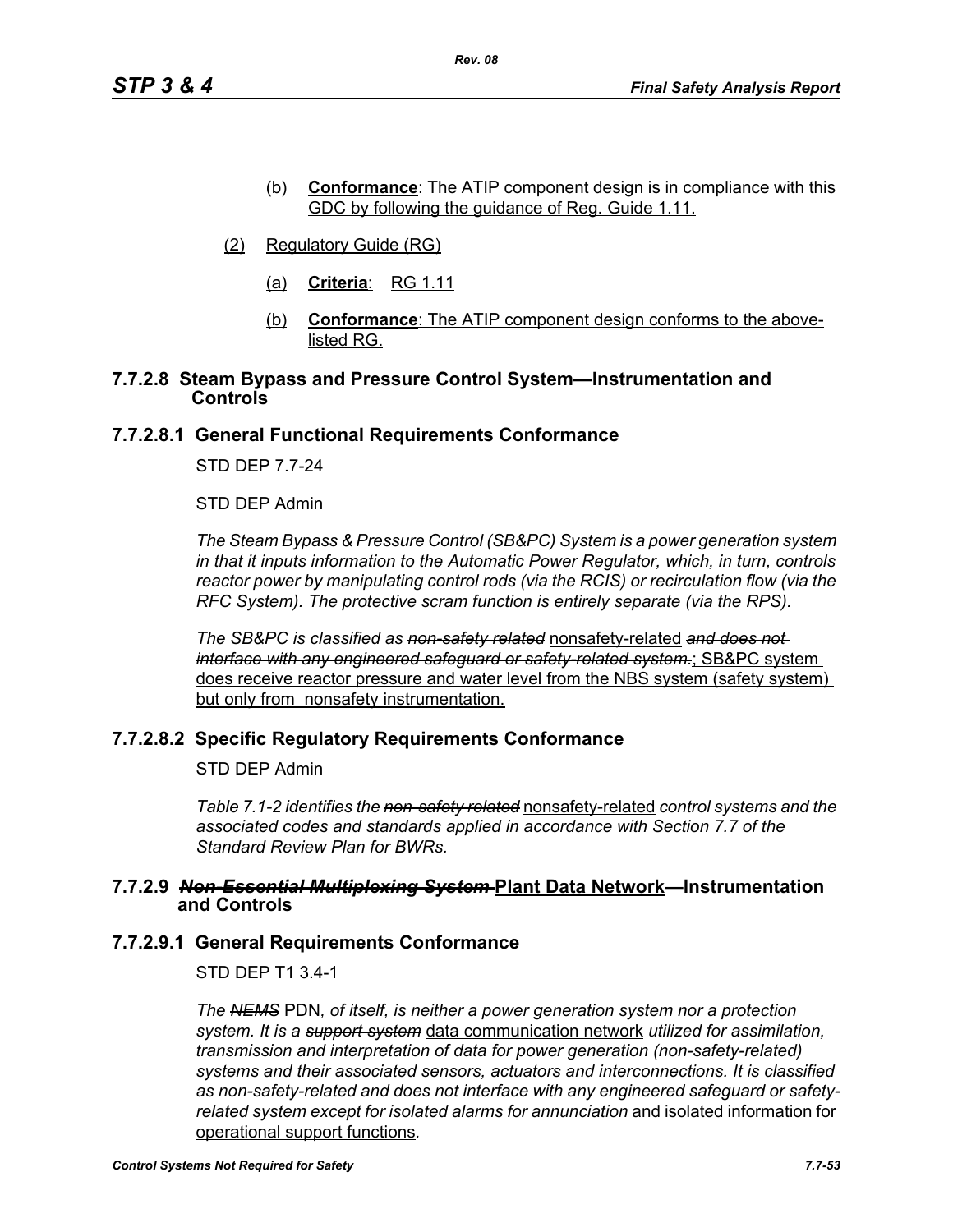*The NEMS PDN is an integral part of the power generation systems which it supports. As such, it meets the same functional requirements imposed on those systems. Although not required to meet the single-failure criterion, the system is redundant and receives its power from redundant, highly reliable power sources such that no single failure will cause its basic function to fail.*

## **7.7.2.9.2 Specific Regulatory Requirements Conformance**

STD DEP T1 3.4-1

STD DEP Admin

*Table 7.1-2 identifies the non-safety related* nonsafety-related *control systems and the associated codes and standards applied in accordance with Section 7.7 of the Standard Review Plan. However, as mentioned above, the NEMS* PDN *is not a separate control system subject to separate review, but is the data communication vehicle for virtually all of the non-safety- related systems. It provides specific enhancement for all control systems in their conformance with GDCs 13 and 19.*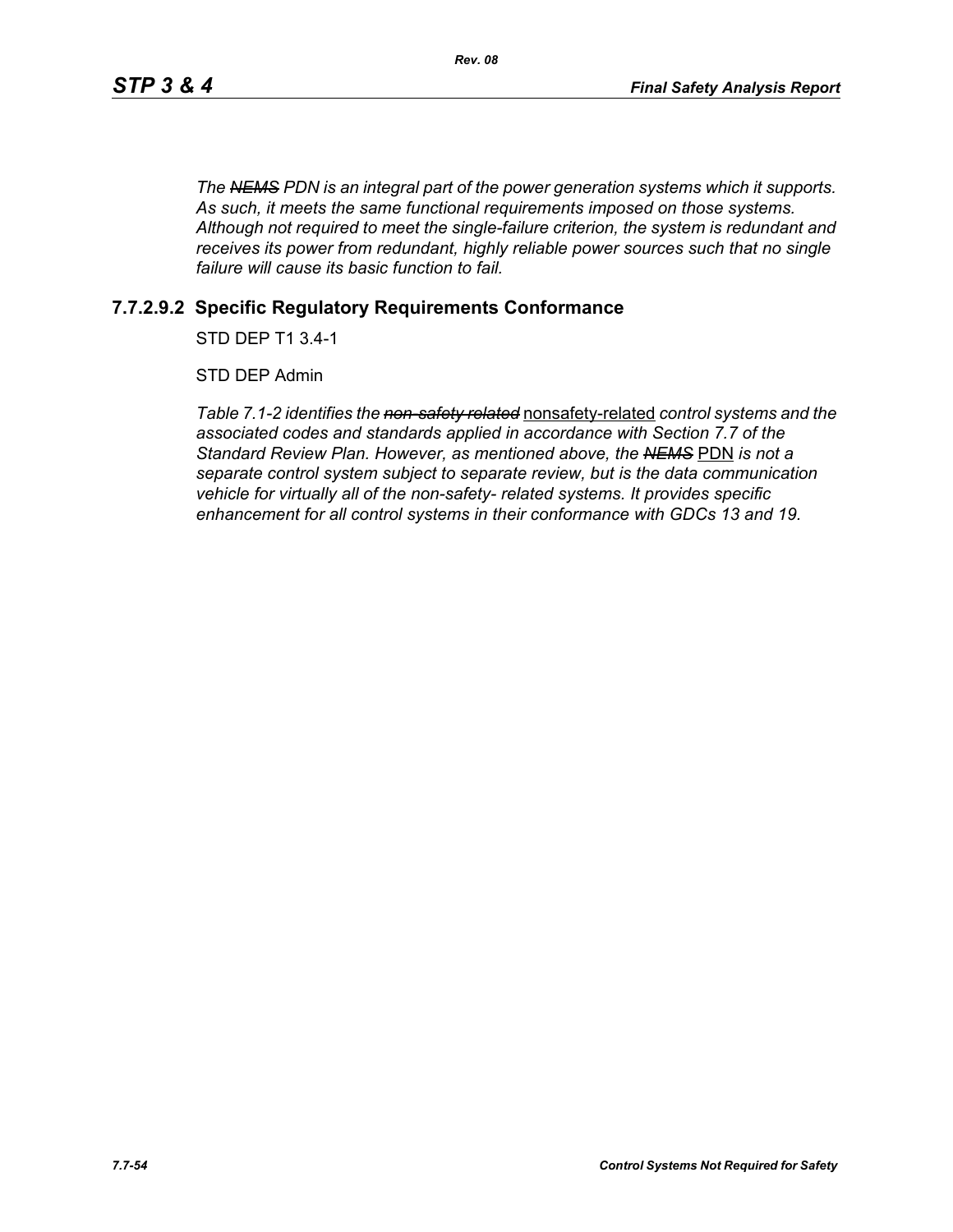|                                            | <b>Minimum</b>                                                                                                                                                                                                                                                                                                                                                           | <b>Design Genter</b> | <del>Maximum</del> | <del>(Units)</del> |
|--------------------------------------------|--------------------------------------------------------------------------------------------------------------------------------------------------------------------------------------------------------------------------------------------------------------------------------------------------------------------------------------------------------------------------|----------------------|--------------------|--------------------|
| <del>(1)Temperature</del>                  |                                                                                                                                                                                                                                                                                                                                                                          |                      |                    |                    |
| (a) Operating                              | –10                                                                                                                                                                                                                                                                                                                                                                      | 20                   | 50                 | ீ                  |
| (b) Non-operating                          | -20                                                                                                                                                                                                                                                                                                                                                                      |                      | 60                 | ٩ĉ                 |
| (2) Relative Humidity (Non-<br>condensing) |                                                                                                                                                                                                                                                                                                                                                                          |                      |                    |                    |
| (a) Operating                              | 40                                                                                                                                                                                                                                                                                                                                                                       | 50                   | 90                 | %RH                |
| (b) Non-operating                          | 5                                                                                                                                                                                                                                                                                                                                                                        |                      | 95                 | %RH                |
| (3) Atmospheric Pressure                   |                                                                                                                                                                                                                                                                                                                                                                          |                      |                    |                    |
| <del>(a) Static</del>                      | <u>0.09</u>                                                                                                                                                                                                                                                                                                                                                              | $\theta - 1$         | 0.11               | MPa                |
| (4)Radiation:                              | Operating gamma dose rate [0.036 mGy (carbon)/h] integrated dose<br>over qualified life [100 Gy (carbon)]                                                                                                                                                                                                                                                                |                      |                    |                    |
| <del>(5)Seismic:</del>                     | All RCIS modules and cabinets are designed to operate correctly during-<br>accelerations of 2 g's in any plane for one minute over the frequency-<br>range of 0.1 to 30 Hz. All RCIS cabinets are designed to be capable of<br>withstanding an acceleration of 5 g's in any plane for one minute over-<br>the frequency range of 0.1 to 30 Hz without sustaining damage. |                      |                    |                    |

# **Table 7.7-1** *RCIS Module Operation Environment* **Not Used**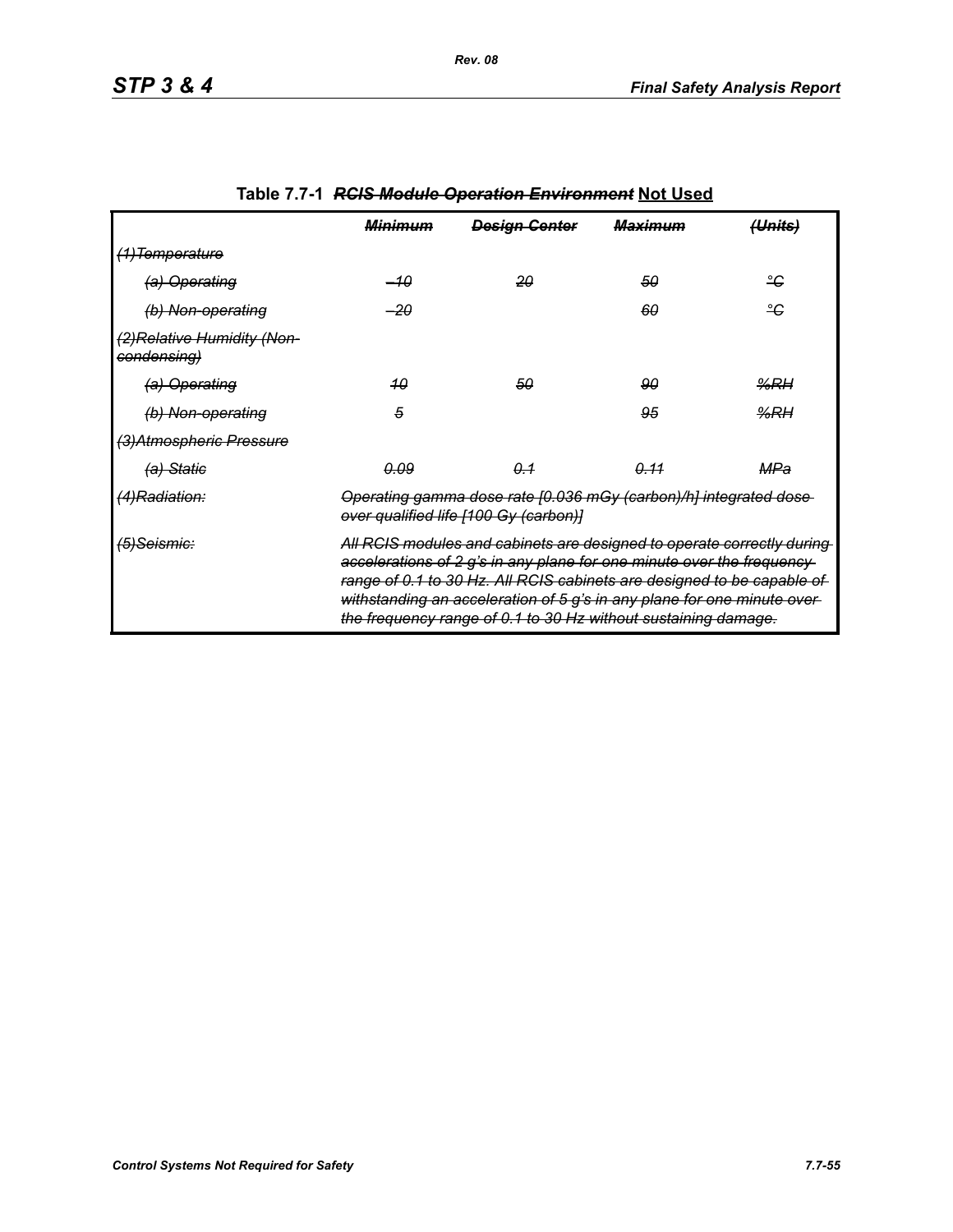The following figures are located in Chapter 21:

- **Figure 7.7-2 Rod Control and Information System IED (Sheets 1-5)**
- **Figure 7.7-3 Rod Control and Information System IBD (Sheets 1-15, 18-37, 42, 40)** 44, 48, 50, 52-55, 57 including 33 A and 37A)
- Figure 7.7-4 Control Rod Drive System IBD (Sheet 1)
- **Figure 7.7-5 Recirculation Flow Control System IED (Sheets 1-2)**
- Figure 7.7-7 Recirculation Flow Control System IBD (Sheets 1 3, 5 8)
- Figure 7.7-8 Feedwater Control System IED (Sheets 1-3)
- Figure 7.7- 9 Feedwater Control System IBD (Sheets 1 14 including 6a and 9a)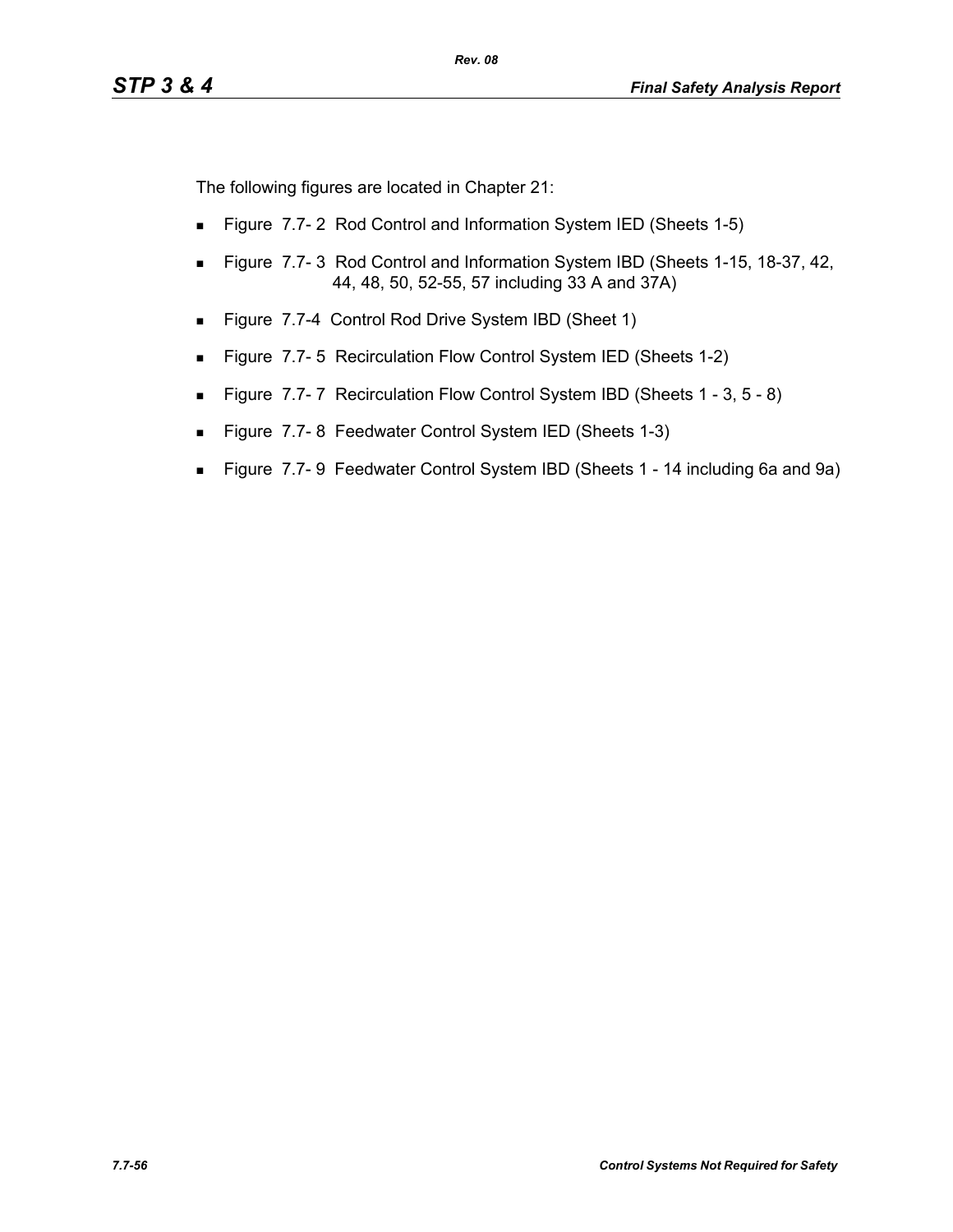

*Rev. 08*

*STP 3 & 4*